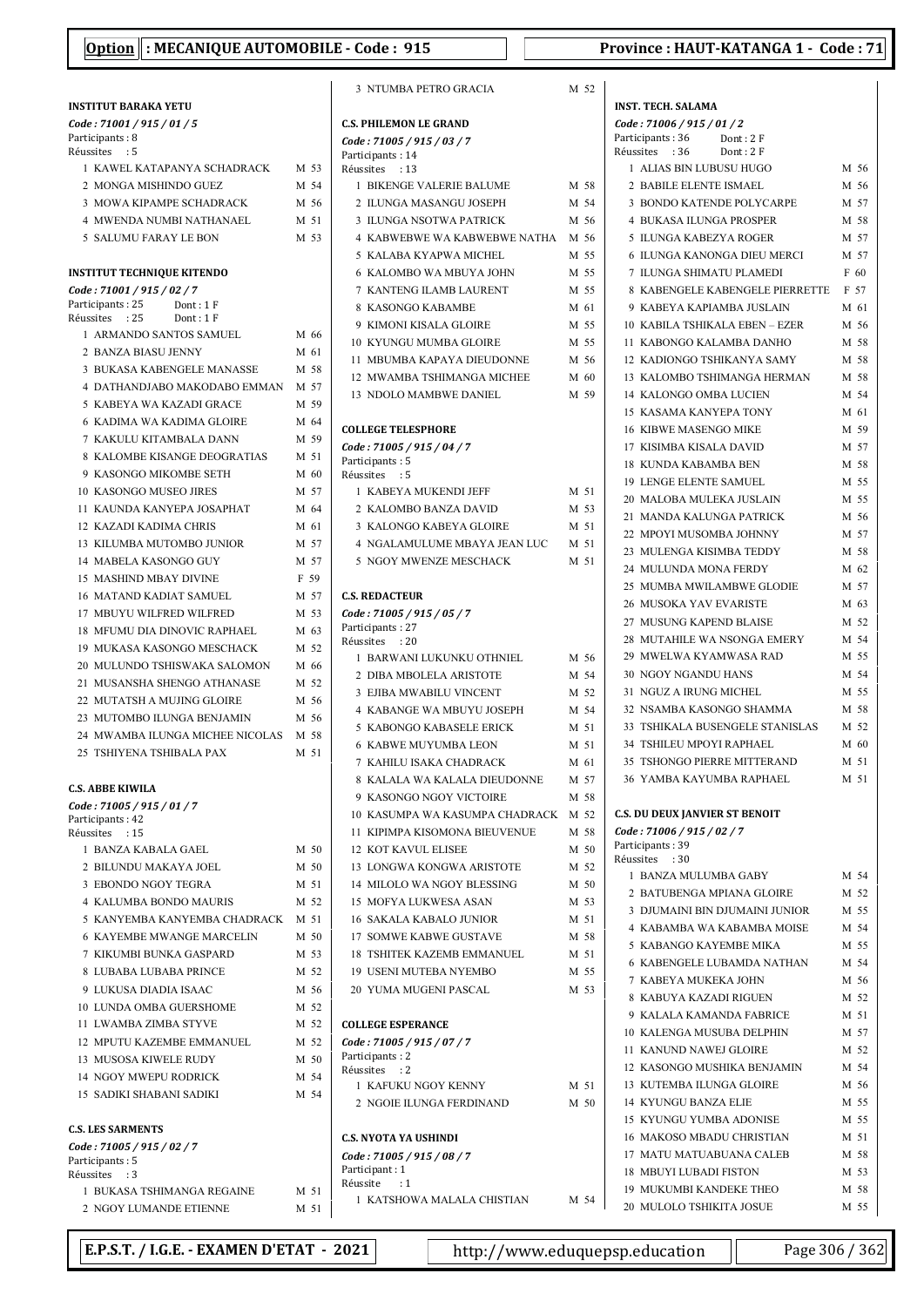| : MECANIQUE AUTOMOBILE - Code: 915<br><b>Option</b> |              | <b>Province: HAUT-KATANGA 1 - Code: 71</b>                |              |                                                |              |  |
|-----------------------------------------------------|--------------|-----------------------------------------------------------|--------------|------------------------------------------------|--------------|--|
|                                                     |              |                                                           |              |                                                |              |  |
| 21 MULUNDA KABEYA MESCHAC<br>22 MWENJI MATUNGA NURU | M 51<br>M 59 | <b>6 MUKADI KABEYA DAVID</b><br>7 MUTOMBO ILUNGA MESCHACK | M 59<br>M 52 | <b>C.S. LOBE</b>                               |              |  |
| 23 NGANDWE SANGADILA SIMON                          | M 55         | 8 NGOIE KABUYA JONATHAN                                   | M 59         | Code: 71016 / 915 / 06 / 7                     |              |  |
| 24 NGOIE NYEMBO GAUDET                              | M 50         | 9 NGOIE NTENDAYI ADONY                                    | M 54         | Participants: 7                                |              |  |
| 25 NGOIE WA NGOIE GABIN                             | M 58         | <b>10 SANZA KALALA</b>                                    | M 50         | Réussites : 3                                  |              |  |
| <b>26 NGUDIA KALALA RICHARD</b>                     | M 52         |                                                           |              | 1 KUBUYA MAHAMBA                               | M 52         |  |
| 27 NSENGA MBAYO TONY                                | M 51         | <b>C.S. DE MEILLEURS/ KISANGA</b>                         |              | 2 MUSAU MASANG                                 | M 53         |  |
| 28 NTUMBA KABANANA CEDRIC                           | M 51         | Code: 71012 / 915 / 06 / 7                                |              | 3 SHABANI LIANDA                               | M 52         |  |
| 29 TSHIBANDA KANONGE CALEB                          | M 52         | Participants: 9                                           |              |                                                |              |  |
| 30 TSHUNZA KONGOLO MATTHIEU                         | M 55         | Réussites : 9                                             |              | <b>C.S. LE TRESOR</b>                          |              |  |
|                                                     |              | 1 BANSENGA MUTOMBO MARCEL                                 | M 52<br>M 51 | Code: 71016 / 915 / 07 / 7<br>Participants: 2  |              |  |
| <b>C.S. ELIMU YA MZEE</b>                           |              | 2 KABONGO KALEMBA EMMA<br>3 KALOMBO TSHIPATA ENOCK        | M 54         | Réussite<br>$\cdot:1$                          |              |  |
| Code: 71010 / 915 / 01 / 7                          |              | 4 KANGUDI TSHITSHA ENOCK                                  | M 52         | 1 MBAYO GASTON ADRIEN                          | M 50         |  |
| Participants: 5<br>Réussites : 4                    |              | 5 KAPINGA KABONGO DIVINC                                  | M 55         |                                                |              |  |
| 1 KAZAD MWAMB SIMEON                                | M 50         | <b>6 MPOYI TSHILUMBA JHON</b>                             | M 56         | <b>C.S. LES ETANGS</b>                         |              |  |
| 2 KUNDA KUNDA MODESTE                               | M 57         | 7 MUBIAYI KAFUNDA PATIENT                                 | M 55         | Code: 71016 / 915 / 09 / 7                     |              |  |
| 3 MIJI KENDA CHADRACK                               | M 52         | 8 MULUMBA NTAMBWE DOMINIQUE                               | M 54         | Participants: 10<br>Réussites : 3              |              |  |
| <b>4 MUKAZ KANUND MIKE</b>                          | M 57         | 9 NGALAMULUME BASANABO JONAS                              | M 56         | 1 MULEKA KISIMBA JEANCY                        | M 52         |  |
|                                                     |              |                                                           |              | 2 MWAMBA KALALA JEAN-CLAUDE                    | M 50         |  |
| <b>C.S. HERMON</b>                                  |              | <b>C.S. LA MERVEILLE DE DIEU</b>                          |              | 3 OKITO KATENDE CEDRIC                         | M 53         |  |
| Code: 71012 / 915 / 01 / 7                          |              | Code: 71016 / 915 / 02 / 7                                |              |                                                |              |  |
| Participants: 9                                     |              | Participants: 48<br>Dont: 1F                              |              | <b>COLLEGE PASTEUR AGGEE</b>                   |              |  |
| Réussites : 8                                       | M 53         | Réussites : 26<br>Dont: $1 F$                             | M 54         | Code: 71017 / 915 / 01 / 7                     |              |  |
| 1 ISAAC NGALA NGALA<br>2 KADIOBA NGOY REMY          | M 54         | 1 BEYA TSHOWA MARCUS<br>2 DIEME KASONGO JONATHAN          | M 52         | Participants: 8                                |              |  |
| 3 KAMBA TSHABUKOLA CHADRACK                         | M 54         | 3 ILUNGA MUSASA KEVINE                                    | M 52         | Réussites : 6<br>1 KABUNDI MULUMBA FRANCIS     | M 53         |  |
| 4 KAVULU KABAMBA DAN                                | M 55         | 4 KABAMBI NTAMBWE GAEL                                    | M 52         | 2 KALENGA KAYEMBE VICTOIRE                     | M 58         |  |
| 5 MALALA MASANKA CHADRACK                           | M 52         | 5 KABEYA KAYEMBE FRANCKY                                  | M 51         | 3 KAPALABA ILUNGA VICTOR                       | M 57         |  |
| 6 MBWEBWE MUKADI JOHN                               | M 59         | <b>6 KABEYA MPOYI PATIENT</b>                             | M 53         | 4 KATENDA BAMBENGA PIERRE                      | M 55         |  |
| 7 TSHIMBALANGA TSHAMALA ACHILLE M 57                |              | 7 KALALA TSHILOMBO GLOIRE                                 | M 52         | 5 KAYOMBE EMBE SERGE                           | M 59         |  |
| 8 YUMBA MUSOYA GABIN                                | M 54         | 8 KAMANDA MUSAJI GRACIA                                   | M 55         | <b>6 NDALA USAKI LOUIS</b>                     | M 55         |  |
|                                                     |              | 9 KANTSHIESA KABANGU MAGLOIRE                             | M 52         |                                                |              |  |
| <b>C.S. LA SOURCE</b>                               |              | 10 KASONGO TSHIMPAMBA JEAN                                | M 53         | <b>COLLEGE LE VIGNERON</b>                     |              |  |
| Code: 71012 / 915 / 02 / 7                          |              | 11 KUBENGU TSHIHATA JACK                                  | M 50         | Code: 71017 / 915 / 02 / 7                     |              |  |
| Participants: 9                                     |              | 12 MASEKA KAUMBA JEAN                                     | M 51         | Participants: 10                               |              |  |
| Réussites : 9<br>1 HUSSEIN NGANDU DAVID             | M 62         | 13 MATALA LUMBAMBA DANIEL                                 | M 50         | Réussites : 2                                  |              |  |
| 2 KABAMBA MUKANDILA ERIC                            | M 58         | 14 MBEMBA LIMBOKO GLOIRE                                  | M 51         | 1 KAPEND MUKEMA JEAN<br>2 MAULA NGALU THIERRY  | M 53<br>M 52 |  |
| 3 KALONJI LUKONGESA DAN                             | M 61         | 15 MPIANA WA MPIANA NATHAN                                | M 51         |                                                |              |  |
| 4 KASHALA MANDJOLO ARCEL                            | M 54         | <b>16 MUDINGA MUDINGA HERITIER</b>                        | M 50         | <b>ECOLE TECHNIQUE IND. LE ROC</b>             |              |  |
| <b>5 KAZADI ILUNGA HERITIER</b>                     | M 52         | 17 MUKENDI TSHILEU DANIEL                                 | M 51         | Code: 71019 / 915 / 01 / 7                     |              |  |
| <b>6 KONI MUTEBA SIMON</b>                          | M 59         | 18 MUKENGE KABASWANGANYI CHRIS                            | M 52         | Participants: 4                                |              |  |
| 7 MULAPWA SAKENI JONATHAN                           | M 54         | 19 MUSENGA KABALA DJODJO                                  | M 50         | Réussites : 4                                  |              |  |
| 8 MWAMBA KABWE ISRAEL                               | M 59         | 20 MUSWAMBA LELAY KEVINE                                  | F 51<br>M 50 | 1 KIKUDI KALONDA SAMUEL                        | M 50         |  |
| 9 TSHIBAKA KABENGELE PARFAIT                        | M 54         | 21 MUTOMBO NTAMBWE WILLY<br>22 NKULU KILUMBA BERTIN       | M 51         | 2 NGOIE MALOBA JEAN-LUC                        | M 51         |  |
|                                                     |              | 23 NYANDU KALONJI SIMON                                   | M 50         | 3 NGOY KASONGO ELIE                            | M 50         |  |
| <b>C.S. LA PROMESSE/ KISANGA</b>                    |              | 24 NYANDWE ILUNGA GACIEN                                  | M 52         | 4 SHISUBEN KABWIKA JOSIAS                      | M 55         |  |
| Code: 71012 / 915 / 03 / 7                          |              | 25 TSHIBANDA NTONDOY ELIE                                 | M 50         | <b>C.S. RAMA</b>                               |              |  |
| Participant: 1<br>Réussite : 1                      |              | 26 TSHIBANGU TSHILUMBA MATHIEU                            | M 53         | Code: 71019 / 915 / 02 / 7                     |              |  |
| 1 TUMAINI RUZAMUKA ESPOIR                           | M 57         |                                                           |              | Participant: 1                                 |              |  |
|                                                     |              | <b>INSTITUT MWEMA</b>                                     |              | Réussite<br>$\cdot$ :1                         |              |  |
| <b>C.S. MIKE</b>                                    |              | Code: 71016 / 915 / 03 / 9                                |              | 1 MBIKAYI TSHISWAKA GHISLAIN                   | M 53         |  |
| Code: 71012 / 915 / 04 / 7                          |              | Participants: 5                                           |              |                                                |              |  |
| Participant: 1                                      |              | Réussites : 2<br>1 KIRIZA SERAPHIN ELIE                   | M 51         | I.T. KILIMA                                    |              |  |
| Réussite<br>$\cdot$ :1                              |              | 2 KOFFI MUSENZI CHADRACK                                  | M 52         | Code: 71019 / 915 / 03 / 1<br>Participants: 33 |              |  |
| 1 LUKAMA MWIMANA NARCISSE                           | M 58         |                                                           |              | Réussites : 32                                 |              |  |
| <b>C.S. LUMIERE/ KISANGA</b>                        |              | <b>C.S. SAINTE THERESE DE LISIEUX</b>                     |              | 1 CHILOMBO KIMBA JEAN                          | M 55         |  |
| Code: 71012 / 915 / 05 / 7                          |              | Code: 71016 / 915 / 05 / 7                                |              | 2 KABULO MWANGU EZKIEL                         | M 51         |  |
| Participants: 12<br>Dont: $1 F$                     |              | Participants: 10<br>Dont: 1F                              |              | 3 KALENGA KANOAJI PIERROT                      | M 56         |  |
| Réussites : 10<br>Dont: $1 F$                       |              | Réussites : 2<br>Dont: 1 F                                |              | 4 KALENGA NGOY MATTHIEU                        | M 56         |  |
| 1 BAKATUPOLA BAKATUPOLA DIDIER                      | M 54         | 1 LUBONA MUMBA ZABULON                                    | M 52         | 5 KATABI MUTOMBO JONATHAN                      | M 57         |  |
| 2 KADIMA TSHIDIMBA JOSUE                            | M 50         | 2 TSHILEMBA TSHISHIKU MIRADI                              | F 52         | 6 KAYAMBA BWALYA GRACIA                        | M 55         |  |
| 3 KALALA TSHIBANDA FELLY                            | M 57         |                                                           |              | 7 KAYEBA KALENGA CRINOVIT                      | M 58         |  |
| 4 KAYEYE MULAMBA GLOIRE                             | M 51         |                                                           |              | 8 KAZADI YUMBA JACQUES                         | M 54         |  |
| 5 MAKENGA MUDIAYI NAOMIE                            | F 57         |                                                           |              | 9 MAFEFE KANDALA WALDES                        | M 57         |  |

|     | M 59         |                                                 |              |  |
|-----|--------------|-------------------------------------------------|--------------|--|
|     | M 52         | <b>C.S. LOBE</b>                                |              |  |
|     | M 59         | Code: 71016 / 915 / 06 / 7                      |              |  |
|     | M 54         | Participants: 7<br>Réussites<br>:3              |              |  |
|     | M 50         | 1 KUBUYA MAHAMBA                                | M 52         |  |
|     |              | 2 MUSAU MASANG                                  | M 53         |  |
|     |              | 3 SHABANI LIANDA                                | M 52         |  |
|     |              |                                                 |              |  |
|     |              | <b>C.S. LE TRESOR</b>                           |              |  |
|     | M 52         | Code: 71016 / 915 / 07 / 7                      |              |  |
|     | M 51         | Participants: 2                                 |              |  |
|     | M 54         | Réussite<br>$\cdots$<br>1 MBAYO GASTON ADRIEN   | M 50         |  |
|     | M 52         |                                                 |              |  |
|     | M 55         | <b>C.S. LES ETANGS</b>                          |              |  |
|     | M 56         | Code: 71016 / 915 / 09 / 7                      |              |  |
|     | M 55         | Participants: 10                                |              |  |
| JE  | M 54         | Réussites<br>:3                                 |              |  |
| AS  | M 56         | 1 MULEKA KISIMBA JEANCY                         | M 52         |  |
|     |              | 2 MWAMBA KALALA JEAN-CLAUDE                     | M 50         |  |
|     |              | <b>3 OKITO KATENDE CEDRIC</b>                   | M 53         |  |
|     |              |                                                 |              |  |
|     |              | <b>COLLEGE PASTEUR AGGEE</b>                    |              |  |
|     | M 54         | Code: 71017 / 915 / 01 / 7<br>Participants: 8   |              |  |
|     | M 52         | Réussites<br>$\cdot$ 6                          |              |  |
|     | M 52         | 1 KABUNDI MULUMBA FRANCIS                       | M 53         |  |
|     | M 52         | 2 KALENGA KAYEMBE VICTOIRE                      | M 58         |  |
|     | M 51         | 3 KAPALABA ILUNGA VICTOR                        | M 57         |  |
|     | M 53         | <b>4 KATENDA BAMBENGA PIERRE</b>                | M 55         |  |
|     | M 52         | 5 KAYOMBE EMBE SERGE                            | M 59         |  |
|     | M 55         | <b>6 NDALA USAKI LOUIS</b>                      | M 55         |  |
| RE  | M 52<br>M 53 |                                                 |              |  |
|     | M 50         | <b>COLLEGE LE VIGNERON</b>                      |              |  |
|     | M 51         | Code: 71017 / 915 / 02 / 7<br>Participants: 10  |              |  |
|     | M 50         | Réussites : 2                                   |              |  |
|     | M 51         | 1 KAPEND MUKEMA JEAN                            | M 53         |  |
|     | M 51         | 2 MAULA NGALU THIERRY                           | M 52         |  |
|     | M 50         |                                                 |              |  |
|     | M 51         | ECOLE TECHNIQUE IND. LE ROC                     |              |  |
| RIS | M 52         | Code: 71019 / 915 / 01 / 7                      |              |  |
|     | M 50         | Participants: 4<br>Réussites : 4                |              |  |
|     | F 51         | 1 KIKUDI KALONDA SAMUEL                         | M 50         |  |
|     | M 50         | 2 NGOIE MALOBA JEAN-LUC                         | M 51         |  |
|     | M 51         | 3 NGOY KASONGO ELIE                             | M 50         |  |
|     | M 50         | <b>4 SHISUBEN KABWIKA JOSIAS</b>                | M 55         |  |
|     | M 52         |                                                 |              |  |
|     | M 50         | <b>C.S. RAMA</b>                                |              |  |
| 'U  | M 53         | Code: 71019 / 915 / 02 / 7                      |              |  |
|     |              | Participant: 1<br>Réussite : 1                  |              |  |
|     |              | 1 MBIKAYI TSHISWAKA GHISLAIN                    | M 53         |  |
|     |              |                                                 |              |  |
|     |              | I.T. KILIMA                                     |              |  |
|     | M 51         | Code: 71019 / 915 / 03 / 1                      |              |  |
|     | M 52         | Participants: 33                                |              |  |
|     |              | Réussites<br>:32                                |              |  |
|     |              | 1 CHILOMBO KIMBA JEAN<br>2 KABULO MWANGU EZKIEL | M 55<br>M 51 |  |
|     |              | 3 KALENGA KANOAJI PIERROT                       | M 56         |  |
|     |              | 4 KALENGA NGOY MATTHIEU                         | M 56         |  |
|     | M 52         | 5 KATABI MUTOMBO JONATHAN                       | M 57         |  |
|     | F 52         | 6 KAYAMBA BWALYA GRACIA                         | M 55         |  |
|     |              | 7 KAYEBA KALENGA CRINOVIT                       | M 58         |  |
|     |              | 8 KAZADI YUMBA JACQUES                          | M 54         |  |
|     |              |                                                 |              |  |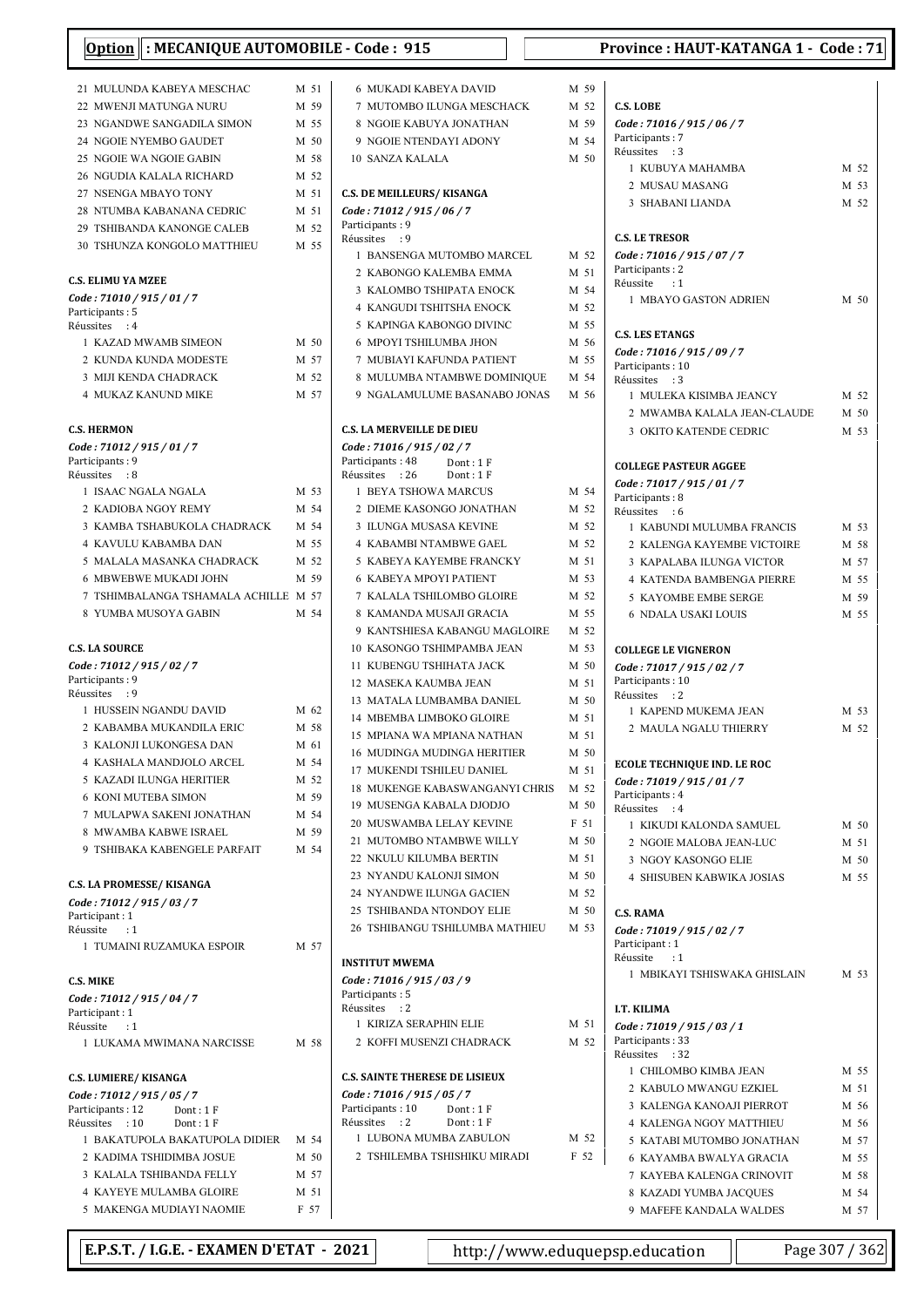1 BUDIMBA NTUMBA MARCUS M 51  $2\,$ ILUNGA RAMAZANI DANNE $\,$   $\,$   $\,$  M  $\,$  50  $\,$ 3 KABAMBA MUNKENKA FELICIEN M 53 4 KABENGELE MBAYA PERE-FILS M 56 5 KABWIKA ILUNGA DOMINIQUE M 57 6 M 51 KALABWE LWABEYA ELISEE 7 KALALA MUKENDI NATHAN M 55 8 KALASA KABAMBA RUBEN M 50 9 KALEMBA MATTHIAS PRINCE M 50 10 KALENGA NZEBA VICTOIRE M 56 11 KANONGE MWAMBA HUBERT M 52 12 KASHITA NTAMBWE PATHY M 55 13 KASONGO KASONGO DAVID M 56 14 KAZELA KAYEMBE RODRICK M 52 15 KYUMA KAYA GUERSCHOM M 54  $16\,$  LOMBWE BWALYA JONATHAN  $\,$  M  $\,$  52  $\,$ 17 LUBINDA MARCEL AMOS M 54 18 LUBOYA LUBOYA BONHEUR  $$\rm{M}$  56 19 LWAMBWA MASAKAYI FRANCK. M 53

INSTITUT TECHNIQUE KISANGA Code : 71020 / 915 / 01 / 7 Participants: 74 Réussites : 46

|    | <b>10 MANDE KALENGA DEVID</b>                             | M 55            |  |
|----|-----------------------------------------------------------|-----------------|--|
|    | 11 MATONDO KILOLO CHRIS                                   | M 53            |  |
|    | 12 MUKAZ YAV ISRAEL                                       | M 58            |  |
|    | 13 MUMBA CHAKWIANGASHA JUNIOR                             | M 58            |  |
|    | 14 MWABA KIKUTWE EMMANUEL                                 | M 51            |  |
|    | <b>15 MWANZA NYEMBO ELIAS</b>                             | M 57            |  |
|    | 16 MWEPU NGWESHE HELVIRE                                  | M 55            |  |
|    | 17 NGOMBI KABOLA ELIE                                     | M 57            |  |
|    | 18 NGONGO MBAYO ARON                                      | M 55            |  |
|    | 19 NGOY KITWA ARSENE<br>20 NGOY MUKENA ENOCK              | M 58<br>M 60    |  |
|    | 21 NINDA KABONGO MATHIAS                                  | M 52            |  |
|    | 22 NKONKO DIOBO MULGRA                                    | M 56            |  |
| 23 | NKULU WA KABILA TRESOR                                    | M 56            |  |
|    | 24 NSENGA UMBEMBE CLEMENT                                 | M 57            |  |
| 25 | NTAMBWE MUSONGELA THIRY                                   | M 57            |  |
|    | 26 OMARI LAZARE SAMUEL                                    | M <sub>50</sub> |  |
|    | 27 SELEMANI KIZE FRANCK                                   | M 58            |  |
|    | 28 TAMBWE TEGRA JOUNNES                                   | M 59            |  |
|    | 29 TSHAMA KASOLO MICHAEL                                  | M 55            |  |
|    | 30 TSHIBANDA TONDAY ALIAS                                 | M 53            |  |
|    | 31 TSHIMBILA EMMANUEL                                     | M 50            |  |
|    | 32 WALELU MUKENAN SAMMY                                   | M 57            |  |
|    | <b>C.S. LE FLORILEGE</b>                                  |                 |  |
|    | Code: 71019 / 915 / 04 / 7                                |                 |  |
|    | Participants: 17<br>Dont: 1F                              |                 |  |
|    | Réussites : 13<br>Dont: 1F<br>1 ALI KIBISHINGO ALISI      | M 55            |  |
|    | 2 BANZA MWALAKANWA CHRIS                                  | M 53            |  |
| 3  | LUBETE WA MUKALAY JONATHAN                                | M 50            |  |
|    | 4 MBUYI MBAYA JOHN                                        | M 56            |  |
| 5  | MONGA BANZA CARNOLLE                                      | F 53            |  |
|    | 6 MUTALE JEAN - MARIE                                     | M 55            |  |
|    | 7 MUTUNDA NAWEJ ABRAHAM                                   | M 50            |  |
|    | 8 MWAMBA ILUNGA RAPHAEL                                   | M 53            |  |
|    | 9 NGOY KALALA HERITIER                                    | M 53            |  |
|    | 10 NGOY KASUMA CELESTIN                                   | M <sub>50</sub> |  |
|    | 11 NGOY MADIKA FELLY                                      | M 51            |  |
|    | 12 NGOY WA NKULU CHANCE                                   | M 54            |  |
|    | 13 NKULU BWASA DAN                                        | M 53            |  |
|    | <b>COLLEGE SAINT JOSEPH D'ARIMATH</b>                     |                 |  |
|    | Code: 71019 / 915 / 05 / 7                                |                 |  |
|    | Participants: 5<br>Dont: 1 F<br>Réussites : 5<br>Dont: 1F |                 |  |
|    | 1 BAFWA TSHIKOMBA HENRY                                   | M 61            |  |
|    | 2 KASONGO JACQUES GRACE                                   | M 57            |  |
|    | 3 MALANGO MAYOMBO EMMA                                    | M 57            |  |
|    | 4 MEBU LUNONGA CHRISTELLE                                 | F 51            |  |
|    | 5 TSHIBANGU BEYA JOSUE                                    | M 56            |  |
|    |                                                           |                 |  |
|    | <b>C.S. TELA MATUTINA 2</b><br>Code: 71019 / 915 / 06 / 7 |                 |  |
|    | Participants: 69<br>Dont: 1 F<br>Réussites : 42           |                 |  |
|    | 1 BIENVENUE EPOMBA AARON                                  | M 52            |  |
|    | 2 ILUNGA KATEMINA JONATHAN                                | M 50            |  |
|    | 3 ILUNGA MUMBA TEGRA                                      | M 51            |  |
|    | <b>4 JUMA BIN JUMA DAVID</b>                              | M 58            |  |
|    | 5 KABAMBA MUYOLA ALPHA                                    | M 55            |  |
|    | 6 KABONGO MPUNGWE GLOIRE<br>7 KABONGO TSHISHIMBI JACQUE   | M 51<br>M 56    |  |
|    | 8 KABUNDA KASENGA DIEU MERCI                              | M 50            |  |
|    | 9 KABWIT BANZ SERGE                                       | M 54            |  |
|    | <b>10 KADIMA MALANGU ELVIS</b>                            | M 51            |  |
|    | 11 KALAO MUKAZ MECHACK                                    | M 53            |  |

| 12 KALENGA MULAMBA DAN                                   | M 55            |
|----------------------------------------------------------|-----------------|
| 13 KAPEND A KAPEND RACHID                                | M 50            |
| <b>14 KAPEPULA NUMBI ERICK</b>                           | M 53            |
| 15 KAPINGANA WA KAPINGANA MOISE                          | M 58            |
| <b>16 KATUMBA KABANDA ELIE</b>                           | M 52            |
| 17 KAYEMBE WA KAYEMBE JAYER                              | M 52            |
| 18 KAZADI WA KAZADI JOHN                                 | M 53            |
| <b>19 KIBWE MAUWA ELIE</b>                               | M 55            |
| 20 KINYINGU ILUNGA MERLAN                                | M 51            |
| 21 KOSONGO MULAND BONHEUR                                | M 54            |
| 22 KYUNGU MWAMBA FREDDY                                  | M 53            |
| 23 LUKELE KAMAYELE DALIDA                                | M 52            |
| 24 LUPAKA TSHIMANGA MIKE                                 | M 53            |
| 25 MAYOMBO MAYOMBO ALBERT                                | M 52            |
| 26 MBAYO WA MWENZE CHADRACK                              | M 52            |
| 27 MBWEBWE KALAMBAYI TRESOR                              | M 54            |
| 28 MODJO KANDAU KALVINE                                  | M 52            |
| 29 MUKANDILA KABAYOMBO FRANCK                            | M 54            |
| <b>30 MUKE MUNDI HERITIER</b>                            | M 51            |
| MULAMBA KADIADIA FISTON<br>31                            | M 54            |
| 32 MUSANGU MBALANGA JONATHAN                             | M 51            |
| 33 MUTOMBO MWANAKABWE DESY<br>34 NGOY MUTOKA BERGER      | M 52<br>$M$ 50  |
| 35 NKONGOLO MIFUBA BONHEUR                               | M 55            |
| 36 NTWALA MALONGO ROMAIN                                 | M 54            |
| 37 TSHANG TSHILUMBA KELLY                                | M 52            |
| TSHANSA WA TSHANSA MECHACK<br>38                         | M 51            |
| <b>39 TSHIBWABWA MUTEBA RENE</b>                         | M 51            |
| <b>40 TSHISWAKA MWEMA DJEF</b>                           | M 52            |
| 41<br>TSHIYOMBO BELABELA GUERSCHAU                       | M 54            |
| <b>42 WAILA KASINDI DAVID</b>                            | M 53            |
|                                                          |                 |
| <b>C.S. LE TORRENT</b>                                   |                 |
|                                                          |                 |
| Code: 71019 / 915 / 07 / 7<br>Participants: 19           |                 |
| Réussites : 15                                           |                 |
| 1 BEYA BEYA LEON                                         | M 54            |
| 2 ILUNGA KAYUKWA OLIVIER                                 | M 58            |
| 3 KABANGE WA HAMBA JOSUE                                 | M 56            |
| KABANGU KALONJI PATIENT<br>4                             | M 51            |
| 5 KALALA MBUYI GLOIRE                                    | M 57            |
| 6 KANKOLONGO MWELE JEAN LUC                              | M 51            |
| 7 KAPIAMBA NKONGOLO DAVID                                | M <sub>50</sub> |
| 8 KIBINGU KASONGO JULE                                   | M 52            |
| 9 MASANGA ILUNGA NESTOR                                  | M 50            |
| <b>10 MBALA NGANDU EVA</b>                               | M 58            |
| 11 MULUMBA MBUYI FISTON                                  | M 53            |
| 12 MWELA KABESHE JOSEPH                                  | M 51            |
| 13 NDJIBU NDJIBU RIGO                                    | M <sub>50</sub> |
| 14 TSHITALA MUKANDA COSTA<br>15 VUMBU SAKANDANGA PRODIGE | M 52<br>M 60    |
|                                                          |                 |
| <b>C.S. MAMAN MBUYI</b>                                  |                 |
| Code: 71019 / 915 / 08 / 7                               |                 |
| Participants: 12                                         |                 |
| Réussites : 8<br>1 FILO MUKALENU                         | M 52            |
| 2 KABWANGA NDUMBA JEAN                                   | M 52            |
| 3 KALONGI TSHIBUYI CHRISTOPHE                            | M 50            |
| 4 KAMANDA NINDU GRACIA                                   | M 52            |
| 5 KATELE NSUNGU CHRIS                                    | M 52            |
| 6 KYALU KASONGO MARCEL                                   | M 53            |

8 TSHOMBA MUKANDILA MESHACK

| м <i>эт</i> салых импэрио <i>г</i> |
|------------------------------------|
| M 54   Code: 71021 / 915 /         |
| Particinants: 16                   |

| 20 MAFRA MAHAMB LAINCE                      | M 53   |  |
|---------------------------------------------|--------|--|
| 21 MAKANDA MUZENGA MANASSE                  | M 51   |  |
| 22 MASANKU KANKU EXODE                      | M 53   |  |
| 23 MASHIPU KAPINGA DANIEL                   | M 51   |  |
| 24 MBUYI KASONGO MESCHACK                   | M 59   |  |
| 25 MUKENGA WA MUKENGA ARNOLD M 51           |        |  |
| 26 MUTEBA TSHIMPUMPU JEPHTE                 | M 51   |  |
| 27 MUTOMBO MITEO GEDEON                     | M 53   |  |
| 28 MWEMBIA MATALA JEAN                      | M 52   |  |
| 29 MWENZE KAYEMBE PATRICK                   | $M$ 50 |  |
| <b>30 NSENGA LUNDA BEN</b>                  | M 52   |  |
| 31 NSENGA NGOIE KILUMBA MARCO               | M 52   |  |
| <b>32 NSUMBA NTUMBA GUSTAVE</b>             | M 54   |  |
| 33 NTAMBWE MUYUMBA CEDRICK                  | M 55   |  |
| <b>34 NTANDA YADIBWE ALPHA</b>              | M 52   |  |
| <b>35 SHIMATU TSHINYOKA YVES</b>            | M 56   |  |
| 36 TSHENDELA MUKINAYI HERITIER              | M 58   |  |
| 37 TSHIBANGU MULUMBA PLAMEDI                | M 51   |  |
| 38 TSHIBANGU NZONGOLA JONATH.               | M 56   |  |
| 39 TSHIFANDA KAPULA MATTHIEU M 59           |        |  |
| <b>40 TSHIKENDA MAYENGE RUBIN</b>           | M 56   |  |
| 41 TSHILOMBO SABU CHADRACK                  | M 51   |  |
| 42 TSHILONDA TSHILONDA MOISE                | M 50   |  |
| 43 TSHIMANGA TSHIMANGA JACQUES M 59         |        |  |
| <b>44 TSHIMBOMBO MBIKAYI MICHEE</b><br>M 57 |        |  |
| 45 TSHISULU TSHIBANGU MESCHACK M 54         |        |  |
| 46 TSHITENDA MBUYAMBA HENOC                 | M 50   |  |

#### C.S. PAX

| Code: 71021 / 915 / 01 / 7     |      |
|--------------------------------|------|
| Participants: 12               |      |
| $R\acute{e}$ ussites : 5       |      |
| 1 BILOLO LOUIS DAN             | M 50 |
| 2. KAPEND SARIAND              | M 50 |
| 3 LUMBALA MBIYA VICTOR         | M 50 |
| 4 TSHIMANGA YAKALESA IEANCY    | M 50 |
| 5 ZANGO MUNYUNGWA DIEUDONNEE   | M 53 |
| <b>C.S. LES AMIS D'AUARITE</b> |      |
|                                |      |
| Code: 71021 / 915 / 02 / 7     |      |
| Participants: 16               |      |
| Réussites : 14                 |      |
| 1 BWAJA MULOGOTO LWIS          | M 51 |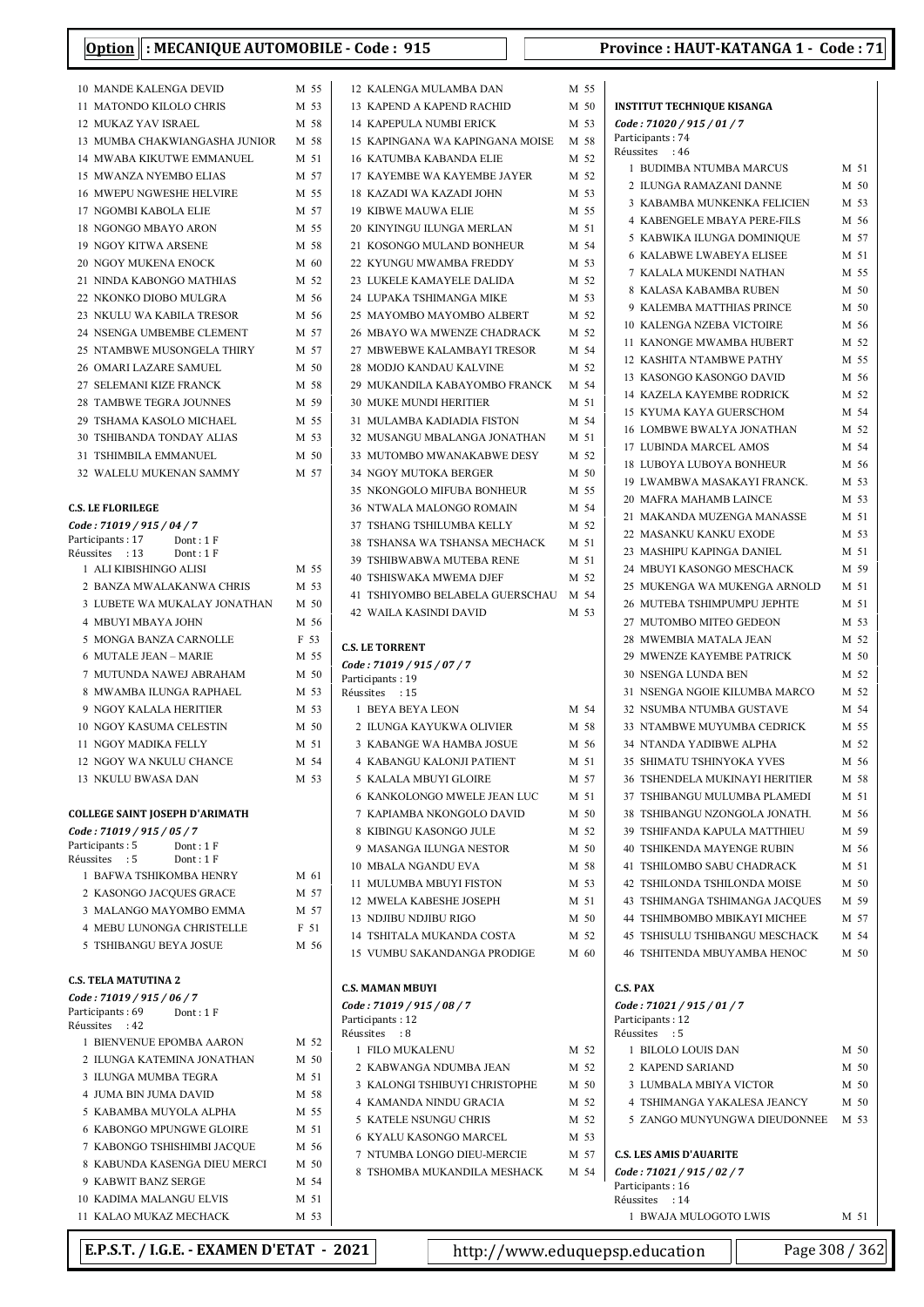| Option   : MECANIQUE AUTOMOBILE - C                     |      |                     |
|---------------------------------------------------------|------|---------------------|
| 2 FWAMBA KAPITA ELIE                                    | M 53 | 1                   |
| 3 HANGA LUKUMBI BAUDOUIN                                | M 55 | $\overline{2}$      |
| 4 ILUNGA NTOLO DANIO                                    | M 56 | 3                   |
| 5 KALEKA NSHIMBA PAUL                                   | M 55 | $\overline{4}$      |
| <b>6 KATATU LULE PARFAIT</b>                            | M 55 | 5                   |
| 7 KUFI MUHUNGU NESTOR                                   | M 53 | 6                   |
| <b>8 LIDONGI EDALLE EJIDE</b>                           | M 51 | 7                   |
| 9 MALU MUTOMBO ELIE                                     | M 58 | 8                   |
| 10 MASELE KABAZO MARCEL                                 | M 53 | 9                   |
| 11 NGOY KABILA NGONZO                                   | M 56 | 10                  |
| <b>12 NZALY BOKELO NATHAN</b>                           | M 56 | 11                  |
| 13 SWEDI DJAFARI CHADRACK                               | M 53 | 12                  |
| <b>14 TSHIMANGA MUKENDI SERAPHIN</b>                    | M 53 | 13<br>14            |
| <b>COLL HIMALAYA</b>                                    |      |                     |
| Code: 71021 / 915 / 03 / 7<br>Participants: 12          |      | C.S.                |
| Réussites<br>:6                                         |      | Code<br>Part        |
| 1 KATSHIBANGU PETRO DANIEL                              | M 51 | Réus                |
| 2 MUTOMBO NGOY TRESOR                                   | M 51 | 1                   |
| 3 MWANGAL YAV BRANHAM                                   | M 50 |                     |
| <b>4 NSUNGU NDALAMBA GLODY</b>                          | M 55 | C.S.                |
| <b>5 SHIMBI KABOJA HERITIER</b>                         | M 53 | Code                |
| <b>6 YAV MWAMB ISRAEL</b>                               | M 54 | Part                |
|                                                         |      | Réus                |
| C.S. LA VICTOIRE/KAMPEMBA<br>Code: 71021 / 915 / 04 / 7 |      | 1<br>$\overline{2}$ |
| Participants: 9                                         |      |                     |
| Réussites : 8<br>1 BIDUAYA MWAMBA DANIEL                | M 53 | C.S.<br>Code        |
| 2 ILUNGA ILUNGA AMISI                                   | M 54 | Part                |
| 3 MABOSHO KABAMBA MESCHACK                              | M 52 | Réus                |
| 4 MAJALIWA YA MUNGU GERARD                              | M 53 | 1                   |
| 5 MUKA MUKA PATRICK                                     | M 51 | 2                   |
| <b>6 MUTOMBO TSHIMANGA JOSUE</b>                        | M 54 | 3                   |
| <b>7 NYEMBO TAMBWE LUC</b>                              | M 50 | 4                   |
| 8 SHIMBA MASHINGO SCHADRACK                             | M 53 | 5                   |
|                                                         |      | 6                   |
| <b>C.S. CHAPELLE DU SAVOIR</b>                          |      | 7                   |
| Code: 71021 / 915 / 05 / 7                              |      | 8<br>9              |
| Participants: 37<br>Réussites : 15                      |      | 10                  |
| 1 BANGWE FIKWA FRANCK                                   | M 52 | 11                  |
| 2 BISHIMBA NKOKO JERED                                  | M 52 | 12                  |
| 3 ILUNGA LOMBANYA TONY                                  | M 50 | 13                  |
| 4 KASONGO NGOY SAMME                                    | M 50 | 14                  |
| 5 KATANGA KATANGA HERITIER                              | M 52 | 15                  |
| <b>6 KATSHAMA TSHIKE SENG</b>                           | M 53 | 16                  |
| 7 KAYUMBA MOLO GABRIELE                                 | M 51 | 17                  |
| 8 KITWA MIKOMBE YANNICK                                 | M 50 | 18                  |
| 9 KOLOMONI BENJAMIN GLOIRE                              | M 50 | 19                  |
| <b>10 KONGOLO KITENGE MYFRIEND</b>                      | M 52 | 20                  |
| 11 KYANGWE MUJINGA DAMAS                                | M 50 | 21                  |
| 12 KYUNGU SILVAIN SYLVA                                 | M 51 | 22                  |
| 13 MBULAYI MANYAYI MARDOCHE                             | M 52 | 23                  |
| 14 MULONGA MBAYO GLOIRE                                 | M 50 | 24                  |
| 15 TSHOMBELA KUNDA HERITIER                             | M 50 | 25                  |
| <b>C.S. L'OEUVRE DE L'ETERNEL</b>                       |      | COL                 |
| Code: 71021 / 915 / 06 / 7                              |      | Code                |
| Participants: 4                                         |      | Part                |
| Réussite : 1                                            |      | Réus                |
| 1 KASAI BALANGO                                         | M 53 | 1                   |
|                                                         |      | 2                   |
| <b>C.S. LA SOUMISSION</b>                               |      | 3                   |
| Code: 71021 / 915 / 07 / 7<br>Participants: 17          |      | 4                   |
| Réussites : 14                                          |      | 5                   |

| 1 ILUNGA WA NKULU BEN                                     | M 50 |              |
|-----------------------------------------------------------|------|--------------|
|                                                           |      |              |
| 2 KABIKA NGOY                                             |      | M 56         |
| 3 KAMWANGA MULIMBI MARC                                   |      | M 52         |
| 4 KAMWANGA TSHIBANGU DANNY                                | M 50 |              |
| 5 KENDA TSHIBANGU KEN                                     | M 53 |              |
|                                                           |      |              |
| 6 KITENGE KIMBALANGA DAN                                  | M 53 |              |
| 7 KITETE BUSHIRI GEORGES                                  | M 52 |              |
| 8 KYOLO KISHESHE KEN                                      |      | M 59         |
| 9 MPANGA WA LONGWA ERICK                                  | M 52 |              |
| 10 MUKANDA SAMALENGE ANODI                                | M 53 |              |
|                                                           |      |              |
| 11 MUNYANTWA MAIDI MARTIN                                 | M 61 |              |
| 12 MUSANS A MUSANS HERMAN                                 | M 51 |              |
| 13 TSHIMANGA KATUSHADIDI I GLODI                          | M 52 |              |
| 14 YAKALU SUMBU GIOVANI                                   | M 51 |              |
|                                                           |      |              |
|                                                           |      |              |
| C.S. LUNGUNYA                                             |      |              |
| Code: 71021 / 915 / 08 / 7                                |      |              |
| Participants: 2                                           |      |              |
| Réussite : 1                                              |      |              |
| 1  KAPUYA TSHIMANGA JONATHAN                              | M 54 |              |
|                                                           |      |              |
| <b>C.S. RENATA COLLEGE</b>                                |      |              |
| Code: 71021 / 915 / 10 / 7                                |      |              |
| Participants: 3                                           |      |              |
| Réussites : 2                                             |      |              |
| 1 BONDO WA BONDO ROBINAL                                  | M 51 |              |
|                                                           |      |              |
| 2 MWENZE KABAMBA GUY                                      | M 55 |              |
|                                                           |      |              |
| <b>C.S. STELLA MATUTINA 2</b>                             |      |              |
| Code: 71022 / 915 / 01 / 7                                |      |              |
| Participants: 62                                          |      |              |
| Réussites : 25                                            |      |              |
| 1 EBONDO KAPENGA ISAAC                                    | M 51 |              |
| 2 FUNGWA MUKELA WILLY                                     | M 52 |              |
| <b>3 KABEYA KALALA CEDRICK</b>                            | M 50 |              |
|                                                           |      |              |
| <b>4 KABILA ILUNGA ELIAS</b>                              |      | M 50         |
| 5 KAHENGA WA KIYANA EMMANUELLE M 51                       |      |              |
|                                                           |      |              |
| <b>6 KANDE KABASELE</b>                                   |      | M 52         |
|                                                           |      |              |
| 7 KAYOKA KABAMBA BELDASE                                  |      | M 54         |
| 8 KAZADI YOMBO JURESSE                                    |      | M 52         |
| 9 KUSUBA MUNANGA CHARLES                                  |      | M 53         |
| 10 KWANDA MUTAMBA JENOVIC                                 | M 51 |              |
| 11 LUEHEMBWE JUMBI PATRICK                                |      | M 52         |
|                                                           |      |              |
| 12 MAHINA WA ZENGA MECHACK                                |      | M 50         |
| 13 MAKAL MANJOJ GRACIA                                    | M 51 |              |
| <b>14 MANDE NUMBI ELIE</b>                                |      | M 50         |
| 15 MUKALENG KALONDA CHRISTOPH                             | M 51 |              |
| 16 MUTOMBO MBUYU GLOIRE                                   |      | M 50         |
| 17 MWIMBI KASONGO JELINA                                  |      | M 52         |
|                                                           |      |              |
| 18 NDEMBA MUKALAY YVON                                    |      | M 50         |
| 19 NGANDU MATEBWE LEONARD                                 |      | M 52         |
| 20 NGINIDO ESPOIR EDDY                                    |      | M 50         |
| 21 NGOYI MWAMBA JONATHAN                                  |      | M 53         |
| 22 TSHIBANGU TSHIBANGU FORTINA                            | M 53 |              |
| 23 TSHIKANJ GEORGE FREDDY                                 |      | M 50         |
|                                                           |      |              |
| 24 TSHISOLA MUKINI MECHACK                                | M 51 |              |
| 25 TWABANGU BARKUMEN EMIL                                 | M 53 |              |
|                                                           |      |              |
| <b>COLLEGE L'ALLEGRESSE</b>                               |      |              |
| Code: 71022 / 915 / 02 / 7                                |      |              |
| Participants: 16                                          |      |              |
| Réussites<br>: 13                                         |      |              |
| 1 ASSUMANI KILUMBA JOSEPH                                 |      | M 58         |
| 2 KADIATA KABWE JEPHTE                                    |      | M 56         |
| 3 KALUNGA MOKET GLOIRE                                    |      | M 53         |
|                                                           |      |              |
| <b>4 KITWA BULUNGO POLYDOR</b><br>5 MAKANDA KASEYA FREDDY |      | M 50<br>M 62 |

| Option  : MECANIOUE AUTOMOBILE - Code :  915 |  | <b>Province: HAUT-KATANGA 1 - Code: 71</b> |
|----------------------------------------------|--|--------------------------------------------|
|----------------------------------------------|--|--------------------------------------------|

| 6 MUMBA WA MUMBA EMMANUEL             | M 50 |
|---------------------------------------|------|
| 7 MUTOMB MWENZ ISRAEL                 | M 56 |
| 8 MWAMBA AHADI ISRAEL                 | M 50 |
| 9 MWAMBA KISHABONGO JOHN              | M 52 |
| 10 MWENZE KASONGO HERICIEL            | M 56 |
| 11 NGOY MULUMBILA ALTON               | M 50 |
| 12 NGOY MWAMBAY EMILE                 | M 50 |
| <b>13 NGOY MWANABUTE ERIC</b>         | M 51 |
|                                       |      |
| <b>C.S. UTUSAMEHE 2</b>               |      |
| Code: 71022 / 915 / 03 / 7            |      |
| Participants: 12<br>Réussites : 10    |      |
| 1 KAHILU MUTONDO OLIVIER              | M 56 |
| 2 KAKUDJI NGOY FRANCIS                | M 53 |
| 3 KAPUMBA MUTEBA GEORGES              | M 52 |
| 4 KASONGO MUBONDE STYVE               | M 52 |
| 5 KILEMBI NGOBOLA FRANCK              | M 53 |
| 6 KIPULUKA MUSANGE MARDOCHE           | M 51 |
| 7 MILAMBO LUKULINDE RICHARD           | M 52 |
| 8 NFUNYI KADIMA JOHN                  | M 50 |
| 9 NGOMBA KALENGA JEEF                 | M 51 |
| 10 NKULU WA NGOY SYLVANO              | M 50 |
|                                       |      |
| <b>C.S. SAINTE CHRISTINE 2</b>        |      |
| Code: 71025 / 915 / 01 / 7            |      |
| Participants : 26<br>Dont: 1 F        |      |
| Réussites : 8                         |      |
| 1 KAMUFISA MALOBA FRANCOIS            | M 53 |
| 2 KIKUSA NGITUKA PATRICK              | M 51 |
| 3 KITENGE BOSCO EMMANUEL              | M 52 |
| 4 MAYANGA WA MAYANGA NICOLAS          | M 50 |
| 5 MBUTA SENA FIDELE                   | M 51 |
| 6 NGOY KONGOLO SOLEIL                 | M 52 |
| 7 NGOY MWAMBA PAPY                    | M 51 |
| 8 NGOY NKULU DANY                     | M 56 |
| G.S. LES JEUNES CHAMPIONS             |      |
| Code: 71025 / 915 / 02 / 7            |      |
| Participants: 28                      |      |
| Réussites : 22                        |      |
| 1 BAYLONGA PASWA MECHACK              | M 52 |
| 2 BELELA TSHITOLO BERTIN              | M 56 |
| 3 DIBWE DIBWE DIMITRI                 | M 51 |
| 4 KABENGELE NDEKE VICKY               | M 53 |
| 5 KABENGELE WA KABENGELE DAMIL        | M 50 |
| 6 KABONGO TSHIYOYO JORDANE            | M 50 |
| 7 KABUNGA MUSASA HERVE                | M 52 |
| 8  KAKUSJI MACHINI GLOIRE             | M 51 |
| 9 KALALA NGOIE RAPHAEL                | M 50 |
| 10 KASOLO MUDILELE JUNIOR             | M 51 |
| 11 KIBALA MATA MATHIAS                | M 51 |
| 12 LWABEYA WA LWABEYA PAULIN          | M 51 |
| 13 MENDE AGOUSTRO JONAS               | M 51 |
| 14 MUJINGA DONAT PRINCE               | M 55 |
| 15 MULAMBA MPIANA CHRISPIN            | M 58 |
| 16 MULUMBA KALAMBA JOHNATHAN M 51     |      |
| 17 MWAKASU NGOY DANIEL                | M 53 |
| 18 NAWEJ MUKE ESPOIR                  | M 51 |
| 19 NDAYE TSHIYOYO JONATHAN            | M 55 |
| 20 TSHAJI TSHILUMBA GLOIRE            | M 54 |
| 21 TSHIBAMBE WA TSHIBAMBA GLOIRE M 51 |      |
| 22 TSHISWAKA LUBOYA IVON              | M 52 |

E.P.S.T. / I.G.E. - EXAMEN D'ETAT - 2021 http://www.eduquepsp.education Page 309 / 362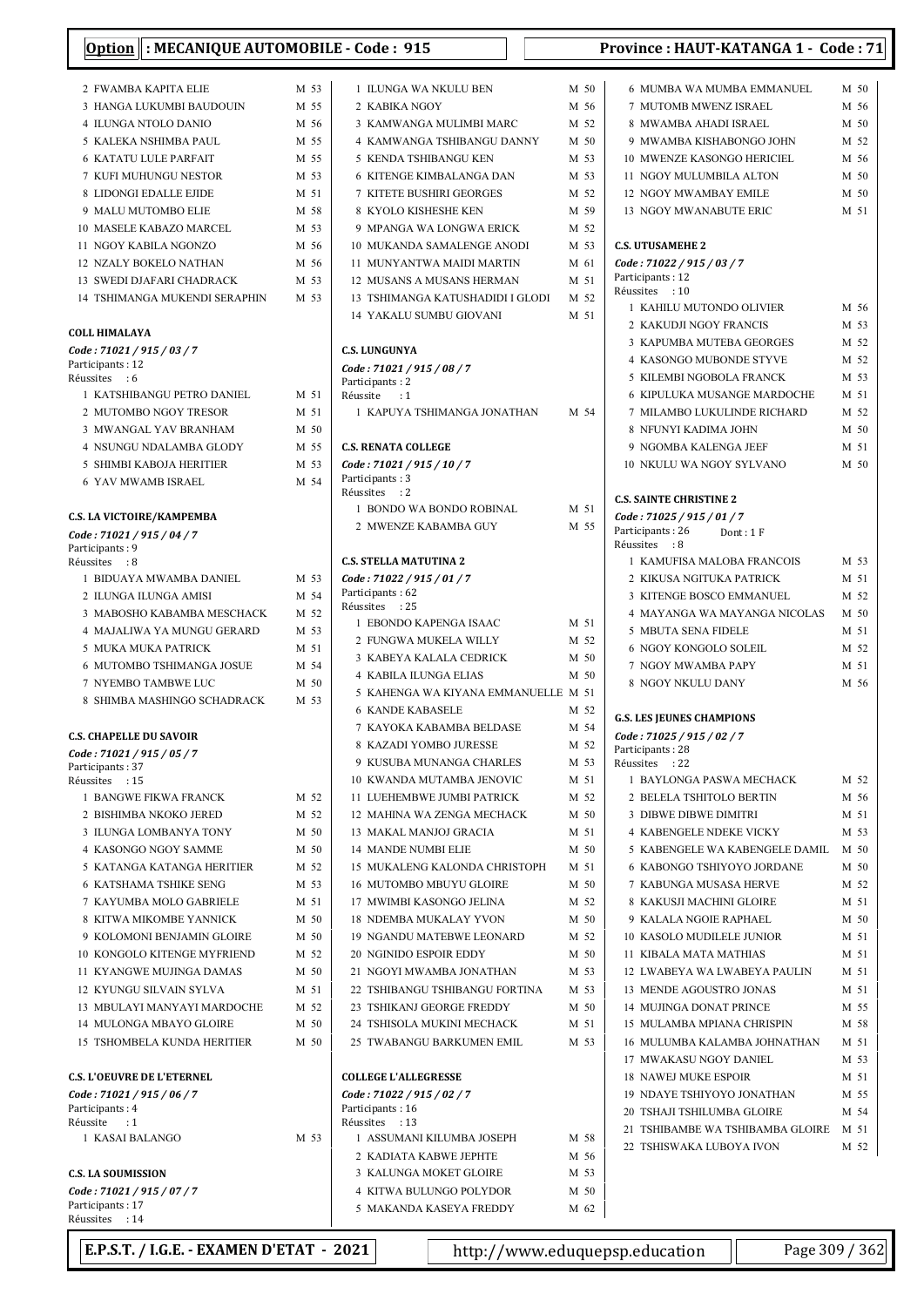|  |  | <u> Option</u> : MECANIQUE AUTOMOBILE - Code : 915 |  |  |  |  |
|--|--|----------------------------------------------------|--|--|--|--|
|--|--|----------------------------------------------------|--|--|--|--|

#### C.S. FRERE ELIE Code : 71027 / 915 / 01 / 7 Particinants : 8 Réussites : 8 1 BILENGE LUBAMBULA EMMANUEL M 56 2 KABENGELE MWINKEHU PATIENT M 54 3 KIMBOMBO KASHIMBA FRANCK M 58 4 NGOYI NDALA NONON M 53 5 PUNGU MUYUMBA LANDRY M 51 6 SELEMBA NTAMBWE CELESTIN M 58 7 TSHIKUDI SAPU LARRYS M 57 8 TSHILOMBO KASALA HENOCK M 62 COLLEGE ZENITH Code : 71027 / 915 / 02 / 7 Participants: 12 Dont: 2 F<br>Réussites : 10 Dont: 1 F Réussites : 10 1 BADIBANGA KABANGA CHRIS M 53 2 KABAYA ILUNGA EMILE M 51 Participants: 3 Réussites : 3

7 MWANZA KAPINGA HERITIER M 53 8 NGEZO MASUMBA CHARLES M 56 9 NGOY KABULO SABAOTH F 52 10 NKULU KKABULENGE CEDRICK M 53 C.S. ZAWADI BORA Code : 71027 / 915 / 03 / 7 Particinants: 13 Réussites : 4 1 BAKADIADIA NGALULA CHRISTIAN M 57 2 EBOYA BATONGE PIERRE M 51 3 KABASELE WA KABASELE GLOIRE M 50 4 KAPIAMBA KABEYA SCHADRACK M 53 C.S. LA ROSEE DE L'HERMON/KATU Code : 71027 / 915 / 04 / 7 Participants: 5 Réussites : 4 1 KABWIKA KABWIKA ERICK M 52 2 NGOY KAYA HERITIER M 52 3 OKITO OKITO FRANCK M 54 4 SILA NGONGA SILA M 54 C.S. SOURCE DE VIE DON DE DIEU Code : 71027 / 915 / 05 / 7 Participant : 1<br>Réussite : 1 **Réussite** 1 ILUNGA MUYUKA SIMON M 52 C.S. LA MERVEILLE DE DIEU/KATU Code : 71028 / 915 / 01 / 7 Participants: 33 Réussites : 23 1 BENDERA MUTSHAPA PARKER M 52 2 REVA BAKAJIKA PIERROT M51 3 ILUNGA NKULU THEOPHILE M 53 4 KABWE MBALA MAICK M 50 5 KASONGO TSHILUMBA HERVE M 51 6 KAZYUMBA KABOVE VENANCE M 51 7 KUBA KASONGO DIEU-MERCI M. 60

8 KVANZA MUTETA JONATHAN M56

9 MAYOMBO WA MAYOMBO FRANCOIS M 51 10 MBAY TSHIBANG CHRINOVIC M 51 11 MUDIMBA KAYEMBE PAUTIENT M 51

3 KASHALA KASHALA JUSTIN M 57 4 KATENDE MUYEMBI CHADRACK M 50 5 KAYEMBE MUDIANVITA MARC M 54 6 LEJA MUKENDI EVA M 53 12 MUSHITU LUYA JUSTIN M 5 13 MUTEBA KABAMBA PATIENT M 56 14 MUTOMBO SALANGA DAVID M 5 15 NGANDU MAYANGA ENOCK M 5 16 NGOIE KIBAWA MOISE M 50 17 NGOY KASENDWE DENIS M 5 18 NGOY KASHAMA CELESTIN M 5 19 NGOY MBAYO JEAN-PAUL M 54 20 NGWELE KOMESHA HACKIME M 5 21 NKULU KABWE MOISE M 5 22 NKULU WA NGOY DANNY M 5 23 ODIA LUKUSA DIEUDONNE M 5 C.S. LE PRODIGE DE DIEU Code : 71028 / 915 / 02 / 7 1 KASONGO MUTOMBO LUC M 5 2 KASONGO MUTONI ORPHE M 5 3 KAYEMBE MULUMBA JOHN M 5 C.S. ZOE SCHOOL Code : 71029 / 915 / 01 / 7 Participants: 4 Réussites : 2 1 KALUNGA ALBERT CHRISTIAN M 5 2 NKULU KILUNGALUNGA YAHSIR M 5 ITP NURU Code : 71029 / 915 / 02 / 7 Particinants: 2 Réussite : 1 1 KABA MUKENDI FERDINAND M 5 C.S. PAX 2 Code : 71029 / 915 / 03 / 7 Participants: 17 Réussites : 9 1 EKOTO ITELA JONATHAN M 5 2 KAKANA KISALU ISRAEL M 5 3 KIWANO WA KISIMBA AMISI M 5 4 LUKUTA MWANABUTE HENRI M 5 5 LUMBWE MWANZA JEAN LUC M 5 6 MUKEYA FUNDI JOHN M 5 7 MWANZA NUMBI ELISEE M 5 8 PANGA KYEMBE JOSPIN M 5 9 TSHIBANDA KAZADI JEAN M 5 C.S. LE SAUVEUR Code : 71030 / 915 / 01 / 7 Particinants : 6 Réussites : 6 1 BUSANGA KALONJI ELIE M 5 2. MWANZA MUTOKA GUELORD M 5 3 MWEBU YAMPIANY DARCK M 50 4 NDONDI KAMUNWE DANIEL M 5 5 NGANDU BINDWAYA SADDAM M 5 6 TSHISOLA TSHISENGO DAN M 5 C.S. BBA SCHOOL Code : 71032 / 915 / 01 / 7 Participant : 1<br>Réussite : 1 Réussite 1 MUNGA KASHALA FRANCOIS M 54 C.S. CHARLES AKIM

Code : 71032 / 915 / 03 / 7

Participants: 35<br>Réussites : 2 nessites

Province : HAUT-KATANGA 1 - Code : 71

| l                        | 1 MBINDA POLAND GLOIRE              | M 50 |
|--------------------------|-------------------------------------|------|
| 5                        | 2 MUTSHAILA KUTELA CEDRICK          | M 55 |
|                          |                                     |      |
| 4                        |                                     |      |
| l                        | C.S. MAPASA                         |      |
| C                        | Code: 71033 / 915 / 01 / 7          |      |
| l                        | Participants: 11                    |      |
| l                        | Réussites : 8                       |      |
| 4                        | 1 BOSALA BOLEMBO JOSUE              | M 54 |
| 5                        | 2 KANDE MUTWALE ISRAEL              | M 52 |
| 3                        | 3 KASONGO KAMPANDA HENRY            | M 50 |
|                          | <b>4 KYUNGU MUSONDA PETER</b>       | M 52 |
| 5                        | 5 LWAMBA KASONGO JACQUES            | M 50 |
| 3                        | <b>6 MASWA MAFINGA FILS</b>         | M 50 |
|                          | 7 MUKADI NKASHAMA JEAN-LUC          | M 52 |
|                          | 8 MUKANYA SABWA JONATHAN            | M 51 |
|                          |                                     |      |
|                          |                                     |      |
|                          | <b>C.S. EMMANUEL</b>                |      |
| 5                        | Code: 71033 / 915 / 02 / 7          |      |
| $\mathfrak z$            | Participants: 6                     |      |
| $\overline{\mathcal{L}}$ | Réussites : 2                       |      |
|                          | 1 LULU KITENGE GUY                  | M 54 |
|                          | 2 NGOY KAZADI                       | M 54 |
|                          |                                     |      |
|                          | <b>C.S. SALEM PAX</b>               |      |
|                          | Code: 71033 / 915 / 03 / 7          |      |
| l                        | Participants: 4                     |      |
| 5                        | Réussite : 1                        |      |
|                          | 1 KADIMA TSHIBANGU JOSUE            | M 51 |
|                          |                                     |      |
|                          | INSTITUT TECHNIQUE ELIMU            |      |
|                          | Code: 71034 / 915 / 01 / 1          |      |
|                          | Participants : 30<br>Dont: 1F       |      |
| l                        | Réussites : 23<br>Dont: 1F          |      |
|                          | 1 BWENYI NGOY FRANCK                | M 52 |
|                          | 2 DIALA TSHIKONDO JEREMI            | M 58 |
|                          | 3 ILUNGA MUJINGA GUELORD            | M 61 |
|                          | <b>4 INENE ALUNG LIONEL</b>         | M 54 |
|                          |                                     |      |
|                          | 5 KAPENGELA MUPELA                  | M 53 |
| l                        | <b>6 KASONGO WA MBAYO MARCUS</b>    | M 56 |
| Э                        | 7 KAYUMBA BIJILA CHRISTIAN          | M 54 |
| 3                        | 8 LOHATA ENGINYA GILBERT            | M 55 |
| C                        | 9 LUKWESA KASWABA NEGRA             | M 54 |
| 5                        | 10 LWANGAY LUBABA MARDOCHEE         | M 50 |
| $\mathfrak z$            | 11 MUKABI MUKEKWA BRUNO             | M 52 |
| 5                        | 12 MUKAKU MWENZE HARDY              | M 50 |
| l                        | 13 MULAJ MBALA MICHEL               | M 55 |
| $\overline{c}$           | 14 MULUMBULE KALENDA JACQUES        | M 50 |
|                          |                                     |      |
|                          | 15 MWAMBA AMBROISE DANIEL           | M 52 |
|                          | <b>16 MWAMBA NGOIE CONSOLATE</b>    | M 52 |
|                          | 17 MWEMENU MWEMENU JACQUES          | M 52 |
|                          | 18 NGOY KABWANGA JEAN-LUC           | M 54 |
|                          | <b>19 SEHENU TSHIBWE JACOUELINE</b> | F 53 |
| 3                        | 20 SELEMANI ASSANI ELIE             | M 57 |
| 2                        | 21 SHAKO DJULU                      | M 54 |
| C                        | 22 SIMBA KAPUTU CHRISTIAN           | M 60 |
| 5                        | 23 SULU YANDA JONAS                 | M 59 |
| 3                        |                                     |      |
| $\overline{\mathcal{L}}$ |                                     |      |
|                          | <b>C.S.T. LE SOLEIL</b>             |      |
|                          | Code: 71039 / 915 / 01 / 7          |      |
|                          | Participants: 11                    |      |
|                          | Réussites<br>$\cdot$ 11             |      |
|                          | 1 BANGILA KABANGE BENJAMIN          | M 54 |
| 4                        | 2 BANZA MALAMBI HERITIER            | M 53 |
|                          | 3 BANZA MUJINGA PAUL                | M 52 |
|                          | <b>4 IYASA KAVULA DIDIER</b>        | M 50 |
|                          | 5 KABAMBA KAPENO DANIEL             | M 56 |
|                          | 6 KANDALA KALENGA WILLANCE          | M 58 |
|                          | 7 MUDIMBI TSHIKANGALA BAVON         | M 55 |
|                          |                                     |      |

E.P.S.T. / I.G.E. - EXAMEN D'ETAT - 2021 | http://www.eduquepsp.education | Page 310 / 36.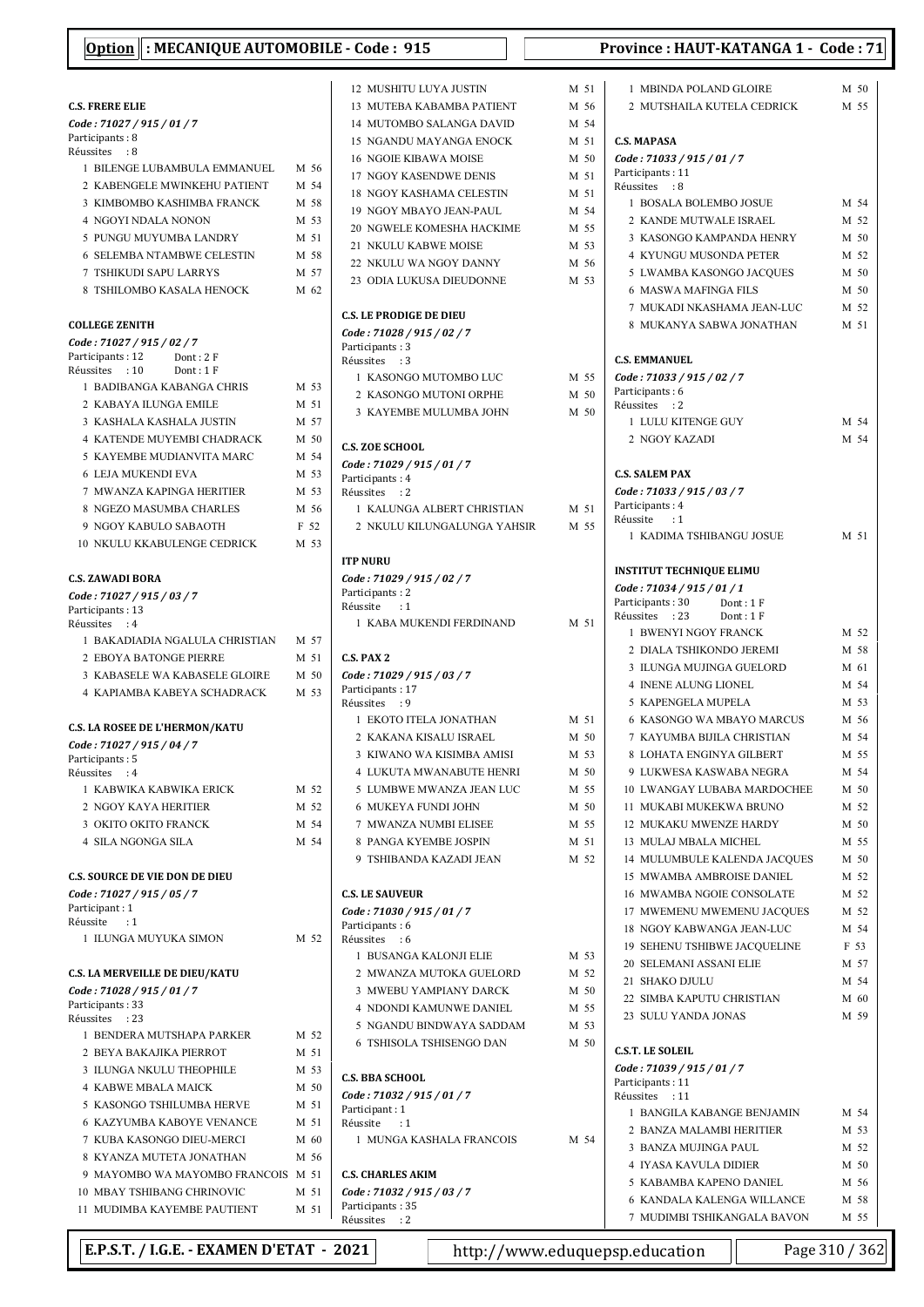| <u>, peron</u><br>אזיינישעוניי<br>ັ<br>.                   |              |                 |
|------------------------------------------------------------|--------------|-----------------|
| 8 NGOIE KITE AARON                                         | M 53         | 17              |
| 9 NSAPU WA NSAPU GLOIRE                                    | M 51         | 18              |
| 10 TSHISWAKA KANDA THEODORE                                | M 61         | 19              |
| <b>11 UPALE KONOOKA TRESOR</b>                             | M 55         | 20              |
|                                                            |              | 21              |
| <b>C.S. ROCHER DES AGES</b>                                |              | 22              |
| Code: 71039 / 915 / 02 / 7                                 |              | 23              |
| Participants: 26<br>Réussites<br>: 23                      |              | 24              |
| 1 ILUNGA MBUYI SHADRACK                                    | M 51         | 25              |
| 2 ILUNGA MULONGO CHINO                                     | M 52         | 26              |
| 3 KALENDA KABWE JEANNOT                                    | M 59         | 27<br>28        |
| <b>4 KALONJI KAYEMBE ADONIS</b>                            | M 60         | 29              |
| <b>5 KASONG KABEY GLOIRE</b>                               | M 57         | 30              |
| <b>6 KATUMBA KAYEMBE PIERRE</b>                            | M 57         | 31              |
| <b>7 KAUMBA TSHISOLA ELISEE</b>                            | M 53         | 32              |
| 8 KIKUDJI MUSWE FIDEL                                      | M 60         |                 |
| 9 KISIMBA MWEHU ARISTOTE                                   | M 56         | I.T. A          |
| 10 MBAY MWISWIL IDRIS<br>11 MPOYI KABUYA CHADRACK          | M 53<br>M 52 | Code            |
| 12 MUJANAYI KANDA JEANNOT                                  | M 52         | Partio          |
| 13 MUKENDI LUFULWABO HENOCK                                | M 54         | Réuss<br>1      |
| 14 MULAP MBAL MECHACK                                      | M 55         | 2               |
| 15 MUTEBA KASONGO CLOVIS                                   | M 52         | 3               |
| <b>16 MWENZ KASANGIJ FISTON</b>                            | M 55         | $\overline{4}$  |
| <b>17 NGWEJ TSHIKUB ROGUEL</b>                             | M 50         | 5               |
| <b>18 TSHABU KAHALA OTHNIEL</b>                            | M 52         | 6               |
| <b>19 TSHIBANGU BUKASA MANASSE</b>                         | M 51         | 7               |
| 20 TSHILUKA TSHISWAKA MECHACK                              | M 57         | 8               |
| 21 TSHIMANGA KABEYA HERITIER                               | M 53         | 9               |
| 22 TSHIMANGA KASONGO ISCO                                  | M 55         | 10              |
| 23 TSHIMBAYI KABASUBABU ALI                                | M 60         | 11              |
| <b>INSTITUT REHEMA</b>                                     |              | 12<br>13        |
| Code: 71039 / 915 / 03 / 6                                 |              | 14              |
| Participants: 12                                           |              | 15              |
| Réussites : 9                                              |              | 16              |
| 1 BANZA MUTOMBO HENOCK                                     | M 52         | 17              |
| 2 BANZE SALALA PAUL                                        | M 56         | 18              |
| 3 KALONDA NDAYE CARLOS<br><b>4 MASUKA MUKOMBE HERITIER</b> | M 55<br>M 50 | 19              |
| 5 MBOMBO MUTOMBO ISAAC                                     | M 53         | 20              |
| <b>6 NGOY POLYDOR PAUL</b>                                 | M 54         | 21              |
| 7 SAKUNDA KABINGA ANDRE                                    | M 55         | 22              |
| 8 SIMBI MUSEMA DAMIEN                                      | M 60         | 23              |
| 9 TWITE WA ILUNGA HUSSERT                                  | M 58         | 24              |
|                                                            |              | 25<br>26        |
| <b>INSTITUT ZAWADI</b>                                     |              | 27              |
| Code: 71039 / 915 / 04 / 7                                 |              |                 |
| Participants: 41<br>Réussites<br>: 32                      |              | C.S. D          |
| 1 BALOJI TSHITENDA ANATHOL                                 | M 58         | Code            |
| 2 BWABO NYENGELE GUERSHOM                                  | M 65         | Partio          |
| 3 KABENGELE KAPYA JOSUE                                    | M 54         | Réuss<br>1      |
| 4 KABEZYA KANKOLONGO PHILEMON                              | M 52         | 2               |
| 5 KABOBELA MUBANGA FRANCOIS                                | M 59         | 3               |
| 6 KABONGO KADIMA MOISE                                     | M 54         | 4               |
| 7 KAHITA BANDOWE BONIFACE                                  | M 56         | 5               |
| 8 KALOMBO MBUYI ALI<br>9 KANDAMBWE KASONGO ISRAEL          | M 53<br>M 54 |                 |
| <b>10 KAPENGA KAYABILA FRANCK</b>                          | M 55         | C.S. L          |
| 11 KAPETA WA TSHENDA CHRISTIAN                             | M 54         | Code            |
| 12 KASHALA KAYEMBE SHADRACK                                | M 55         | Partio<br>Réuss |
| 13 KATENDE MANGOLE JONATHAN                                | M 55         | 1               |
| 14 KIPAMPE MULILO GLOIRE                                   | M 55         | $\overline{2}$  |
| <b>15 LUKAS YAV FALGA</b>                                  | M 55         | 3               |
| 16 MAKILA MAKILA DAVID                                     | M 58         | $\overline{4}$  |

| 17 MALA KALOLO ARISTOTE                      | M 51         |
|----------------------------------------------|--------------|
| 18 MALANGO KASONGO SHADRACK                  | M 50         |
| <b>19 MBUMB TSHIWEW VALENTIN</b>             | M 53         |
| 20 MBUYI MUTAMBA DIEU                        | M 52         |
| 21 MONGA ILUNGA JEAN                         | M 55         |
| 22 MPOYO KABEMBA MARDOCHEE                   | M 54         |
| 23 MUSONDA KASABWE CHRIS                     | M 54         |
| 24 MUTOMBO MUTOMBO MAGLOIRE                  | M 52         |
| 25 MWILAMBWE NGOIE DIEUDONNE                 | M 51         |
| 26 NGOY MWILAMBWE CELESTIN                   | M 50         |
| 27 NGOY TSHIMWINSHI SHADRACK                 | M 53         |
| 28 NTAMBWE WA NTAMBWE LAMBERT                | M 51         |
| 29 SAIDI AHMADI MARTIN                       | M 50         |
| 30 TSHIBANGU MUPEMBA HENOCK                  | M 52         |
| 31 TSHISWAKA KATANGA BEVERLY                 | M 52         |
| 32 YAMBA YAMBA MANASSE                       | M 56         |
| <b>I.T. AMI FIDELE</b>                       |              |
| Code: 71039 / 915 / 05 / 7                   |              |
| Participants: 51                             |              |
| Réussites : 27                               |              |
| 1 GABRIEL KALENDA GAEL                       | M 53         |
| 2 ILUNGA NTAMBWE DJO                         | M 50<br>M 51 |
| 3 ILUNGA SUNGU JEAN-LUC<br>4 KABAMBA MATENDA | M 50         |
| 5 KABEYA BAKUTAYI ELIE                       | M 51         |
| 6 KABWE MUZEMBA ELISE                        | M 55         |
| 7 KALENGA WA NSENDA ALY                      | M 52         |
| 8 KAMOTO MALOLO FRANCK                       | M 53         |
| 9 KANJINGA MUTOMBO AGEE                      | M 53         |
| <b>10 KANKELA JONAS</b>                      | M 53         |
| 11 KANTOLE KABAMBA GLOIRE                    | M 54         |
| 12 KASANDA WA MADIKA                         | M 53         |
| <b>13 KEMBE MANGILI ENOCK</b>                | M 52         |
| 14 KYUNGU MANDE VINCENT                      | M 52         |
| <b>15 MBOMBO MABIKA JUNIOR</b>               | M 52         |
| 16 MPIANA KANKOLONGO JORDAN                  | M 56         |
| 17 MUKEBA AUGUSTIN                           | M 51         |
| 18 MUNONOKA SUKALI FRANCK                    | M 53         |
| 19 MWAMBA SALUMU DJEEF                       | M 51         |
| 20 MWANABUTE GREGOIRE TRYPHEN                | M 54         |
| 21 NGOY KISULA AUGUSTIN                      | M 54         |
| 22 NKUSU OTSHUDI PRINCE                      | M 56         |
| 23 ROGER AMUNDALA RABI                       | M 51         |
| 24 SANGWA WA MUTEBA DAVID                    | M 51         |
| 25 SEYA KANGOMBE CRIS                        | M 50         |
| 26 TSHEKELE MPINGA MARCEL                    | M 53         |
| 27 TSHIMANGA MULAMBA FABRICE                 | M 54         |
| <b>C.S. DIVA HANSE 2</b>                     |              |
| Code: 71039 / 915 / 06 / 7                   |              |
| Participants: 5                              |              |
| Réussites : 5<br>1 KABAMBI THEOPHILE THEO    | M 51         |
| 2 KABULO SUZA DANIEL                         | M 53         |
| 3 KAYA LOWA BRUNO                            | M 52         |
| <b>4 KIJ A TSHEY NORBERT</b>                 | M 54         |
| <b>5 PATRICK LASK PATRICK</b>                | M 51         |
| <b>C.S. LES GRADIS 1</b>                     |              |
| Code: 71039 / 915 / 07 / 7                   |              |
| Participants: 9                              |              |
| Réussites : 7                                |              |
| 1 HANGA KOLWA SYRIACUS                       | M 57         |
| 2 LUBALA KAYEMBA KING                        | M 60         |
| 3 MUDIANDAMBU NKUNDA JOYCE                   | M 52         |
| 4 MWAMBA NTUMBA ALIDOR                       | M 52         |

|                                                                     | M 52 |
|---------------------------------------------------------------------|------|
| <b>6 TSHILOMBO NTANGA PAUL</b>                                      | M 50 |
| <b>7 UBALE KAHILU GRACE</b>                                         | M 51 |
| C.S. FURAHISHA                                                      |      |
| Code: 71040 / 915 / 01 / 7                                          |      |
| Participants: 22                                                    |      |
| Réussites<br>: 11                                                   |      |
| 1 KAYEMBE SELEMANI HERITIER                                         | M 52 |
| 2 KAYUKWA LUMANDE PATIENT                                           | M 52 |
| <b>3 KIBAMBE KANKESA DANIEL</b>                                     | M 50 |
| <b>4 MONGA MBUYA MODESTE</b>                                        | M 52 |
| 5 MWAMBA BIZOMBE LEON                                               | M 51 |
| <b>6 NDALA MATTHIEU ARCEL</b>                                       | M 51 |
| 7 NGOIE BALEZI JOEL                                                 | M 54 |
| 8 NGOY KISANGANI PIERRE                                             | M 56 |
| 9 NGOZA KIBAMBE MAGLOIRE                                            | M 52 |
| 10 NYEMBO LUMBU JEAN                                                | M 51 |
| 11 OMANA USUDI OMARI                                                | M 51 |
| <b>COLL. SAINT ETIENNE MAOMBEZI 1</b><br>Code: 71040 / 915 / 03 / 7 |      |
| Participants: 9                                                     |      |
| Réussites : 4                                                       |      |
| 1  KAUNGIRIKA MOLOWINGI ARTHUR                                      | M 58 |
| 2 LUBANGI OMARI JEAN-PI                                             | M 57 |
| 3 MUKUNA MUYA SAMY                                                  | M 53 |
| 4 NTAMBWE KABONGO DANIEL                                            | M 57 |
| <b>COLLEGE SAINT LUC</b>                                            |      |
| Code: 71040 / 915 / 04 / 7                                          |      |
| Participant: 1<br>Réussite<br>$\cdots$                              |      |
| 1 RUBOMBOZI VELA FERDINAND                                          | M 50 |
|                                                                     |      |
| <b>COLL SAINT JOSEPH LE GRAND</b><br>Code: 71042 / 915 / 01 / 7     |      |
|                                                                     |      |
|                                                                     |      |
| Participants: 9<br>Réussites : 7                                    |      |
| 1 KABASWASWA NGANDU GLOIRE                                          | M 57 |
| 2 KAHOZI WA KAHOZI WILLY                                            | M 55 |
| 3 LUBAMBA MBAYA AARON                                               | M 58 |
| <b>4 LULU KAYA CHARLES</b>                                          | M 55 |
| <b>5 NGOY YESE PATIENT</b>                                          | M 51 |
| <b>6 PANDA WA MWIKA JUDE</b>                                        | M 53 |
| 7 TSHIMBALANGA NGOY RICHESSE                                        | M 51 |
| <b>C.S. LES SOIGNEURS DES AMES</b>                                  |      |
| Code: 71042 / 915 / 02 / 7                                          |      |
| Participants: 15                                                    |      |
| Réussites : 3                                                       |      |
| 1 MBUYI KABANDA JEAN                                                | M 51 |
| 2 MBUYI TSHIKANGU GILBERT                                           | M 52 |
| <b>3 NGOY KUBELWA GABIN</b>                                         | M 50 |
| <b>C.S. PEPINIERE DES ELITES</b>                                    |      |
| Code: 71042 / 915 / 03 / 7                                          |      |
| Participants: 8                                                     |      |
| Réussites : 5                                                       |      |
| 1 ILUNGA KATONDO JONAS                                              | M 52 |
| 2 KITENGE KITENGE BERNARD                                           | M 54 |
| 3 MUGANZA MUTUMBA LUC                                               | M 54 |
| <b>4 MWABA KISEBWE LUC</b>                                          | M 52 |
| 5 NYEKA MASHIKA MADO                                                | M 50 |
| <b>COLLEGE OF PEACE</b>                                             |      |
| Code: 71042 / 915 / 04 / 7                                          |      |
| Participants: 13<br>Réussites : 13                                  |      |

E.P.S.T. / I.G.E. - EXAMEN D'ETAT - 2021 http://www.eduquepsp.education Page 311 / 362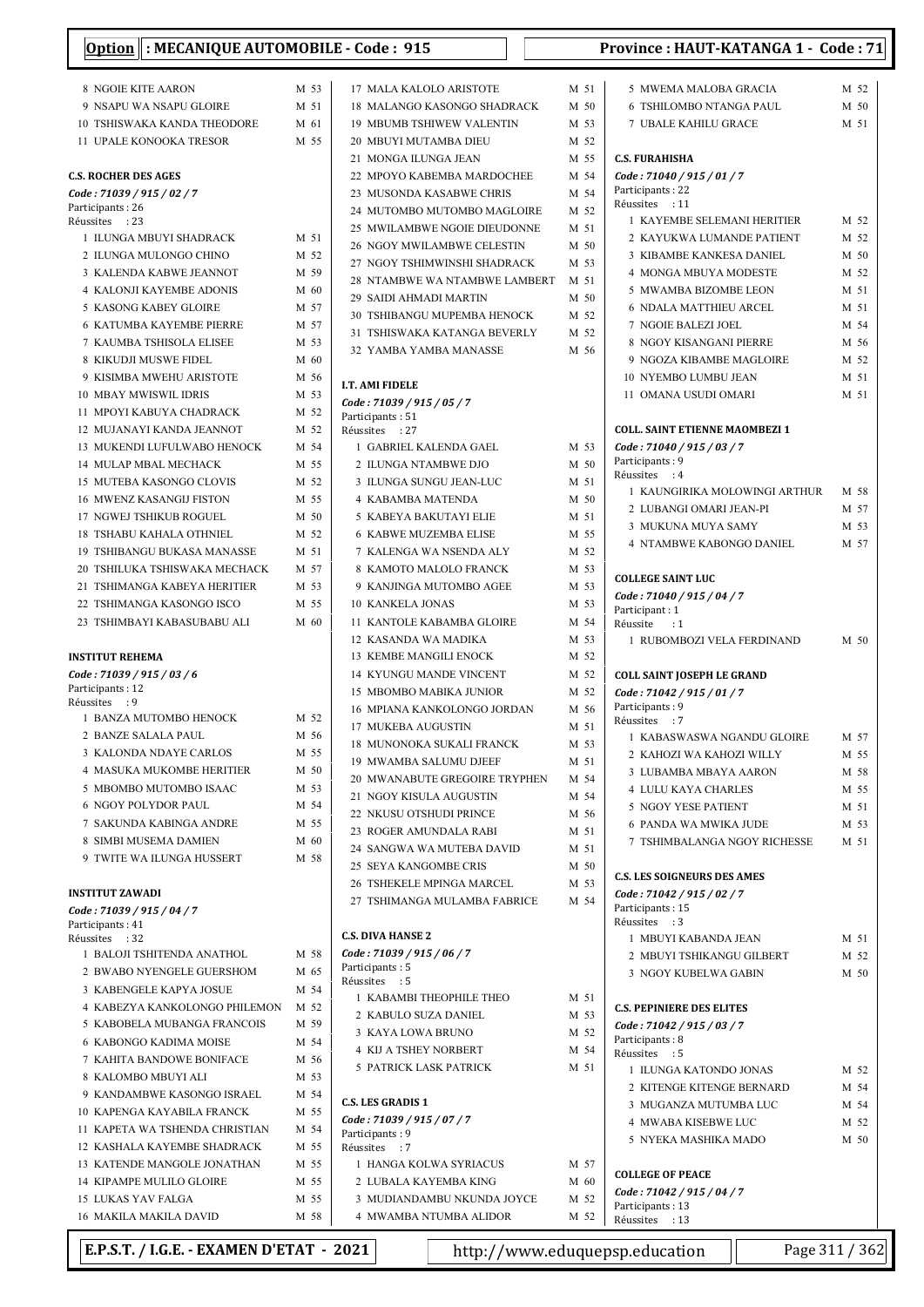|                                               | <u> Option</u>   : MECANIQUE AUTOMOBILE - C |      |                      |
|-----------------------------------------------|---------------------------------------------|------|----------------------|
|                                               | <b>1 BANZE DIBWE ESPOIR</b>                 | M 56 | $\overline{c}$       |
|                                               | 2 KABEMBA NYEMBO GEDEON                     | M 60 | 3                    |
|                                               | 3 KADIMA MWEPU JOSE                         | M 60 | 4                    |
|                                               | 4 KASONGO MUKALANGA LAURENT                 | M 61 | 5                    |
|                                               | 5 KAYEMBE KASONGO MICHEL                    | M 56 | 6                    |
|                                               | <b>6 KONGOLO TSHAMALA SERAPHIN</b>          | M 58 | $\overline{7}$       |
|                                               |                                             |      |                      |
|                                               | 7 MASTAKI KUSAYA HERITIER                   | M 64 | 8                    |
|                                               | 8 MUTONKOLE MPIANA HERITIER                 | M 59 | 9                    |
| 9 NGOY DIBWE GAEL                             |                                             | M 58 | 10                   |
|                                               | <b>10 TATA KABOMBO TOLERANT</b>             | M 60 |                      |
|                                               | 11 TSHIBANGU ILUNGA JACQUES                 | M 64 | C.S.                 |
|                                               | 12 TSHIJIKA MAHEHA SAMUEL                   | M 66 | Cod                  |
|                                               | 13 TSHIKALA NGOMBE CYPRIEN                  | M 60 | Part<br>Réu:         |
|                                               |                                             |      | 1                    |
| <b>C.S. LOGOS REHEMA</b>                      |                                             |      |                      |
| Code: 71042 / 915 / 05 / 7                    |                                             |      | C.S.                 |
| Participants: 3<br>Réussites : 3              |                                             |      | Cod                  |
|                                               | 1 KAYEMBE KALALA DANIEL                     | M 52 | Part                 |
|                                               | 2 KAZADI LUMBALA JOSH                       | M 58 | Réu:                 |
|                                               | <b>3 NGOY RUBEMB ELISE</b>                  |      | 1                    |
|                                               |                                             | M 52 | $\overline{c}$       |
|                                               |                                             |      | 3                    |
| <b>C.S.T. TEGRA</b>                           |                                             |      | $\overline{4}$       |
| Code: 71042 / 915 / 06 / 7<br>Participants: 3 |                                             |      | 5                    |
| Réussites : 2                                 |                                             |      | 6                    |
| 1 BEYA BUKASA BEN                             |                                             | M 59 |                      |
|                                               | 2 KAZADI KATOKI RODRIGUE                    | M 52 | C.S.                 |
|                                               |                                             |      | Cod                  |
| <b>C.S. KILIMANJARO 2</b>                     |                                             |      | Part                 |
| Code: 71043 / 915 / 01 / 7                    |                                             |      | Réu:                 |
| Participants: 10                              |                                             |      | 1                    |
| Réussites<br>$\cdot$ : 7                      |                                             |      | $\overline{c}$       |
|                                               | 1 KABEYA NKASHAMA JOSUE                     | M 56 | 3                    |
|                                               | 2 KASA WA KISIMBA ALEXIE                    | M 50 | 4                    |
|                                               | 3 MULUNDA NUMBI PASCAL                      | M 51 | 5                    |
|                                               | <b>4 MWIKUTA MWIKUTA MANASSE</b>            | M 57 | 6                    |
|                                               | 5 NDALA NGOY DIEUMERCI                      | M 53 | 7                    |
|                                               | <b>6 NGALA MULUME EMMANUEL</b>              | M 52 |                      |
|                                               | 7 TSHABA KALOBWAYI ELIE                     | M 53 | COL                  |
|                                               |                                             |      | Cod                  |
| <b>C.S. MA GLOIRE</b>                         |                                             |      | Part                 |
| Code: 71043 / 915 / 02 / 7                    |                                             |      | Réu:                 |
| Participants: 5                               |                                             |      | 1                    |
| Réussites : 5                                 |                                             |      | $\overline{c}$       |
| 1 ILUNGA BELA JEAN                            |                                             | M 53 |                      |
|                                               | 2 KADISH NTAMBW DESIRE                      | M 58 | CS L                 |
|                                               | 3 KAZADI NDJIBU ARSEL                       | M 59 | Cod                  |
|                                               | 4 MANEKA MUANAUTA JOSUE                     | M 58 | Part                 |
|                                               | 5 MPEMBA MULUMBA PRINCE                     | M 61 | Réu:<br>$\mathbf{1}$ |
|                                               |                                             |      |                      |
|                                               | <b>COLLEGE NOTRE BEAU METIER</b>            |      | $\overline{c}$       |
| Code: 71043 / 915 / 03 / 7                    |                                             |      |                      |
| Participants: 8                               |                                             |      | G.S.                 |
| Réussites : 7                                 |                                             |      | Cod<br>Part          |
|                                               | 1 AMISI KUNZADI BERNARD                     | M 57 | Réu:                 |
|                                               | 2 BUKASA KABONGO DOMINIQUE                  | M 55 | 1                    |
|                                               | 3 KAMBUYI KANDEBA PAULIN                    | M 50 | $\overline{c}$       |
|                                               | 4 KISAPA KISAPA GAITHAN                     | M 54 |                      |
|                                               | 5 MIKOMBE MULONDA NEHEMIE                   | M 51 | COL                  |
|                                               | 6 MWIMBI MWIPONGE ISRAEL                    | M 52 | Cod                  |
|                                               | 7 NTUMBA DIADIA PATIENT                     | M 53 | Part                 |
|                                               |                                             |      | Réu:                 |
| <b>G.S. BRANHAM</b>                           |                                             |      | 1                    |
| Code: 71044 / 915 / 01 / 7                    |                                             |      |                      |
| Participants: 10                              |                                             |      |                      |
| Réussites : 10                                |                                             | M 54 |                      |
|                                               | 1 BANZA KASONGO GAEL                        |      |                      |

| <b>3 KALALA KAYEMBE SETH</b>                  |      | M 57 |
|-----------------------------------------------|------|------|
| 4 KAYAMBALA TSHIMBALANGA VICTO                | M 54 |      |
| 5 KAYOMBO TSHIKANGU JEAN LUC                  | M 53 |      |
| <b>6 KONGO ELONGE MESHACK</b>                 |      | M 54 |
| 7 MABUDI KASONGO OLIVIER                      |      |      |
|                                               |      | M 50 |
| 8 MASUDI MBAKE FRANCK                         |      | M 56 |
| 9 MPOYI KADIMA MICHEE                         |      | M 57 |
| 10 MWANZA MATOMANA MANASSE                    | M 53 |      |
| <b>C.S. PRINIA SCHOOL</b>                     |      |      |
| Code: 71044 / 915 / 02 / 7                    |      |      |
| Participant: 1                                |      |      |
| Réussite : 1<br>1 MAKUKA TSHILUKA RAPHAEL     |      | M 54 |
| <b>C.S. AMUKA</b>                             |      |      |
|                                               |      |      |
| Code: 71045 / 915 / 01 / 7<br>Participants: 7 |      |      |
| Réussites : 6                                 |      |      |
| 1 ILUNGA KALE CHRISTIAN                       |      | M 56 |
| 2 JIKA NKULU ELISEE                           |      | M 57 |
| 3 KISONGA MBWENYI HUSSEIN                     |      | M 50 |
| <b>4 MALANGISHA LUMBWE JEAN</b>               |      | M 51 |
| 5 MUMBI KIYOMBO FELIX                         |      | M 55 |
|                                               |      |      |
| 6 MUTEBA NTUMBA JUNIOR                        |      | M 59 |
| <b>C.S. ONESIME</b>                           |      |      |
| Code: 71045 / 915 / 02 / 7                    |      |      |
| Participants: 9<br>Réussites : 7              |      |      |
| 1 BANZA MUKALAY PHILIPPE                      |      | M 53 |
| 2 KABAMBA MATOU TEDDY                         |      | M 53 |
| 3 KAMASHI NYEMBWE FABRICE                     |      | M 52 |
| 4 KATSHIMWENA MUKAMBA RUGUENE M 54            |      |      |
|                                               |      | M 58 |
| 5 MUHAMED ABOUBA PAPA                         |      |      |
| 6 MUTSHIPAYI NTOLO AARON                      |      | M 54 |
| 7 NGONGO KALU EMMANU                          |      | M 53 |
| <b>COLLEGE MODERNE MARANATHA</b>              |      |      |
| Code: 71045 / 915 / 03 / 7<br>Participants: 2 |      |      |
| Réussites : 2                                 |      |      |
| 1 KAYEMBE MUKENDI DANIEL                      |      | M 54 |
| 2 SHISO KALUNGA HERVE                         |      | M 52 |
|                                               |      |      |
| CS LA ROSEE DE L'HERMON/KAMPEM                |      |      |
| Code: 71046 / 915 / 01 / 7                    |      |      |
| Participants: 3<br>Réussites : 2              |      |      |
| 1 NGOY MALALE JULES                           |      | M 51 |
| 2 TUKUMBANE LIMENGO PAUL                      |      | M 56 |
|                                               |      |      |
| <b>G.S. CHRIST ROI</b>                        |      |      |
| Code: 71046 / 915 / 02 / 7                    |      |      |
| Participants: 3                               |      |      |
| Réussites : 2                                 |      |      |
| 1 MUKALAYI KATWESOMA VICTOIRE                 | M 54 |      |
| 2 SHONGO KITETE BENJAMIN                      |      | M 51 |
| <b>COLLEGE LA VICTOIRE</b>                    |      |      |
| Code: 71046 / 915 / 03 / 7                    |      |      |
| Participants: 2                               |      |      |
| Réussite : 1                                  |      |      |
| 1 KALWIJI TETEKA SIMEON                       |      | M 54 |
|                                               |      |      |
|                                               |      |      |
|                                               |      |      |

 $\overline{\phantom{a}}$ 

| 1 BANZE DIBWE ESPOIR                     | M 56         | 2 KADIMA KABEYA MURPHY                        | M 51 |                                                |                |
|------------------------------------------|--------------|-----------------------------------------------|------|------------------------------------------------|----------------|
| 2 KABEMBA NYEMBO GEDEON                  | M 60         | 3 KALALA KAYEMBE SETH                         | M 57 | <b>G.S. LA MARTHINE</b>                        |                |
| 3 KADIMA MWEPU JOSE                      | M 60         | 4 KAYAMBALA TSHIMBALANGA VICTO                | M 54 | Code: 71046 / 915 / 04 / 7                     |                |
| 4 KASONGO MUKALANGA LAURENT              | M 61         | 5 KAYOMBO TSHIKANGU JEAN LUC                  | M 53 | Participants: 12                               |                |
| 5 KAYEMBE KASONGO MICHEL                 | M 56         | 6 KONGO ELONGE MESHACK                        | M 54 | Réussites : 8                                  |                |
| 6 KONGOLO TSHAMALA SERAPHIN              | M 58         | 7 MABUDI KASONGO OLIVIER                      | M 50 | 1 BOPE KWETE GEORGES                           | M 52           |
| 7 MASTAKI KUSAYA HERITIER                | M 64         | 8 MASUDI MBAKE FRANCK                         | M 56 | 2 KABUNDA KABUNDA DANNY                        | M 52           |
| 8 MUTONKOLE MPIANA HERITIER              | M 59         | 9 MPOYI KADIMA MICHEE                         | M 57 | 3 KALAMAY KAFWILA JOHN                         | M 52           |
| 9 NGOY DIBWE GAEL                        | M 58         | 10 MWANZA MATOMANA MANASSE                    | M 53 | 4 KAPAMPA NDJIBU MARDOCHEE                     | M 51           |
| 10 TATA KABOMBO TOLERANT                 | M 60         |                                               |      | 5 LWAMBA BARWANI TEGRA                         | M 54           |
| 11 TSHIBANGU ILUNGA JACQUES              | M 64         | <b>C.S. PRINIA SCHOOL</b>                     |      | 6 MUKOKE MWENDA GLOIRE                         | M 51           |
| 12 TSHIJIKA MAHEHA SAMUEL                | M 66         | Code: 71044 / 915 / 02 / 7                    |      | 7 NGANDU MUKENDI LEKI                          | M 61           |
| 13 TSHIKALA NGOMBE CYPRIEN               | M 60         | Participant: 1<br>Réussite<br>$\cdot$ :1      |      | 8 TSHUMBAYI MUDIANGOMBE JUVENA M 50            |                |
| S. LOGOS REHEMA                          |              | 1 MAKUKA TSHILUKA RAPHAEL                     | M 54 | <b>C.S. FAKAT</b>                              |                |
| de : 71042 / 915 / 05 / 7                |              |                                               |      | Code: 71046 / 915 / 05 / 7                     |                |
| rticipants: 3                            |              | <b>C.S. AMUKA</b>                             |      | Participants: 4<br>Réussites : 2               |                |
| ussites : 3                              |              | Code: 71045 / 915 / 01 / 7                    |      | 1 MOMI MATSHANI BONHEUR                        | M 51           |
| 1 KAYEMBE KALALA DANIEL                  | M 52         | Participants: 7                               |      | 2 SHESAKA KULIBELA ANTOINE                     | M 52           |
| 2 KAZADI LUMBALA JOSH                    | M 58         | Réussites : 6                                 |      |                                                |                |
| 3 NGOY RUBEMB ELISE                      | M 52         | 1 ILUNGA KALE CHRISTIAN                       | M 56 |                                                |                |
|                                          |              | 2 JIKA NKULU ELISEE                           | M 57 | <b>C.S. LA VERACITE</b>                        |                |
| S.T. TEGRA                               |              | 3 KISONGA MBWENYI HUSSEIN                     | M 50 | Code: 71046 / 915 / 06 / 7<br>Participants: 12 |                |
| de : 71042 / 915 / 06 / 7                |              | 4 MALANGISHA LUMBWE JEAN                      | M 51 | Réussites : 3                                  |                |
| rticipants: 3                            |              | 5 MUMBI KIYOMBO FELIX                         | M 55 | 1 KABENGELE NTITA SALOMON                      | M 50           |
| ussites : 2                              |              | <b>6 MUTEBA NTUMBA JUNIOR</b>                 | M 59 | 2 LUMPUNGU MBWESE JOHN                         | M 51           |
| 1 BEYA BUKASA BEN                        | M 59         |                                               |      | 3 NUMBI KAPONDO JEAN DE DIEU                   | M 51           |
| 2 KAZADI KATOKI RODRIGUE                 | M 52         | <b>C.S. ONESIME</b>                           |      |                                                |                |
|                                          |              | Code: 71045 / 915 / 02 / 7                    |      | <b>C.S. ECLAT</b>                              |                |
| S. KILIMANJARO 2                         |              | Participants: 9                               |      |                                                |                |
| de : 71043 / 915 / 01 / 7                |              | Réussites : 7                                 |      | Code: 71046 / 915 / 08 / 7<br>Participants: 2  |                |
| rticipants: 10                           |              | 1 BANZA MUKALAY PHILIPPE                      | M 53 | Réussite : 1                                   |                |
| ussites : 7                              |              | 2 KABAMBA MATOU TEDDY                         | M 53 | 1 MUTWILA MWANSA HERITIER                      | M 51           |
| 1 KABEYA NKASHAMA JOSUE                  | M 56         | 3 KAMASHI NYEMBWE FABRICE                     | M 52 |                                                |                |
| 2 KASA WA KISIMBA ALEXIE                 | M 50         | 4 KATSHIMWENA MUKAMBA RUGUENE M 54            |      | <b>C.S. SAINTE CECILE KUKA</b>                 |                |
| 3 MULUNDA NUMBI PASCAL                   | M 51         | 5 MUHAMED ABOUBA PAPA                         | M 58 | Code: 71046 / 915 / 09 / 7                     |                |
| 4 MWIKUTA MWIKUTA MANASSE                | M 57         | 6 MUTSHIPAYI NTOLO AARON                      | M 54 | Participants: 4                                |                |
| 5 NDALA NGOY DIEUMERCI                   | M 53         | 7 NGONGO KALU EMMANU                          | M 53 | Réussites : 4                                  |                |
| 6 NGALA MULUME EMMANUEL                  | M 52         |                                               |      | 1 KABWE LWENDELA DAMIEN                        | M 57           |
| 7 TSHABA KALOBWAYI ELIE                  | M 53         | <b>COLLEGE MODERNE MARANATHA</b>              |      | 2 MUFUNGA LUMUNA ELIE                          | M 53           |
|                                          |              | Code: 71045 / 915 / 03 / 7                    |      | 3 NGOY LULU AZMACK                             | M 53           |
| S. MA GLOIRE                             |              | Participants: 2                               |      | 4 NTAMBWE LUPUWA MOISE                         | M 59           |
| de : 71043 / 915 / 02 / 7                |              | Réussites : 2<br>1 KAYEMBE MUKENDI DANIEL     | M 54 |                                                |                |
| rticipants : 5                           |              |                                               |      | <b>C.S. KIUBO</b>                              |                |
| ussites : 5                              |              | 2 SHISO KALUNGA HERVE                         | M 52 | Code: 71047 / 915 / 01 / 7                     |                |
| 1 ILUNGA BELA JEAN                       | M 53         |                                               |      | Participants: 32                               |                |
| 2 KADISH NTAMBW DESIRE                   | M 58         | <b>CS LA ROSEE DE L'HERMON/KAMPEM</b>         |      | Réussites : 14                                 |                |
| 3 KAZADI NDJIBU ARSEL                    | M 59         | Code: 71046 / 915 / 01 / 7<br>Participants: 3 |      | 1 ILUNGA MWANZA JURESS                         | M 55           |
| 4 MANEKA MUANAUTA JOSUE                  | M 58         | Réussites : 2                                 |      | 2 KABANGE SILANO ADONIS                        | M 51           |
| 5 MPEMBA MULUMBA PRINCE                  | M 61         | 1 NGOY MALALE JULES                           | M 51 | 3 KABEYA TSHIBANGU JOSUE                       | M 52           |
|                                          |              | 2 TUKUMBANE LIMENGO PAUL                      | M 56 | 4 KABWE TSHOWA CHADRACK                        | M 50           |
| <b>)LLEGE NOTRE BEAU METIER</b>          |              |                                               |      | 5 KALONGO KABEMBA JEAN                         | M 51           |
| de: 71043 / 915 / 03 / 7                 |              | <b>G.S. CHRIST ROI</b>                        |      | 6 KASONGO KASONGO HILLAIRE                     | M 51           |
| rticipants: 8<br>ussites : 7             |              | Code: 71046 / 915 / 02 / 7                    |      | 7 KASONGO MIJI ABEL                            | M 54           |
| 1 AMISI KUNZADI BERNARD                  | M 57         | Participants: 3                               |      | 8 KAYEMBE WA TSHILUBI NATHAN                   | M 53           |
|                                          |              | Réussites : 2                                 |      | 9 KYAKUBILWA KABAMBA CHRISPIN                  | M 50           |
| 2 BUKASA KABONGO DOMINIQUE               | M 55<br>M 50 | 1 MUKALAYI KATWESOMA VICTOIRE                 | M 54 | 10 MALUKA IHANO PASCAL                         | M 51           |
| 3 KAMBUYI KANDEBA PAULIN                 |              | 2 SHONGO KITETE BENJAMIN                      | M 51 | 11 MONGA UMBA MECHACK                          | M 52           |
| 4 KISAPA KISAPA GAITHAN                  | M 54         |                                               |      | 12 MUTOMBO KAYELA SAMY                         | M 54           |
| 5 MIKOMBE MULONDA NEHEMIE                | M 51         | <b>COLLEGE LA VICTOIRE</b>                    |      | 13 MWANZA MBALA GLOIRE                         | M 54           |
| 6 MWIMBI MWIPONGE ISRAEL                 | M 52         | Code: 71046 / 915 / 03 / 7                    |      | <b>14 SAMBI KINTU MATHIEU</b>                  | M 55           |
| 7 NTUMBA DIADIA PATIENT                  | M 53         | Participants: 2                               |      |                                                |                |
|                                          |              | Réussite<br>$\cdot$ :1                        |      | <b>C.S. USHIRIKA</b>                           |                |
| S. BRANHAM                               |              | 1 KALWIJI TETEKA SIMEON                       | M 54 | Code: 71047 / 915 / 02 / 7                     |                |
| de : 71044 / 915 / 01 / 7                |              |                                               |      | Participants: 6                                |                |
| rticipants : 10<br>ussites : 10          |              |                                               |      | Réussites : 2                                  |                |
| 1 BANZA KASONGO GAEL                     | M 54         |                                               |      | 1 MUSASA MBUYU BEN                             | M 56           |
|                                          |              |                                               |      | 2 NTUMBA MWAMBA ISMAEL                         | M 50           |
|                                          |              |                                               |      |                                                |                |
| E.P.S.T. / I.G.E. - EXAMEN D'ETAT - 2021 |              | http://www.eduquepsp.education                |      |                                                | Page 312 / 362 |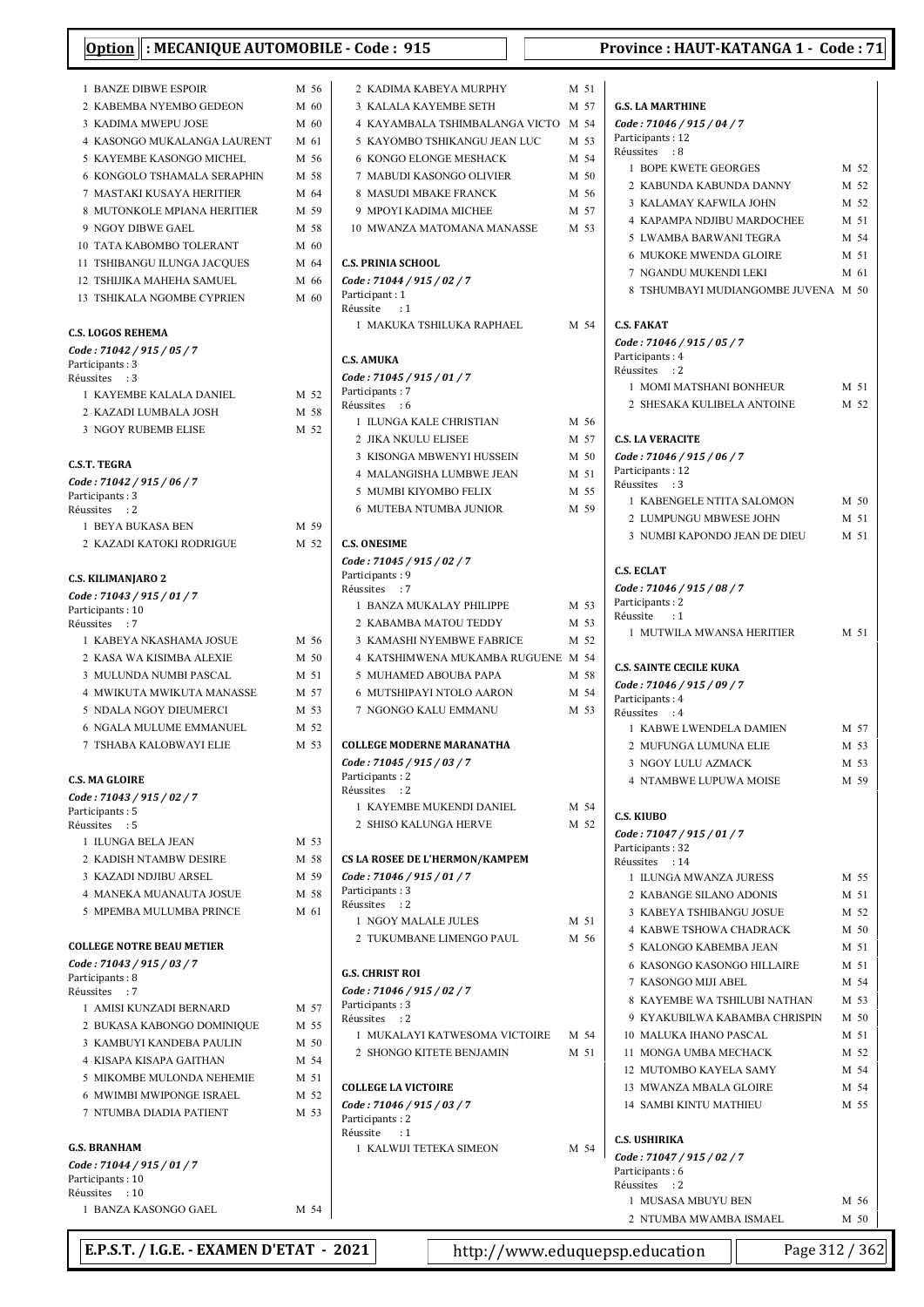#### C.S. GUILGAL Code : 71047 / 915 / 03 / 7 Participants: 6 Réussites : 3 1 MULUMBA MBAYABU JENOVICK M 52 2 MUVUWA TSHEMA ENOCK M 52 3 NAWEJ KATSHEZ JOSUE  $M$  54 C.S. LES BARONS 2 Code : 71051 / 915 / 01 / 7 Participants: 18 Dont: 2 F<br>Réussites : 17 Dont: 2 F Réussites : 17 1 FATAKI NSENGA DANIEL  $M$  56 2 ILUNGA MUTSHAMO LAURE F 53 3 KABUNDA KYUSHI HERITIER M 56 4 KALABO MUDOTO NATHANAEL M 58 5 KALALA MABIKA DIEU LE VEUT M 57 6 KALALA MBUNDA CHRISTIAN  $M$  56 7 KALAMBAYI MANDA GLOIRE M 58 8 KALUMBA WA LUNDA NATHAN M 55 9 KAMWANG FATH TEGRA M 55 10 KASANGALA LUMUMBA ELIEZER M 60 11 KASONGO KASONGO DANIEL M 53 12 KIKONDE MUKALAYI ALPHONSE M 54 13 NDUMBA KAFUKA JOSE M 53 14 NTUMBA NSENDA DAVID M 50 15 NYEMBA MBUYI VANESSA F 61 16 SHAKO INNONCENT INNONCENT M 53 17 TSHIKALA WA NSENGA FABRICE  $M$  54 INSTITUT MAONGEZO Code : 71051 / 915 / 02 / 6 Participants: 16 Dont: 1 F Réussites : 6 1 BASHISHA TSHASUMA VICTOIRE M 52 2 KASONGO MFUMU NATHAN M 50 3 NGOY MWILAMBWE CHADRACK M 50 4 NKULU BUTOMBE PIERRE M 51 5 NKULU KILUMBA MOISE M 52 6 SELEMANI YUMBI TOUSSIN M 53 C.S. LE ROITTELLET Code : 71051 / 915 / 03 / 7 Particinants: 10 Réussites : 9 1 BANZA KILOBO MODESTE M 53 2 BUKASA KASAMBAYI CHADRACK M 54 3 KALONJI MWAMBA PIERRE M 59 4 KIBUKUSA KINGOMBE MOISE M 55 5 MUSAMPA KAYEYE MARDOCHEE M 55 6 MUTEBA MWANDA JOSUE M 54 7 MWAKADI BAKAPU EMERY M 59 8 NGOIE YOMBO STEVE M 50 9 SENGA FATAKI VICTOIRE M 54 C.S. BAKULU BESU 2 Code : 71051 / 915 / 04 / 7 Particinants : 9 Réussites : 4 1 KASONGO LULU FELLY M 52 2 MBOMBO KANGONI ELIE M 55 3 MUKOMA KALALA ISSAC M 51 4 TSHILUMBA KABAMBA JENOVIC M 52

|                          | <b>C.S. BON PATURAGE</b>                                    |                 |
|--------------------------|-------------------------------------------------------------|-----------------|
|                          | Code: 71051 / 915 / 05 / 7                                  |                 |
|                          | Participants: 12<br>Réussites : 5                           |                 |
|                          | 1 BASHALA MUKINKITA ALAIN                                   | M 59            |
|                          | 2 JEHU NTUMBA JEAN                                          | M 54            |
|                          | 3 KALONJI NGOIE BERNISSE                                    | M 55            |
|                          | <b>4 KAZADI MUTONJI DANNY</b>                               | M 51            |
|                          | 5 NYEMBO SALUMU JEAN                                        | M <sub>50</sub> |
|                          |                                                             |                 |
|                          | <b>AUTODIDACTES</b>                                         |                 |
| ,                        | Code: 71051 / 915 / 06 / 0                                  |                 |
|                          | Participants: 10<br>Réussites : 2                           |                 |
| 5                        | 1 MBUYU MALONGO                                             | M 51            |
| i                        | 2 NGOIE MWEMA CHRIS                                         | M 51            |
|                          |                                                             |                 |
| 5                        | <b>C.S. SAINT AUGUSTIN KIMBEMBE</b>                         |                 |
| š                        | Code: 71052 / 915 / 01 / 7<br>Participants: 5               |                 |
|                          | Réussites : 5                                               |                 |
|                          | 1 KABANGE LUNDA GISCARD                                     | M 62            |
| )                        | 2 KISESA KOJ MARCEL                                         | M 62            |
|                          | <b>3 MBAYO MANDE JULES</b>                                  | M 57            |
|                          | <b>4 MWEMA KASONGO DIDIER</b>                               | M 56            |
| $\overline{\phantom{0}}$ | <b>5 ZEKA NDUMBA HERITIER</b>                               | M 61            |
|                          |                                                             |                 |
|                          | <b>C.S. SAINT EMMANUEL</b>                                  |                 |
|                          | Code: 71052 / 915 / 02 / 7<br>Participants: 17              |                 |
|                          | Réussites : 11                                              |                 |
|                          | 1 BIAYA LUBOYA JOSUE                                        | M 56            |
|                          | 2 KADIMA TSHAMALA DE PAPA                                   | M 55            |
|                          | 3 KALALA LUKUSA JONATHAN                                    | M 59            |
|                          | <b>4 KALENGA MOSEKA JEAN</b>                                | M 57            |
|                          | 5 KAPEND NAWEJ MOISE                                        | M 56            |
| ١                        | <b>6 KASUMBWE MUJIKA ERICK</b>                              | M 56            |
|                          | 7 MALALE MWANGA EMMANUEL                                    | M 57            |
|                          | 8 MONGA ILUNGA DAF                                          | M 58            |
|                          | 9 MPIANA WA MPIANA JOSUE                                    | M 53<br>M 57    |
|                          | 10 NDJIBU MUTOMBO JONATHAN<br>11 TSHIBANDA KALENDA RODRIGUE | M 57            |
|                          |                                                             |                 |
|                          | <b>C.S. SHAMEC</b>                                          |                 |
|                          | Code: 71052 / 915 / 03 / 7                                  |                 |
|                          | Participants: 7<br>Réussites : 5                            |                 |
|                          | 1 KASONGO LUNDA GAD                                         | M 58            |
|                          | 2 MULUMBA KABASELE CHADRACK                                 | M 53            |
|                          | 3 MUTUNDA MATTIEU PATRICK                                   | M 58            |
|                          | <b>4 MWAPE KASEKETA DANIEL</b>                              | M 57            |
|                          | <b>5 SHIMBA NDALA NATHAN</b>                                | M 60            |
|                          |                                                             |                 |
|                          | <b>C.S. JESUS LE CHEMIN 1</b>                               |                 |
|                          | Code: 71053 / 915 / 01 / 7                                  |                 |
|                          | Participants: 78<br>Dont: 2F<br>Dont: 1F<br>Réussites : 50  |                 |
|                          | 1 BADIBANGA KALUNDA TEDDY                                   | M 59            |
|                          | 2 BANZA WA BANZA EMMANUEL                                   | M 53            |
|                          | 3 BAPINGA MPOLESHA OBED                                     | M 59            |
|                          | 4 EBONDO NGOY MAGLOIRE                                      | M 57            |
|                          | 5 ILUNGA KABAMBA GEORGE                                     | M 59            |
|                          | <b>6 ILUNGA MPIANA MOISE</b>                                | M 54            |
|                          | 7 ILUNGA MUKONKOLE CEDRICK                                  | M 55            |
|                          | 8 ILUNGA MWAMBA ONESIME                                     | M 54            |
|                          | 9 ILUNGA TSHIYOYO DAVID                                     | M 52            |
|                          | 10 KABAMBA MUTOMA NATHAN                                    | M 52            |

| 11 KABAMBI MOSEKA RAPHAEL M 58                                                         |                 |
|----------------------------------------------------------------------------------------|-----------------|
| 12 KABEYA MUTOMBO CHADRACK                                                             | M 50            |
| 13 KABEYA TSHIMBUNDU ELIE                                                              | M 52            |
| 14 KABONGO ILUNGA MIKE                                                                 | M 53            |
| <b>15 KADIMA KAYEMBE FILS</b>                                                          | M 52            |
| 16 KALELA MUSAMBAYI CHADRACK                                                           | M 52            |
| 17 KALONJI MPOYO JUNIOR                                                                | M 53            |
| 18 KALUBI MULUMBA CEDRICK                                                              | M 50            |
| <b>19 KALUKUTA KANDA ELIE</b>                                                          | M 50            |
| 20 KAPINGA TSHIMANGA GRACIELLA                                                         | F 54            |
| 21 KAPYAMBA KADIMA JOFFREY                                                             | M 51            |
| 22 KASHIMBA KAZADI JEAN                                                                | M 52            |
| 23 KAYEMBE KAYEMBE ARCEL                                                               | M 54            |
|                                                                                        | M 55            |
| 24 KAZADI BUKAZA TRESOR                                                                |                 |
| <b>25 LUKAU PETA TITI</b>                                                              | M 53            |
| 26 LUKUMWENA KABEMBA VALERIE M 53                                                      |                 |
| 27 LUKUSA BUKASA FREDDY                                                                | M 50            |
| 28 LUVUANGA KAZADI AARON                                                               | M 54            |
|                                                                                        | M 51            |
|                                                                                        | M <sub>50</sub> |
|                                                                                        | M 52            |
| 32 MUDIMBI KAMPENYA WILLY                                                              | M 57            |
| 33 MUKENDI MUTOMBO CHRISTIAN                                                           | M 52            |
| <b>34 MULAMBA TSHIBANGU JAMES</b>                                                      | M 54            |
| 35 MULUMBA TSHIMANGA GLOIRE                                                            | M 51            |
| 36 MUSONDA MUKUNA SAMY                                                                 | M 55            |
| 37 MUSONGO MWEPU ISAAC                                                                 | M 52            |
| 38 MUTEBA LUKAMBA BERNARD                                                              | M 56            |
| 39 MWAMBA KALONJI DAVID                                                                | M 51            |
| 40 MWEPU LENGE JEAN LUC                                                                | M 52            |
| 41 NGOY WA NGOY MARTIN                                                                 | M 58            |
| 42 NGWENA HUBERT ARCEL                                                                 | M 53            |
| 43 NKONGOLO TSHISHIKU RUPHIN                                                           | M 55            |
| <b>44 NTOLO KAYEMBE ISAAC</b>                                                          | M 58            |
| 45 TSHEVU KAZADI CHRISTIAN                                                             | M 52            |
| 46 TSHILOMBO AUGUSTIN ELIE                                                             | M 52            |
|                                                                                        | M 51            |
|                                                                                        | M 51            |
| 47 TSHIMUNGU KINGOSO JENOVIC<br>48 TSHITANGI YAX CHRISTIAN<br>49 TSHITENGE KAZADI KABA |                 |
|                                                                                        | M 50            |
| 50 WALUNENGE KAFUMBE MIKE                                                              | M 52            |
|                                                                                        |                 |
| <b>C.S. LE PARISIEN 2</b>                                                              |                 |
| Code: 71053 / 915 / 02 / 7<br>Participants: 8                                          |                 |
| Réussites<br>$\cdot$ :4                                                                |                 |
| 1 KABANGA KATAMBAYI ATHANASE                                                           | M 53            |
| 2 KABANGE NUMBI AARON                                                                  | M 56            |
| 3 KAJINGU TSHIBANDA CELESTIN                                                           | M 54            |
| <b>4 POTA BOPE VENANCE</b>                                                             | M 53            |
|                                                                                        |                 |
| <b>C.S. NEEMA 2</b>                                                                    |                 |
| Code: 71053 / 915 / 03 / 7                                                             |                 |
| Participants: 22                                                                       |                 |
| Réussites<br>:6                                                                        |                 |
| 1 KALENGA MBAYO HERITIER                                                               | M 53            |
| 2 LUBAMBA THADEO THADEO                                                                | M <sub>50</sub> |
| 3 MBANGILA MFUANINA ARSENE                                                             | M 51            |
| 4 MWILAMBWE BANZA PLAMEDI                                                              | M 53            |
| 5 NDUBA MWAMBA FISTON                                                                  | M 55            |
| <b>6 NSENSELE TWITE ISSAC</b>                                                          | M 55            |
|                                                                                        |                 |
| <b>C.S. PISCINE DE CONNAISSANCE</b>                                                    |                 |
| Code: 71053 / 915 / 04 / 7                                                             |                 |
| Participants: 29                                                                       |                 |
| Réussites : 10                                                                         |                 |
| 1 BOMUTSHI MAKAMBO ELIE                                                                | M 54            |
| 2  KAKUDJI NGOY CHADRACK                                                               | M 51            |

E.P.S.T. / I.G.E. - EXAMEN D'ETAT - 2021 http://www.eduquepsp.education  $\parallel$  Page 313 / 362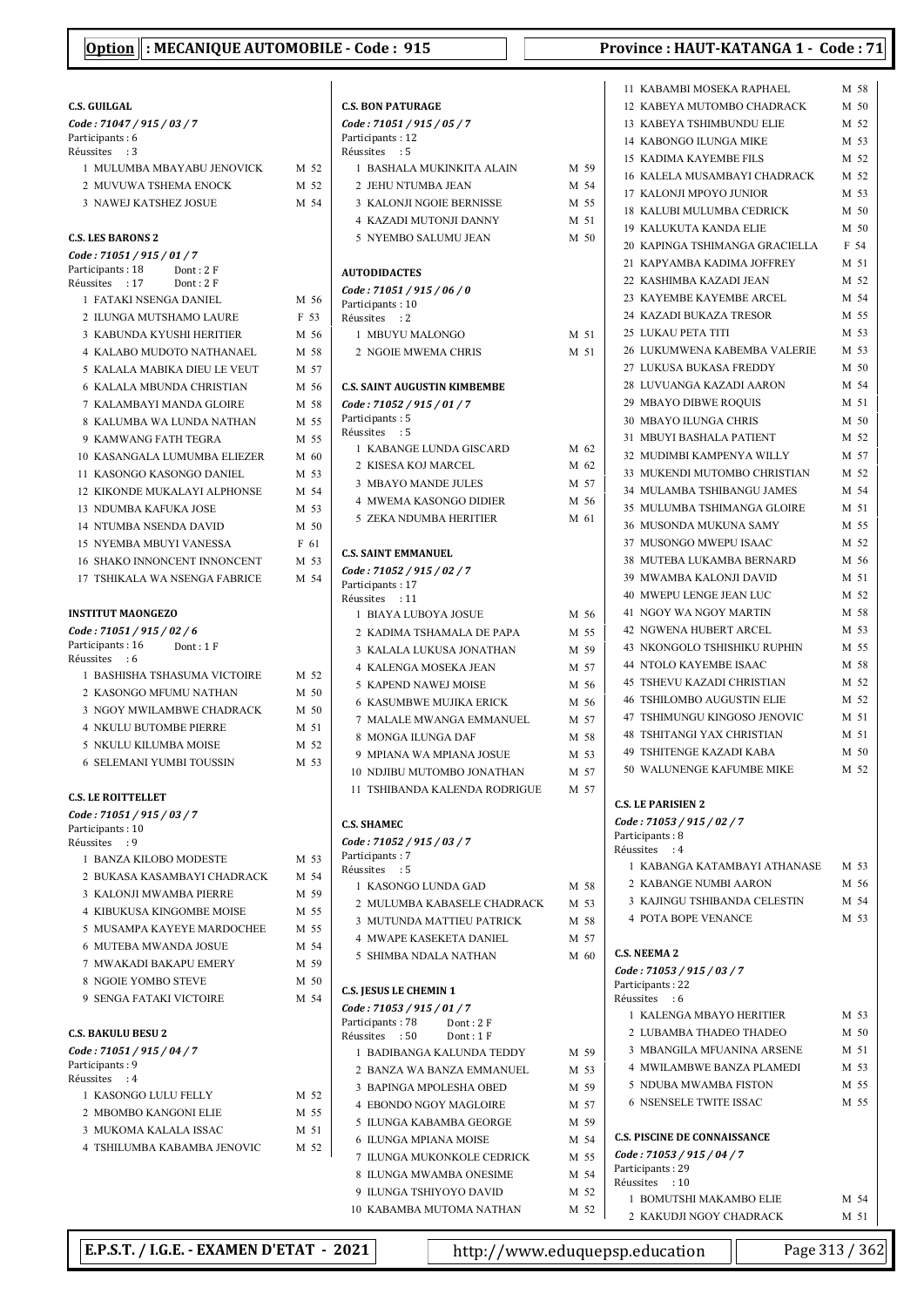| : MECANIQUE AUTOMOBILE - Code : 915<br><u>Option</u>    |                 |                                                                    |              |
|---------------------------------------------------------|-----------------|--------------------------------------------------------------------|--------------|
| 3 KALUNGA NGOY LAURENT                                  | M 50            | 1 KAMISA KIMANDE RICHARD                                           | M 54         |
| 4 KASONGO MWILANDA FABRICE                              | M 52            | 2 MATENDA KANKANDJO NATHAN                                         | M 51         |
| 5 KAYEMB TSHIKAU JUNIOR                                 | M 54            |                                                                    |              |
| <b>6 KAYEMBE SWENDE JEAN</b>                            | M 54            | <b>C.S. MENAK</b>                                                  |              |
| 7 MBUYI KALENGA CELESTIN                                | M 51            | Code: 71053 / 915 / 12 / 7                                         |              |
| 8 MUTEBA KIYONGA URBAIN                                 | M 52            | Participants: 2<br>Réussite<br>$\cdot$ 1                           |              |
| 9 THOMAS NZUMBU DONAT                                   | M 53            | 1 MUKALAY BANZA DEOGRACIAS                                         | M 56         |
| <b>10 TSHIYUKA KATONDE NATHAN</b>                       | M <sub>50</sub> |                                                                    |              |
| <b>COLLEGE LA ROSEE</b>                                 |                 | <b>C.S. MUTSHIF</b><br>Code: 71054 / 915 / 01 / 7                  |              |
| Code: 71053 / 915 / 05 / 7                              |                 | Participants: 12                                                   |              |
| Participants: 5<br>Dont: 1F<br>Réussites<br>$\cdot$ : 2 |                 | Réussites<br>$\cdot$ 8                                             |              |
| 1 BUKASA KABONGO GAETAN                                 | M 52            | 1 ILUNGA TSHALA PIERROT                                            | M 50         |
| 2 MATALA NGONGO DONATIEN                                | M 52            | 2 KAYEMBE FATAKI ALEX                                              | M 53         |
|                                                         |                 | 3 KAZADI NGOY JOURDAIN                                             | M 52         |
| C.S. JARDIN ML                                          |                 | 4 KUNDA KITANGALA GRADI<br>5 MUTOMBO MULENDA JAMES                 | M 52         |
| Code: 71053 / 915 / 06 / 7                              |                 | <b>6 MWEMBELA KAZADI JEPHTE</b>                                    | M 53<br>M 59 |
| Participants: 8                                         |                 | 7 NDAYE KABIENA ISRAEL                                             | M 52         |
| Réussites : 6<br>1 KAPENDA FERNAND PRINCE               | M 55            | 8 SABU MUNUNG AARON                                                | M 50         |
| 2 MALOBA WA KASONGO SCHADRACK                           | M 56            |                                                                    |              |
| 3 MANDE NDUBA ALLIANCE                                  | M 56            | <b>COLL SAINT DOMINIQUE SAVIO</b>                                  |              |
| 4 MUKANDILA WA MUKANDILA JUNIO                          | M 56            | Code: 71054 / 915 / 02 / 7                                         |              |
| 5 NGOY WA KASONGO ADDA                                  | M 55            | Participants: 5                                                    |              |
| <b>6 TSHISWAKA KALONJI TRESOR</b>                       | M 55            | Réussites<br>$\cdot$ :5                                            |              |
|                                                         |                 | 1 KILUNGA FARIALA JEANNOT                                          | M 56         |
| <b>COLL LA FLEUR D'OR</b>                               |                 | 2 MITONGA LENGE FRANCOIS<br>3 MUKENDI SAMBAY WILLIAM               | M 56<br>M 55 |
| Code: 71053 / 915 / 07 / 7                              |                 | 4 MWAMBA YABANA NARICE                                             | M 52         |
| Participants: 2<br>Réussite<br>$\cdot$ :1               |                 | 5 SANGWA MIKE PACEL                                                | M 54         |
| 1 KIBWE BWARIA PASCAL                                   | M 51            |                                                                    |              |
|                                                         |                 | <b>C.S. LA CANNE</b>                                               |              |
| <b>C.S. SINDA BUYA</b>                                  |                 | Code: 71054 / 915 / 03 / 7                                         |              |
| Code: 71053 / 915 / 08 / 7                              |                 | Participants: 17                                                   |              |
| Participants: 26                                        |                 | Réussites<br>$\cdot$ : 7<br>1 BADIBANGA MUKUTA GEORGES             | M 52         |
| Réussites : 12<br>1 BWANAKA KENDA DAN                   | M 51            | 2 MILALA NDEMBU JOSUE                                              | M 56         |
| 2 ILUNGA KASONGO DAVID                                  | M 56            | 3 MUNDA MWEWU DIDIER                                               | M 53         |
| 3  KABILA MULUMBA JENOVIC                               | M 55            | 4 MWILU KELEMBI CHADRACK                                           | M 57         |
| 4  KALENDA WA KALENDA CHRISTIAN                         | M 52            | 5 NTUMBA KAKOMA YOSTAN                                             | M 50         |
| 5 KASELA MWILAMBWE DAVID                                | M 51            | 6 NTUMBA KALALA ADOLPH                                             | M 52         |
| 6 KASONGO MATAMBA ALLY                                  | M 53            | 7 TSHISUMPA ILUNGA DOMINIQUE                                       | M 53         |
| 7 MAMPUYA BAKAJIKA ALIDOR                               | M 52            |                                                                    |              |
| 8 MAVUMA KALUME JORDAN                                  | M 51            | C.S. LOLA 2                                                        |              |
| 9 MPINGA BYAKUSHILA GOD                                 | M 54            | Code: 71054 / 915 / 05 / 7                                         |              |
| 10 MWENGE WANGALABA JEAN                                | M 51            | Participants: 33<br>Réussites<br>: 12                              |              |
| 11 NDAYI MUJINGA IDRIS                                  | M 52            | 1 BALO BOMBIYA THOMAS                                              | M 51         |
| 12 NGITETE MBONGO TADEO                                 | M 51            | 2 KABANGE MUJINGA EMMANUEL                                         | M 50         |
|                                                         |                 | 3 KIBWILA KAMBUYI JEAN                                             | M 50         |
| <b>C.S. LA PROVIDENCE DE LA RUASH</b>                   |                 | 4 LUKINDA LUKANA JEAN                                              | M 51         |
| Code: 71053 / 915 / 09 / 7<br>Participants: 5           |                 | 5 MPIANA NGONGO CHRISTIAN                                          | M 55         |
| Réussites : 2                                           |                 | 6 MULOMBE TSHAMUTA JEAN LUC                                        | M 51         |
| 1 BUKAS TSHIBANG TIMOTHEE                               | M 53            | 7 NGOY MASANGU FABRICE                                             | M 52         |
| 2 ILUNGA TSHIBANDA LUCIEN                               | M 53            | 8 NKASHAMA KALONGA LUC                                             | M 54         |
|                                                         |                 | 9 SABWE KANYANGA NATHAN                                            | M 54         |
| <b>C.S. ASCENSEUR</b>                                   |                 | 10 TSHIKALA KAKUPA KEPLO                                           | M 51         |
| Code: 71053 / 915 / 10 / 7                              |                 | 11 TSHILOMBO TSHIJIKA GAEL                                         | M 51         |
| Participants: 5<br>Réussites<br>: 3                     |                 | 12 WANGALA WA SUNGU CATHY                                          | M 53         |
| 1 INGANDJI MUNGANGUZI JOSEPH                            | M 54            |                                                                    |              |
| 2 KALOMBO KAYEMBE AARON                                 | M 56            | <b>C.S. AGNEAU IMMOLE 2</b>                                        |              |
| 3 NGOY WA NGOY EMMANU                                   | M 54            | Code: 71054 / 915 / 06 / 7<br>Participants: 46<br>Réussites<br>:16 |              |
| <b>C.S. RHODE</b>                                       |                 | 1 BUGUIMA - BIN - AMANI - NARCISSE                                 | M 50         |
| Code: 71053 / 915 / 11 / 7                              |                 | 2 KALENGA KITAM ISSAC                                              | M 53         |
| Participants: 4<br>Réussites : 2                        |                 | 3 KATOMBE BALEDI JEANLUC                                           | M 50         |

### 5 MAYEMBE NGYNA FLORENT M 52 6 MIJI ISHIMU VENANCE M 52 7 MIKOMBE WA MIKOMBE GIGNACE M 52 8 MUKENDI MUYAYA ELIE M 55 9 MUMBA KAYA BERNARD M 50 10 MWILAMBWE KALUMBA HUGO M 50 11 NGALAMULUME KANUDJONY ESPOIR M 52 12 NKULU KISABWE BEN M 51 13 SALUMU AMANI NESTOR M 52 14 SIMBI KANZA VLADMIR M 50 15 TSHIBAKA KABONGO JONATHAN M 51 16 UMBA NDOLO MARC M 50 C.S. ALBANE Code : 71054 / 915 / 07 / 7 Participants: 12 Réussites : 7 1 BAJIKILA MUKENGESHAYI FAUSTIN M 54 2 KATENDE MAYEBA CHRISPIN M 53 3 KAYEMBE KASONGO JOSUE M 55 4 MBUYI TWENDELE HENOCK M 54 5 MUKANYA KASONGO ENDRE M 51 6 MUTUNDA MBAKA HERVE M 55 7 TSHIMBAY NGOY HECTOR M 55 C.S. LE MODESTE Code : 71054 / 915 / 08 / 7 Participants: 6 Réussites : 5 1 KATAMBAY MUTEL WILLIAMS M 54 2 MUKONDA MUKUNGUBILA DAVID M 55 3 NGONGO KAZEMBE IDRIS M 57 4 SEMBA MBUYA SIMON M 52 5 TSHENDA KAZADI ENOCK M 60

#### C.S. LE CONSULTANT 2

| ו התוכנוסטונים היו להי             |                 |
|------------------------------------|-----------------|
| Code: 71055 / 915 / 01 / 7         |                 |
| Participants: 25 Dont: 1 F         |                 |
| Réussites : 10<br>Dont: $1 F$      |                 |
| 1 ILUNGA KAZANGULA CHRIS           | M 53            |
| 2 ILUNGA KYANZA DIEUDO             | M 53            |
| <b>3 ILUNGA MUDINGAYI ABDIAS</b>   | $M$ 50          |
| <b>4 KABEYA TSHILOMBO CHADRACK</b> | M 50            |
| 5 KATOMA KYOMBA DELOIN             | M 53            |
| <b>6 MUKONKOLE MBAYO JOSUE</b>     | M 51            |
| 7 MUPEPE KASALA MOISE              | $M$ 50          |
| 8 MUSONDA KARIMA JESSICA           | F 57            |
| 9 MUTAMBAYI TSHIDJUWA MARCEL       | $M$ 50          |
| <b>10 NYEMBO BULELO JULIEN</b>     | M 51            |
|                                    |                 |
| <b>COLLEGE JEAN PAUL 1ER</b>       |                 |
| Code: 71055 / 915 / 02 / 7         |                 |
| Participants: 5                    |                 |
| Réussites : 3                      |                 |
| 1 KITENGE MUDJAYI RAPHAEL          | M 51            |
| 2 MUTOMBO KASENDE JACQUES          | M 54            |
| 3 YASA MUSHIPO GEDEON              | M <sub>50</sub> |
|                                    |                 |
| <b>C.S. LES GRADIS 2</b>           |                 |
| Code: 71055 / 915 / 03 / 7         |                 |
| Participants: 5                    |                 |
| Réussites : 5                      |                 |
| 1 HASHI SAMUSA JIVENAL             | M 54            |
| 2 MUNUNGA TSHINYAMA BIENVENU       | M 54            |
| 3 NJIBA MUKAMWANZA CREDO           | M 55            |
| <b>4 TAMBWE MUKUNDI BEN</b>        | M 51            |
| TSHUNZA KAPONYA MECHACK<br>5       | M 52            |

# Option : MECANIQUE AUTOMOBILE - Code : 915 Province : HAUT-KATANGA 1 - Code : 71

4 KOMBA KALASA DIEUDONNE M 54

E.P.S.T. / I.G.E. - EXAMEN D'ETAT - 2021 http://www.eduquepsp.education  $\parallel$  Page 314 / 362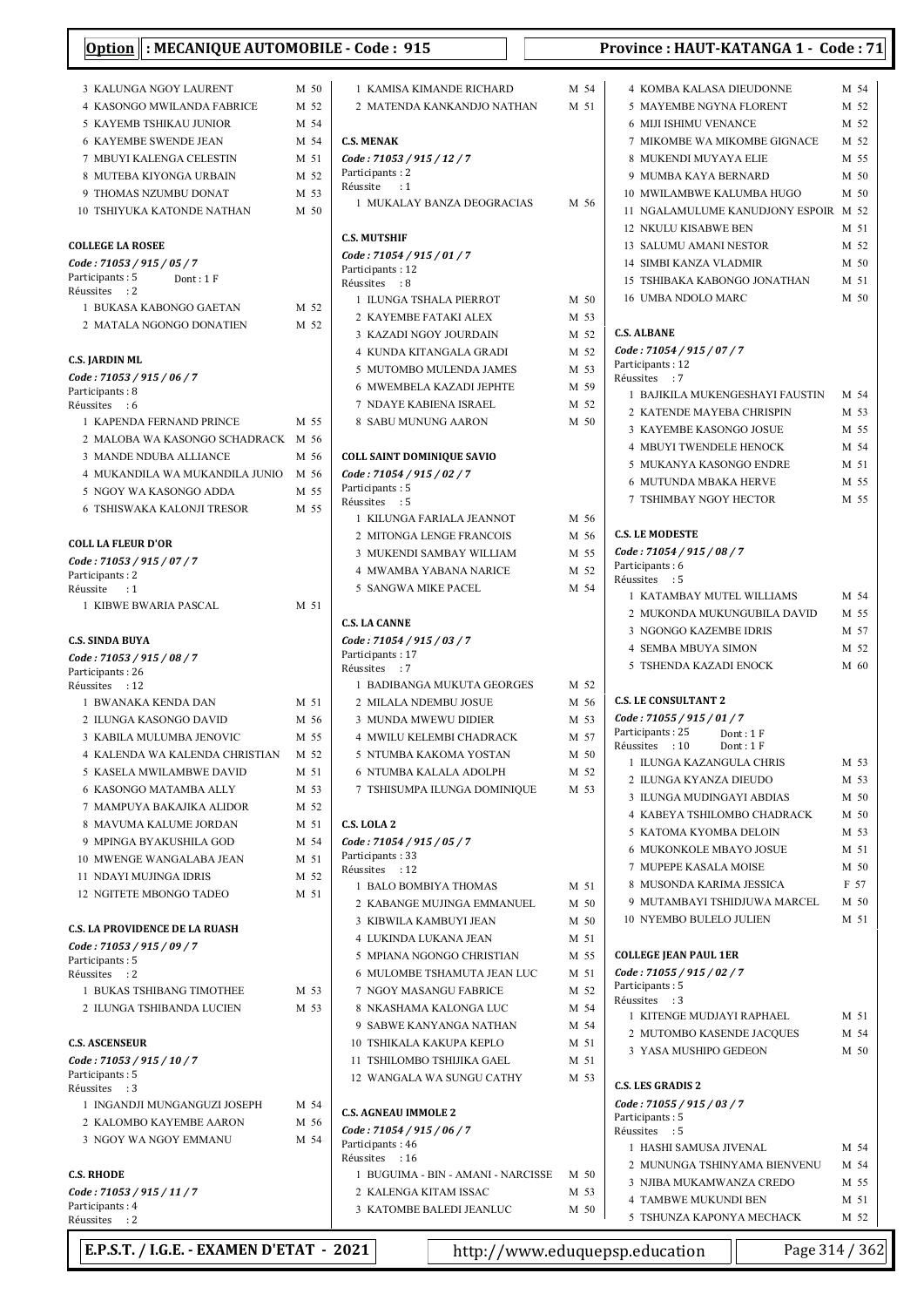|                                                    |              | 10 TSHEJAK                           |
|----------------------------------------------------|--------------|--------------------------------------|
| <b>C.S. LA RECOMPENSE</b>                          |              |                                      |
| Code: 71057 / 915 / 01 / 7                         |              | <b>C.S. MAMWILA</b>                  |
| Participants: 14<br>Réussites<br>$\cdot$ 3         |              | Code: 71062 / 9                      |
| 1 MUTOMBO MULENDA JEAN                             | M 50         | Participants: 8<br>Réussites : 2     |
| 2 MWITWA NGOY HERITIER                             | M 51         | 1 MANDOLO                            |
| 3 NGALULA KALOMBO ALPHA                            | M 50         | 2 MUSAU N                            |
|                                                    |              |                                      |
| <b>C.S. NOUVELLE JERUSALEM</b>                     |              | <b>C.S. MONT DES</b>                 |
| Code: 71061 / 915 / 01 / 7                         |              | Code: 71062 / 9                      |
| Participants: 34                                   |              | Participants: 7                      |
| Réussites<br>: 24                                  |              | Réussite<br>:1                       |
| 1 BAHATI NYANGI JONATHAN<br>2 BASAULA MOLEMA DUPON | M 62<br>M 59 | 1 MUSENGE                            |
| 3 HALIAMUTU MALOBA MANASSE                         | M 56         | <b>C.S. LE GERMOI</b>                |
| <b>4 KABENGELE KABENGELE CEDRICK</b>               | M 60         | Code: 71063 / 9                      |
| 5 KABEYA MWANA BUTE KEVIN                          | M 50         | Participants: 11                     |
| 6 KASONGO LEMBA BONNHEUR                           | M 52         | Réussites<br>: 8                     |
| <b>7 KASONGO TSHILUMBA PRINCE</b>                  | M 62         | 1 ILUNGA W                           |
| 8 KESHIJINA IPANGA HERITIER                        | M 54         | 2 KALEND N                           |
| 9 KITANIKA SEYO DOMINIOUE                          | M 51         | 3 MUKE SAI                           |
| <b>10 KONGOLO KIPILI VANCE</b>                     | M 52         | 4 MUNUNG.                            |
| 11 LENGE MWANABUTE FRANCK                          | M 54         | 5 MUTOMB                             |
| 12 MBAYI KASALU PAUL                               | M 55         | 6 MWAMBA                             |
| 13 MPIANA MPIANA ERICK                             | M 56         | 7 SEFUKA K                           |
| 14 MUKAND MULOPWE CHRISTOPHE                       | M 52         | 8 TSHIBUNG                           |
| 15 MUKEKWA MUMBA                                   | M 54         |                                      |
| <b>16 MUKEYA NSENGA AARON</b>                      | M 53         | C.S. BEL                             |
| 17 MULUME KABEYA CHRISTIAN                         | M 59         | Code: 71063 / 9                      |
| 18 MWABA ALPHONSE ALPHONSE                         | M 61         | Participants: 17<br>:17<br>Réussites |
| <b>19 NDAYI TSHIBANGU ELIE</b>                     | M 60         | 1 AMURI AN                           |
| 20 NGOY MWEPU IBRAHIM                              | M 56         | 2 EBONDO I                           |
| 21 NYEMBO BIAYI EDOUARD                            | M 54         | 3 KALENDA                            |
| 22 PANU MIZOBI STANIS                              | M 56         | 4 KALOMBO                            |
| 23 TSHAMBUDI KANDA MECHACK                         | M 63         | 5 KALONDA                            |
| 24 YUMBA MUSOYA                                    | M 56         | 6 KAPAPA J                           |
|                                                    |              | 7 KYUNGU                             |
| <b>C.S. MUNGAL SCHOOL</b>                          |              | 8 MUGALU                             |
| Code: 71061 / 915 / 02 / 7                         |              | 9 MULUGU                             |
| Participants: 6                                    |              | 10 MWENGE                            |
| Réussites<br>:6                                    |              | 11 MWILAMI                           |
| 1 ABBA MUSA ALBERT                                 | M 52         | 12 NAWEJ KA                          |
| 2 ILUNGA ILUNGA DAVID                              | M 52         | 13 NGOY WA                           |
| 3 ILUNGA KASAPI JOHN                               | M 51         | 14 NKULU M                           |
| 4 KAPYA MBUYI JONATHAN<br>5 KASONGO KALONDA ERICK  | M 58         | 15 SHIMATU                           |
| <b>6 KONGOLO MALUNDU JEROME</b>                    | M 51         | 16 TSHIBANO                          |
|                                                    | M 51         | 17 TSHILOMI                          |
| <b>COLLEGE SAINT JEAN BOSCO</b>                    |              |                                      |
| Code: 71061 / 915 / 03 / 7                         |              | <b>C.S. LA BENEDIO</b>               |
| Participants: 4                                    |              | Code: 71063 / 9                      |
| Réussite<br>$\cdot$ :1                             |              | Participants: 4                      |
| 1 KABUNDA NGOY DARCEL                              | M 53         | Réussites<br>: 2<br>1 KALUME I       |
|                                                    |              | 2 NGOY KIS                           |
| <b>C.S. LE REDEMPTEUR 2</b>                        |              |                                      |
| Code: 71061 / 915 / 04 / 7                         |              | <b>C.S. LA CHARIT</b>                |
| Participants: 101<br>Dont : 2 F<br>Réussites : 10  |              | Code: 71064 / 9                      |
| 1 BANZA MUKALAY ARON                               | M 52         | Participants: 4                      |
| 2 BOYEKA ETOYI FERNAND                             | M 51         | Réussites<br>:2                      |
| 3 KABUYA NTUMBA THEO                               | M 50         | 1 KALOMBO                            |
| 4 KADEZI RUTAKAZA HILAIRE                          | M 52         | 2 KAVIMBW                            |
| 5 KAKUDJI NGABO GLOIRE                             | M 51         |                                      |
| <b>6 KARL A KARL EBEN EZER</b>                     | M 55         | <b>C.S. CHAPELLE</b>                 |
| 7 MUKANYA MUKALA TRESOR                            | M 50         | Code: 71064 / 9                      |
| 8 NGANDU BOKULUTA DAN                              | M 54         | Participants: 4<br>Réussites<br>: 2  |
| 9 PEKESA KUMBAKUMBA DIEUMERCI M 51                 |              | 1 NDI JMRA                           |

| <b>C.S. MAMWILA 2</b>                                      |      |
|------------------------------------------------------------|------|
| Code: 71062 / 915 / 02 / 7                                 |      |
| Participants : 8                                           |      |
| Réussites<br>: 2                                           |      |
| 1 MANDOLO WA MANDOLO CHERIBIN                              | M 51 |
| 2 MUSAU NTUMBA HENRY                                       | M 55 |
|                                                            |      |
| <b>C.S. MONT DES OLIVIERS</b>                              |      |
| Code: 71062 / 915 / 03 / 7                                 |      |
| Participants: 7                                            |      |
| Réussite<br>$\cdot$ :1                                     |      |
| 1 MUSENGE KALUNGA JOSUE                                    | M 50 |
| <b>C.S. LE GERMOIR</b>                                     |      |
|                                                            |      |
| Code: 71063 / 915 / 01 / 7<br>Participants: 11             |      |
| Réussites : 8                                              |      |
| 1 ILUNGA WA MONGA DIEUDONNE                                | M 50 |
| 2 KALEND MUTUND CHADRACK                                   | M 56 |
| 3 MUKE SANJINGA CHRIS                                      | M 57 |
| <b>4 MUNUNGA FUFU DARIUS</b>                               | M 54 |
| 5 MUTOMBO KABUYA OLIVIER                                   | M 55 |
| <b>6 MWAMBA KANKONDE PRINCE</b>                            | M 56 |
| 7 SEFUKA KAPEND DANIEL                                     | M 61 |
| 8 TSHIBUNGU LUMBAYI DAN                                    | M 56 |
|                                                            |      |
| C.S. BEL                                                   |      |
| Code: 71063 / 915 / 02 / 7                                 |      |
| Participants: 17<br>Dont: 1F                               |      |
| Réussites : 17<br>Dont: 1 F                                |      |
| 1 AMURI AMURI JOSUE                                        | M 58 |
| 2 EBONDO NGOY ELYSEE                                       | M 51 |
| 3 KALENDA KALENDA JONATHAN                                 | M 59 |
| <b>4 KALOMBO KASONGO RUBEN</b>                             | M 57 |
| 5 KALONDA MBANGU BONHEUR                                   | M 54 |
| <b>6 KAPAPA JOHNSON</b>                                    | M 59 |
| 7 KYUNGU WA MWAMBA DESIRE                                  | M 53 |
| 8 MUGALU MUYUMBA GABAIN                                    | M 55 |
| 9 MULUGU MUYUMBA SIMPLICE                                  | M 56 |
| <b>10 MWENGE MUSEKWA SALVATRICE</b>                        | F 58 |
| 11 MWILAMBWE MPYANA TEGRA                                  | M 63 |
| 12 NAWEJ KARUL JOSUE                                       | M 57 |
| 13 NGOY WA NKULU DAN                                       | M 63 |
| <b>14 NKULU MUSENGE VICTOR</b>                             | M 53 |
| 15 SHIMATU KALEMBA ROMEO                                   | M 63 |
| <b>16 TSHIBANGU TSHIBAMBE ERICK</b>                        | M 52 |
|                                                            |      |
| 17 TSHILOMBO MWIN TSHITOL JEAN-MA M 61                     |      |
|                                                            |      |
| <b>C.S. LA BENEDICTION 2</b><br>Code: 71063 / 915 / 04 / 7 |      |
| Participants: 4                                            |      |
| Réussites : 2                                              |      |
| 1 KALUME NSENGA                                            | M 50 |
| 2 NGOY KISULA JUNIOR                                       | M 50 |
|                                                            |      |
| <b>C.S. LA CHARITE/RUASHI</b>                              |      |
| Code: 71064 / 915 / 01 / 7                                 |      |
| Participants: 4                                            |      |
| Réussites<br>$\cdot$ : 2                                   |      |
| 1 KALOMBO NSENDA JENOVIC                                   | M 50 |
| 2 KAVIMBWA KIPULUKA BEN                                    | M 52 |
|                                                            |      |
| <b>C.S. CHAPELLE DU SAVOIR 2</b>                           |      |
| Code: 71064 / 915 / 02 / 7                                 |      |
| Participants: 4<br>Réussites<br>$\cdot$ 2                  |      |
| 1 NDUMBA MUKUTA JEANNOT                                    | M 51 |
|                                                            |      |

| APAMBU JEAN CLAUDE                  | M 56         | 2 TSHIFWILA KABUNDJI DOMNIC                                                                           | M 50         |
|-------------------------------------|--------------|-------------------------------------------------------------------------------------------------------|--------------|
| 2                                   |              | <b>COLL LES DELICES DU SAVOIR</b>                                                                     |              |
| 915 / 02 / 7                        |              | Code: 71064 / 915 / 03 / 7<br>Participants: 18<br>Dont: 2F<br><b>Réussites</b><br>: 13<br>Dont: $1 F$ |              |
| O WA MANDOLO CHERIBIN               | M 51         | 1 BANZA MPOYO PRINCE                                                                                  | M 54         |
| <b>TUMBA HENRY</b>                  | M 55         | 2 BANZA WA BANZA FAUSTINE                                                                             | F 52         |
|                                     |              | 3 BUKASA MWEPU DAVID                                                                                  | M 56         |
| <b>OLIVIERS</b>                     |              | 4 CHOLA KANDU RAYMOND                                                                                 | M 55         |
| 915 / 03 / 7                        |              | 5 KABASO MULENGA JEAN-MARIE                                                                           | M 57         |
|                                     |              | 6 KASONGO MULEYA YANNICK                                                                              | M 55         |
| E KALUNGA JOSUE                     | M 50         | 7 KETA NGOY MARCEL                                                                                    | M 54         |
|                                     |              | 8 KIHILU MUYUMBA JEAN-LOUIS                                                                           | M 52         |
| IR                                  |              | 9 KISUNGU BANZA PASCAL                                                                                | M 59         |
| 915/01/7                            |              | <b>10 KYUNGU MITAMBA FABRICE</b>                                                                      | M 58         |
|                                     |              | 11 MUKINI KAZUNDU TIMOTHEE                                                                            | M 54         |
|                                     |              | 12 MULEWA MWEWA RUBEN<br>13 MUMBA LUPIYA REAGUEN                                                      | M 62<br>M 52 |
| VA MONGA DIEUDONNE                  | M 50<br>M 56 |                                                                                                       |              |
| MUTUND CHADRACK<br>NJINGA CHRIS     | M 57         | <b>C.S. PRINCE NDANDANDA</b>                                                                          |              |
| A FUFU DARIUS                       | M 54         | Code: 71064 / 915 / 05 / 7                                                                            |              |
| O KABUYA OLIVIER                    | M 55         | Participant: 1                                                                                        |              |
| A KANKONDE PRINCE                   | M 56         | Réussite<br>: 1                                                                                       |              |
| <b><i>CAPEND DANIEL</i></b>         | M 61         | 1 MBUYU TWITE MARCEL                                                                                  | M 52         |
| GU LUMBAYI DAN                      | M 56         |                                                                                                       |              |
|                                     |              | <b>C.S. LA PROFONDEUR</b>                                                                             |              |
|                                     |              | Code: 71064 / 915 / 06 / 7<br>Participants: 4                                                         |              |
| 915 / 02 / 7                        |              | Réussites<br>$\cdot$ :3                                                                               |              |
| Dont: $1 F$                         |              | 1 GABRIEL KABENZ GABRIEL                                                                              | M 56         |
| Dont: 1F<br>MURI JOSUE              | M 58         | 2 MARTIN BIN SANDUKU JOSEPH                                                                           | M 54         |
| NGOY ELYSEE                         | M 51         | 3 MUYUMBA MUGALU LEANDRE                                                                              | M 51         |
| A KALENDA JONATHAN                  | M 59         |                                                                                                       |              |
| O KASONGO RUBEN                     | M 57         | <b>C.S. GLOIRE/ LUWOWOSHI</b>                                                                         |              |
| A MBANGU BONHEUR                    | M 54         | Code: 71064 / 915 / 07 / 7<br>Participants: 10                                                        |              |
| OHNSON                              | M 59         | Réussites<br>:6                                                                                       |              |
| WA MWAMBA DESIRE                    | M 53         | 1 KABANDA DJAKAZEMBE AZARIAS                                                                          | M 57         |
| <b>MUYUMBA GABAIN</b>               | M 55         | 2 KALONDA FUNKWE JHONATHAN                                                                            | M 51         |
| <b>MUYUMBA SIMPLICE</b>             | M 56         | 3 KATSHIZA MUKALA BENOIT                                                                              | M 54         |
| <b>MUSEKWA SALVATRICE</b>           | F 58         | 4 KONGOLO WA NKULU DARYL                                                                              | M 55         |
| BWE MPYANA TEGRA                    | M 63         | 5 PALUKU MUSATI KENNEDY                                                                               | M 52         |
| ARUL JOSUE                          | M 57         | <b>6 TSHITETA KAYOMBO MOISE</b>                                                                       | M 51         |
| A NKULU DAN                         | M 63         |                                                                                                       |              |
| <b>IUSENGE VICTOR</b>               | M 53         | <b>C.S. LE RASSEMBLEUR</b>                                                                            |              |
| KALEMBA ROMEO<br>GU TSHIBAMBE ERICK | M 63<br>M 52 | Code: 71064 / 915 / 08 / 7<br>Participants: 11<br>Dont: 1F                                            |              |
| BO MWIN TSHITOL JEAN-MA M 61        |              | Réussites<br>$\cdot$ 9<br>Dont: $1 F$                                                                 |              |
|                                     |              | 1 KABONGO KABONGO SARIVE                                                                              | M 54         |
| CTION 2                             |              | 2 KABULO BONDO ALAIN                                                                                  | M 53         |
| 915/04/7                            |              | 3 LUHEMBWE MUYEYE VICTOIRE                                                                            | F 53         |
|                                     |              | 4 MUTEBA MAKINA PAUL                                                                                  | M 51         |
|                                     |              | 5 MWENZE MAKOBO PATIENT                                                                               | M 52         |
| NSENGA                              | M 50         | <b>6 NGOMBE KAMWANYA GAUTHIER</b>                                                                     | M 54         |
| SULA JUNIOR                         | M 50         | 7 NGOY MBUYU EMMANUEL                                                                                 | M 52         |
|                                     |              | 8 TSHAWA MASHIMBO GABRIEL                                                                             | M 55         |
| <b>E/RUASHI</b>                     |              | 9 TSHIMWANGA NDUWA MESCHACK                                                                           | M 51         |
| 915/01/7                            |              | <b>COLLEGE SAINT VINCENT DE PAUL</b>                                                                  |              |
|                                     |              | Code: 71064 / 915 / 09 / 7                                                                            |              |
| O NSENDA JENOVIC                    | M 50         | Participants: 4                                                                                       |              |
| VA KIPULUKA BEN                     | M 52         | Réussites : 4                                                                                         |              |
|                                     |              | 1 MIKOMBE MWIKA GAD                                                                                   | M 52         |
| <b>DU SAVOIR 2</b>                  |              | 2 MPIANA KAZANGULA KARL                                                                               | M 58         |
| 915 / 02 / 7                        |              | 3 MPWETO KIMENGWA KIM                                                                                 | M 60         |
|                                     |              | 4 NAWEJ RUKAT YAV ALPHEE                                                                              | M 54         |
|                                     |              |                                                                                                       |              |

E.P.S.T. / I.G.E. - EXAMEN D'ETAT - 2021 http://www.eduquepsp.education | Page 315 / 362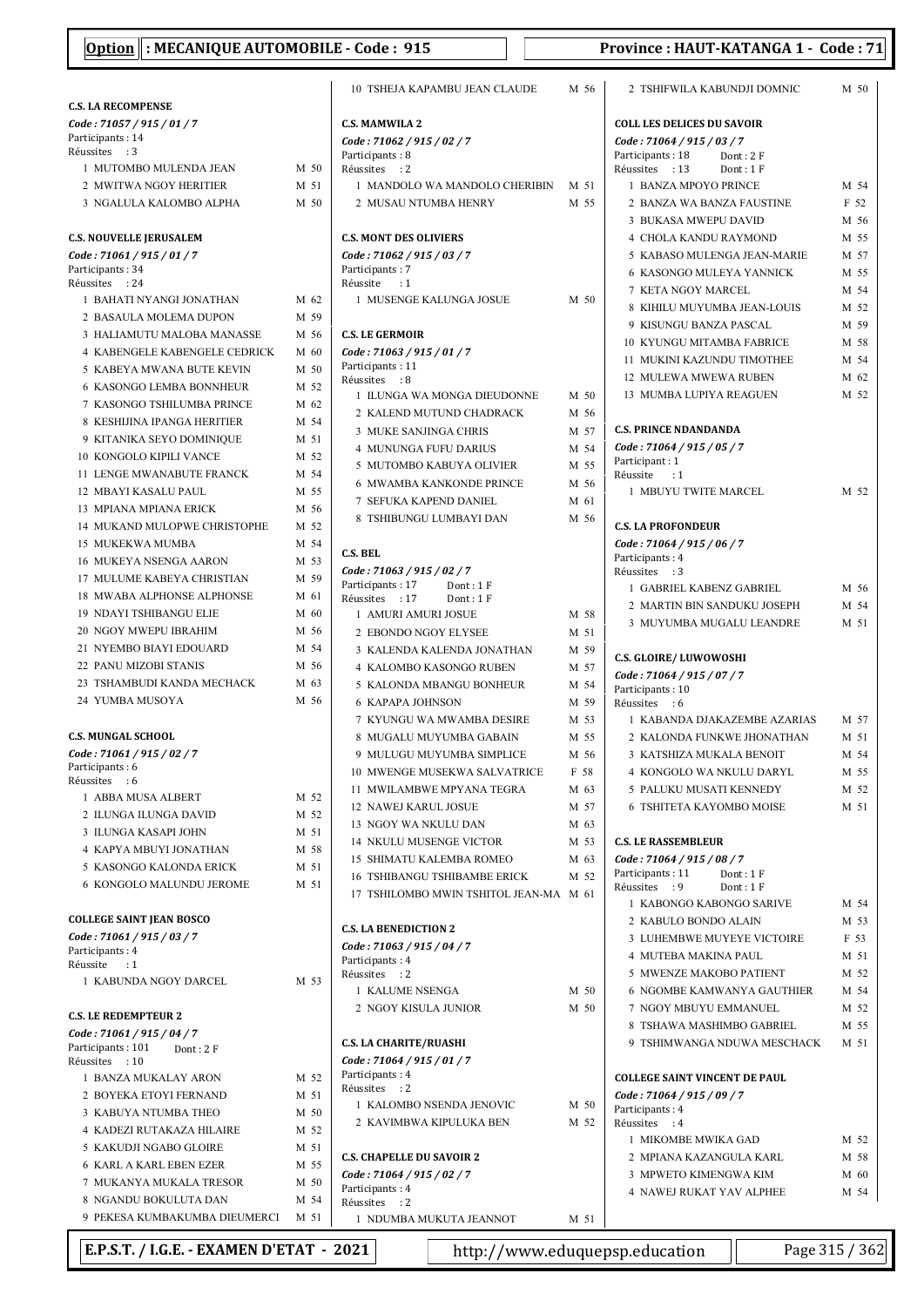| <b>C.S. TABITHA</b>                                              |      | С.:       |
|------------------------------------------------------------------|------|-----------|
| Code: 71067 / 915 / 01 / 7                                       |      | Cс        |
| Participants: 11                                                 |      | Pa        |
| Réussites : 6                                                    |      | Ré        |
| 1 ILUNGA WA MBUYA FISTON                                         | M 53 |           |
| 2 KABALA KIBWE OTHINIEL<br><b>3 KAKONKA MBAYO MAICK</b>          | M 53 |           |
|                                                                  | M 52 |           |
| <b>4 LUNKAMBA KITENGE GRACE</b>                                  | M 55 |           |
| 5 MUGARUKA ABED ABED                                             | M 52 |           |
| <b>6 YAV DIUR EMMANUEL</b>                                       | M 50 | С.:<br>Cс |
| <b>C.S. BETAHWILA</b>                                            |      | Pa        |
| Code: 71068 / 915 / 01 / 7                                       |      | Ré        |
| Participants: 11                                                 |      |           |
| Réussites<br>$\cdot$ 3                                           |      |           |
| 1 LUMPUNGU KANKIEZA JEAN                                         | M 51 |           |
| 2 MUKUMBA KABANGU PATRICK                                        | M 53 |           |
| 3 TSHIPAMBA ILUNGA ERICK                                         | M 54 |           |
| <b>COLLEGE TECH.MWAPUSUKENI</b>                                  |      |           |
| Code: 71068 / 915 / 02 / 7                                       |      |           |
| Participants : 20<br>Dont: 2F                                    |      |           |
| Réussites : 19<br>Dont: 1 F                                      |      |           |
| 1 BANZA ILUNGA CREDO                                             | M 58 |           |
| 2 ILUNGA MONGA ELIE                                              | M 60 |           |
| 3 ILUNGA MULAJI JOE                                              | M 58 |           |
| <b>4 KABASELE DURA JONATHAN</b>                                  | M 59 |           |
| 5 KAKUDJI NGOY DEO GRACIAS                                       | M 68 | C.:       |
| 6 KAMONA LWIZYA OWEN                                             | M 54 | Cс        |
| 7 KASEMBA MUTEBA PIERRE                                          | M 60 | Pa        |
| 8 KASHOBA LUNKOTO ELIE                                           | M 59 | Ré        |
| 9 KASHOBA MUTABA ROMY                                            | M 50 |           |
| 10 KAZWEBA KIZAMBA KARIM                                         | M 55 |           |
| 11 LELESA LUHANDU PHILIPPE                                       | M 62 | C.:       |
| 12 LWANDA BINSAMBO JEAN                                          | M 59 | Cс        |
| 13 MALANDALA SHAMU NARCISSE                                      | M 56 | Pa        |
| <b>14 MOKE KASANG MARIE-LOUISE</b>                               | F 55 | Ré        |
| <b>15 MPUNGA BABAJIKI ANDY</b>                                   | M 56 |           |
| 16 MWEHU NYEMBO JENOVIC                                          | M 59 |           |
| 17 NAMUTO LUDUNGE FRANCK                                         | M 55 |           |
| 18 NGOIE MUTONKOLE JOINAISSE                                     | M 57 |           |
| 19 TSHILOMBO KALENGA JELSHA                                      | M 57 |           |
|                                                                  |      |           |
| <b>C.S. MIKE 2</b><br>Code: 71068 / 915 / 03 / 7                 |      | С.        |
| Participants: 3                                                  |      | Cс        |
| Réussites : 3                                                    |      | Pa        |
| 1 BUKASA KAZADI                                                  | M 50 | Ré        |
| 2 IBRAHIM KEBE CHADRACK                                          | M 52 |           |
| 3 KABONGO LUKALU DAN                                             | M 55 | C.:       |
|                                                                  |      | $c_{c}$   |
| COLL DIEU JUGE                                                   |      | Pa        |
| Code: 71068 / 915 / 04 / 7<br>Participants: 4                    |      | Ré        |
| Réussites : 4                                                    |      |           |
| 1 KINGOMBE KIBI MICK                                             | M 52 |           |
| 2 MUSA RADJABU PASCAL                                            | M 50 |           |
| 3 MUSA ZAKWANI AMOS                                              | M 54 |           |
| <b>4 NKULU MAFA DAVID</b>                                        | M 53 |           |
|                                                                  |      |           |
| <b>C.S. DE LA VICTOIRE HOSEA 1</b><br>Code: 71070 / 915 / 03 / 7 |      |           |
| Participants: 17<br>Dont : 1 F                                   |      |           |
| Réussite<br>:1                                                   |      |           |
| 1 MANIENDA NGUZ ISAAC                                            | M 56 |           |

| Code: 71072 / 915 / 01 / 7                                   |              |
|--------------------------------------------------------------|--------------|
| Participants: 12<br>Réussites : 4                            |              |
| 1 BYUNGWE NGOIE SOURIANT                                     | M 56         |
| 2 KABANG IRUNG ERICK                                         | M 53         |
| 3 KABONGO NGOY THEODORE                                      | M 53         |
| 4 NGOY MWANABUTE DANIEL                                      | m 52         |
|                                                              |              |
| <b>C.S. KNOW LEDJE KINGDOM</b><br>Code: 71072 / 915 / 02 / 7 |              |
| Participants: 18                                             |              |
| Réussites : 13                                               |              |
| 1 FUNI KALALA CELESTIN                                       | M 58         |
| 2 ILUNGA MATESO CEVERAIN                                     | M 56         |
| 3 KABANGE NKUMBA EDMOND                                      | M 55         |
| <b>4 KADINGA MWAMBA IDRIS</b>                                | M 55         |
| 5 KAJ MUJINGA GEORGE                                         | M 60         |
| <b>6 MANYIKAYI BATENA STANIS</b>                             | M 54         |
| 7 MASWANDA WA NKULU ARIS                                     | M 52         |
| 8 MUSEMA KYABU CALEB                                         | M 52         |
| 9 MWALE MWAMBA BIENVENU<br>10 MWANDO KABULO CHRISTIAN        | M 59         |
| 11 NGOYI MBUYI MATTHIEU                                      | M 53<br>M 53 |
| 12 SANGWA WA SANGWA MATTHIEU                                 | M 51         |
| 13 TSHINYEMBA MAFEFE MYSTERE                                 | M 58         |
|                                                              |              |
| C.S. ELSHADAI/KASANGIRI                                      |              |
| Code: 71072 / 915 / 03 / 7                                   |              |
| Participant: 1<br>Réussite : 1                               |              |
| 1 KIBWE MAKABO CHADRACK                                      | M 58         |
|                                                              |              |
| <b>C.S. COEUR SACRE DE JESUS</b>                             |              |
| Code: 71072 / 915 / 04 / 7<br>Participants: 9                |              |
| Réussites<br>$\cdot$ 6                                       |              |
| 1 MBAYO WA MBAYO BUSTIN                                      | M 52         |
| 2 MUSENGE NGOY VALLERIE                                      | M 51         |
| <b>3 NGIMI YAMATA HERVE</b>                                  | M 51         |
| 4 NGOY WA NKULU CHADRACK                                     | M 51         |
| 5 NGOYI KAHOZI CHRIS                                         | M 52         |
|                                                              | M 51         |
| <b>6 NUMBI YAV DAN</b>                                       |              |
| <b>C.S. LE BON CHOIX</b>                                     |              |
| Code: 71072 / 915 / 05 / 7                                   |              |
| Participants: 12                                             |              |
| Réussite<br>:1                                               |              |
| 1 ILUNGA WA MPANGA JEANFARY                                  | M 52         |
| <b>C.S. LE SAINT DES SAINTS</b>                              |              |
| Code: 71072 / 915 / 07 / 7                                   |              |
| Participants: 21                                             |              |
| Réussites : 10                                               |              |
| 1 ABULE KASENDE BAVON                                        | M 53         |
| 2 ILUNGA KIMUNI THEODORE                                     | M 53<br>M 52 |
| 3 ILUNGA WA MANDE MARTIN<br><b>4 KABUNDA SHABANZ KALVA</b>   |              |
| 5 KAFUILA LUYA MODESTE                                       | M 53         |
| 6 KALUMBA KIKANGALA ERNEST                                   | M 50<br>M 51 |
| 7 MUSANGU KASONGO DONAT                                      | M 50         |
| 8 MWANGE MUHIYA GLORIA                                       | M 50         |
| 9 NTUMBA LWABA JONATHAN                                      | M 50         |

|              | <b>C.S. GAMALIEL</b>                                      |              |
|--------------|-----------------------------------------------------------|--------------|
|              | Code: 71075 / 915 / 01 / 7                                |              |
|              | Participants: 13<br>Dont: 1F                              |              |
| M 56         | Réussites : 13<br>Dont: 1F<br>1 BASTIN LYBARTHE BASTIN    | M 51         |
| M 53         | 2 BWEBWA BUKASA CHADRACK                                  | M 53         |
| M 53         | 3 KAJ TSHIBANG LUMIERE                                    | F 54         |
| m 52         | <b>4 KAMBUYI KABAMBA LEWIS</b>                            | M 52         |
|              | 5 KISENGA MWEWA JACOUES                                   | $M$ 50       |
|              | <b>6 KYUNGU MAKONGA CHRISTIAN</b>                         | M 53         |
|              | 7 LUBAMBA YA KABWE PATIENT                                | M 63         |
|              | 8 MONGA KILOLO DELPHIN                                    | M 53         |
| M 58         | 9 MPOYI MUKENDI JOEL                                      | M 51         |
| M 56         | 10 MUKENDI TSHIMANGA LEONARD                              | M 57         |
| M 55         | 11 MULUMBA ILUNGA SALEM                                   | M 58         |
| M 55         | 12 MWANA KANDA NTUMBA DEDE                                | M 52         |
| M 60         | 13 NOWA DJAMBA AUGUSTIN                                   | M 53         |
| M 54         |                                                           |              |
| M 52         | <b>INSTITUT STEVENSON</b>                                 |              |
| M 52         | Code: 71075 / 915 / 02 / 7<br>Participants: 6             |              |
| M 59         | Réussites : 2                                             |              |
| M 53         | 1 KASHALA KAHILU CHADRA K                                 | M 52         |
| M 53         | 2 NGOY NYANGE REDDY                                       | M 50         |
| M 51         |                                                           |              |
| M 58         | <b>C.S. NSENIA</b>                                        |              |
|              | Code: 71076 / 915 / 02 / 7<br>Participants: 6             |              |
|              | Réussites : 4                                             |              |
|              | 1 BUYAMBA MWAMBA DAVID                                    | M 50         |
|              | 2 MATINDI KAHOZI ELIE                                     | M 52         |
| M 58         | 3 MUJINGA MUTOMA FRANCK                                   | M 50         |
|              | <b>4 MUSSA MUKASHIMUA PRINCE</b>                          | M 50         |
|              | IT MAADIBISHO 1                                           |              |
|              | Code: 71077 / 915 / 01 / 1                                |              |
|              | Participants: 27                                          |              |
| M 52<br>M 51 | Réussites : 11<br>1 BEYA ILUNGA MECHACK                   | M 54         |
| M 51         | 2 MATETE MUSENGE AUGUSTIN                                 | M 55         |
| M 51         | 3 MBUYI KANYIKI FRANCOIS                                  | M 51         |
| M 52         | <b>4 MBUYI KATWA HERVE</b>                                | M 56         |
| M 51         | 5 MUKALA KAPUTA DIEUDONNE                                 | M 50         |
|              | 6 MUTUNDA SAM MARANATHA                                   | M 54         |
|              | 7 NGOY KAFOBWE HERITIER                                   | M 53         |
|              | 8 NGOY KALUBUNDA DEO                                      | M 55         |
|              | 9 NTAMBWE KABONG ROMAIN                                   | M 53         |
| M 52         | <b>10 NTUMBA KAZADI AMOS</b>                              | M 50         |
|              | 11 SONY MASHINGO BARAKA                                   | M 57         |
|              | <b>C.S. DUNIA ZIVE 2</b>                                  |              |
|              | Code: 71078 / 915 / 01 / 7                                |              |
|              | Participants: 12                                          |              |
| M 53         | Réussites<br>$\cdot$ : 7                                  |              |
| M 53         | 1 KABUYA KALONJI BONHEUR                                  | M 54         |
| M 52         | 2 KASONGO KABIKA RONCE                                    | M 53         |
| M 53         | 3 MUHONGO MUTOMBO RICHARD                                 | M 54         |
| M 50         | <b>4 MULAPI BIN MULAPI EMMA</b><br>5 MWABA NGANDWE FRANCK | M 50         |
| M 51         | 6 MWAMBA MWAMBA CHRISTIAN                                 | M 52<br>M 51 |
| M 50         | 7 TSHINTU MPUKA CHADRACK                                  | M 51         |
| M 50         |                                                           |              |
| M 50         | <b>C.S. MA MWILA</b>                                      |              |
| M 50         | Code: 71078 / 915 / 02 / 7                                |              |
|              | Participants: 57                                          |              |
|              | Réussites : 30<br>1 BANZA KINKUNA HERITIER                | M 55         |
|              |                                                           |              |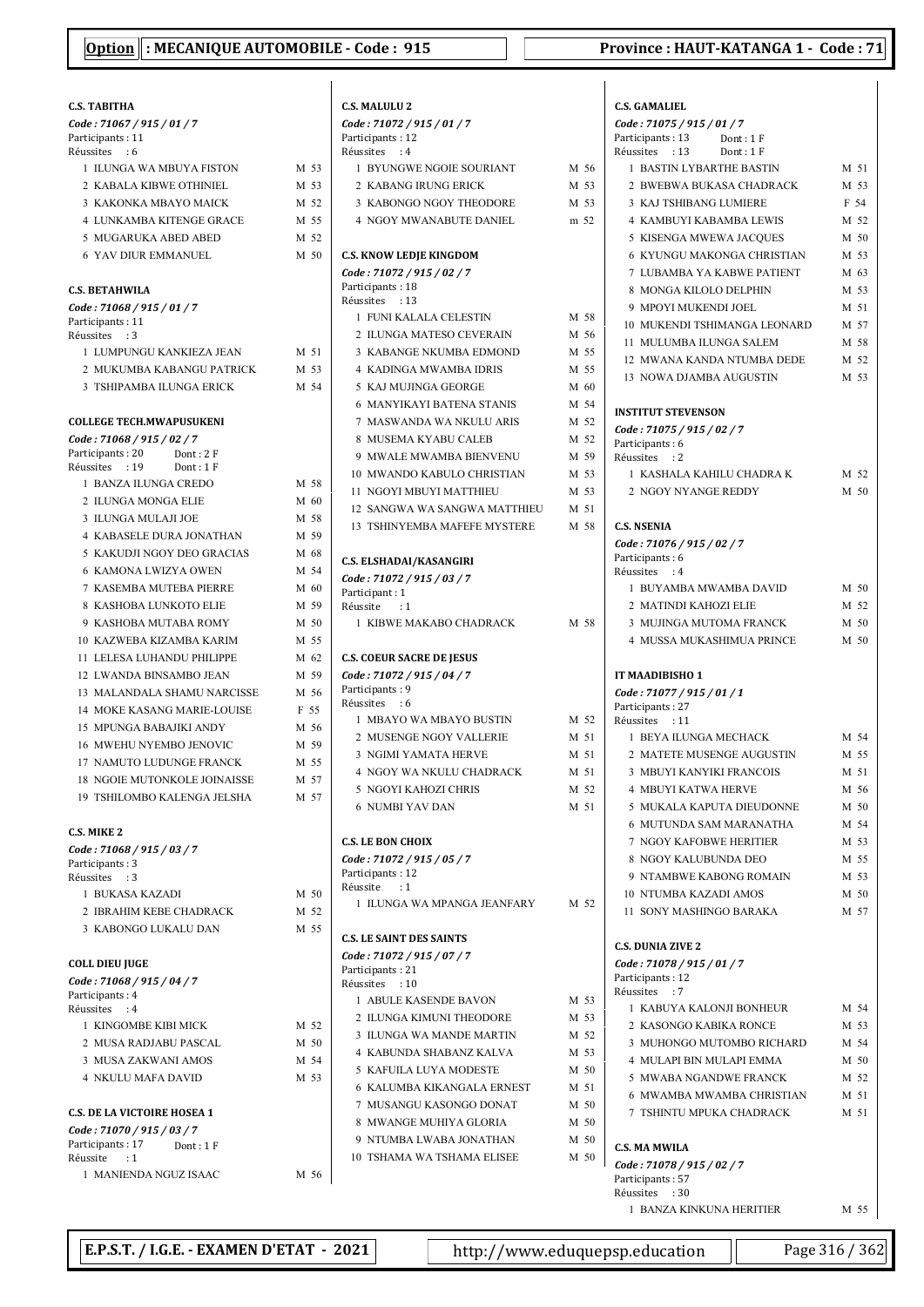| 2 DIEUDONNE MUTAMBA AUGUSTIN                             | M 55            |
|----------------------------------------------------------|-----------------|
| 3 KABEYA MUTUMBA MUTUMBA                                 | M 51            |
| <b>4 KALALA KALOMBO ARCEL</b>                            | M 55            |
| 5 KALALA KALOMBO JEROTICE                                | M 53            |
| <b>6 KALALA KALONJI NICOLAS</b>                          | M 54            |
| 7  KALALA KANKWENDA PATRICK                              | M 54            |
| 8 KANYINDA KALALA JEREMIE                                | M 51            |
| 9 KAYEMBE MATOTA JONATHAN                                | M <sub>50</sub> |
| <b>10 KAZADI KAZADI EPHRA</b>                            | M 57            |
| 11 KITENGE WA HAMBA FABRICE                              | M 55            |
| 12 LUKUMWENA KASONGO TRESOR                              | M 52            |
| 13 MAHO LUKUMWENA DANIEL                                 | M 53            |
| <b>14 MASHINDA KAZADI PATRICE</b>                        | M 52            |
| <b>15 MBUYI KALONZO ELISEE</b>                           | M 55            |
| <b>16 MPOYI KABEYA PAULIN</b>                            | M 55            |
| 17 MUDIMBA MUDIMBA VICTOIRE                              | M 56            |
| 18 MUTAMBAYI MPIANA ANDRE                                | M 54            |
| 19 MUTOMBO MUTOMBO ALEX                                  | M 53            |
| 20 MWAMBA MASTAKI NICOLAS                                | M 52            |
| 21 NGOY WA NGOY SHOUKRA                                  | M 53            |
| 22 NKOLE NYEMBO NYEMBO                                   | M 56            |
| 23 NSENGA MUYANDE LUC                                    | M 53            |
| 24 NTAMBWE TSHIYUKA DIMEL                                | M 57            |
| 25 TSHENDA WA TSHENDA JONATHAN                           | M 52            |
| <b>26 TSHILEFE MATUTA REAGAN</b>                         | M 55            |
| 27 TSHIMANGA NKOLE BARTELEMI                             | M 54            |
| 28 TSHISUMPA KAPUMBWE TRESOR                             | M 55<br>M 56    |
| 29 TSHIYEN KASONG BENOIT                                 | M 55            |
| <b>30 TWITE KABAMBA JOSUE</b>                            |                 |
| <b>C.S. CITE DE L'ESPERENCE</b>                          |                 |
| Code : 71078 / 915 / 03 / 7                              |                 |
|                                                          |                 |
| Participants : 108<br>Dont : 2 F                         |                 |
| Réussites : 62                                           |                 |
| 1 APOSTOLAT MUKOMA ALVINE                                | M 50            |
| 2 BADIBANGA MWAKWIDI DANIEL                              | M 54            |
| 3 BANZA KATONGO HAMED                                    | M 51            |
| <b>4 BANZA MWENGE IDRISS</b>                             | M 50            |
| 5 BUKASA WA BUKASA DJEMS                                 | M 52            |
| 6 EBONDO KAMBILI ISRA                                    | M 50            |
| 7 ELIMU ELIMU BIENVENUE                                  | M 51            |
| 8 FWAMBA NGOIE FERDINAND                                 | M 54            |
| <b>9 ILUNGA BANGWE EXAUCE</b>                            | M 51            |
| 10 ILUNGA JEAN-MARIE JOHN                                | M 54            |
| 11 KABILA NSUNGU MARVIN                                  | M 52            |
| 12 KABWE MUKADI PRINCE                                   | M 52            |
| 13 KABWENDE TSHIBWABWA SAMMY                             | M 50            |
| <b>14 KAFUKU MPANDE FILS</b>                             | M 50            |
| 15 KALOMBO KANKU MARTIN                                  | M 51            |
| <b>16 KALUME ELONGO LAMBERT</b>                          | M 52            |
| 17 KAMPASHI LUBOYA JOANATHAN                             | M 52            |
| 18 KANYIMBO UMBA JOSEPH                                  | M 52            |
| 19 KASONGO MWAMBA CLAUDE                                 | M 53            |
| 20 KAUMBA MUFWATA ALBERT                                 | M 50            |
| 21 KAWAYA MASUDI GABY                                    | M 51            |
| 22 KAZADI KYABUNTU CHADRACK                              | M 52            |
| 23 KAZADI WA MBUYA NICK                                  | M 53            |
| 24 KILO KISHALA IRENEE                                   | M 54            |
| 25 KITENGE LUBANDA MIKE                                  | M 54            |
| 26 KIWELE LWALIKA PAMPHILE                               | M 53            |
| 27 KONGOLO MBAYA KEVINE                                  | M 52<br>M 51    |
| 28 LOUIS NGOYA YANNICK                                   |                 |
| 29 LUMPUNGU TSHIBANGU JUNIOR<br>30 LWAMBA BUTALELE ENOCK | M 53<br>M 54    |

| <b>33 MATANDA KATEBE AARON</b>                                                           | M 54         |  |
|------------------------------------------------------------------------------------------|--------------|--|
| 34 MBAYO KANKU BEN                                                                       | M 50         |  |
| 35 MBUYI MUTOMBO PAPY                                                                    | M 53         |  |
| <b>36 MUKENDI VALLIANTE MARDOCHE</b>                                                     | M 52         |  |
| 37 MUMBA KIMPEMBA AARON                                                                  | M 52         |  |
| 38 MUSUMBU KABAMBA DANIEL                                                                | M 52         |  |
| 39 MUTEBA KABANGE SAMUEL                                                                 | M 55         |  |
| <b>40 MUTEBA NTAMBWE ARON</b>                                                            | M 51         |  |
| <b>41 MUTOMBO INABANZA STYVE</b>                                                         | M 51         |  |
| 42 MWAMBA APOTRE DJONATHAN                                                               | M 53         |  |
| <b>43 MWAMBA GERARD NATHAN</b>                                                           | M 53         |  |
| 44 MWILAMBWE KIYONGOLA GABRIEL                                                           | M 53         |  |
| <b>45 MWISI KAHENGA PAPY</b>                                                             | M 52         |  |
| <b>46 NDELEBWE SONI JOSUE</b>                                                            | M 52         |  |
| 47 NGOY MUKIMBWA CHRISTIAN                                                               | M 50         |  |
| <b>48 NGOY TAMARA ELIAS</b><br>49 NKULU WA SHIMBA CEDRICK                                | M 54<br>M 53 |  |
| <b>50 NSENGA KATALA GIRESSE</b>                                                          | M 51         |  |
| 51 NSENGA NDALAMBA                                                                       | M 51         |  |
| 52 NSOMBOLAYI MULAMBA TRESOR                                                             | M 53         |  |
| 53 NTOMPA MAKUNGU FELICIEN                                                               | M 54         |  |
| 54 NYEMBO KAYABA NATHAN                                                                  | M 52         |  |
| 55 NYEMBO MUKIMBWA EXAUCEE                                                               | M 51         |  |
| <b>56 SAFARI MINANI GIRESSE</b>                                                          | M 53         |  |
| 57 SULU MBELU HERVE                                                                      | M 53         |  |
| 58 TSHIBANDA WA TSHIBANDA GLOIR                                                          | M 52         |  |
| 59 TSHIHINGA TSHIFUMBE LANDRY                                                            | M 54         |  |
| <b>60 UBITE MANE JOEL</b>                                                                | M 55         |  |
| <b>61 YUMBA DIKASA DIDIER</b>                                                            | M 52         |  |
| <b>62 ZUMBI WANGA DAVID</b>                                                              | M 51         |  |
|                                                                                          |              |  |
| Code: 71078 / 915 / 04 / 7<br>Participants: 2<br>Réussite : 1<br>1 MUYOMBO LUMPUNGU THEO | M 57         |  |
|                                                                                          |              |  |
| <b>C.S. LES PROPULSEURS</b>                                                              |              |  |
| Code: 71079 / 915 / 01 / 7                                                               |              |  |
| Participants: 14                                                                         |              |  |
| Réussites : 12<br>1 KABONGO NKOLELA MERVEIJE                                             | M 54         |  |
| 2 KAMBALE ZWIGHA CHRISTIAN                                                               | M 53         |  |
| 3 KANYIMB MULAND ENOCK                                                                   | M 55         |  |
| 4 KASONGO MUBEMGA KAS                                                                    | M 53         |  |
| 5 KATSHIMBUYI MWAKU JUNIOR                                                               | M 52         |  |
| <b>6 KAUMO KATAMBWA HERITIER</b>                                                         | M 51         |  |
| 7 KAYOMBO MUKAZA SAMY                                                                    | M 54         |  |
| 8 KONGOLO KASONGO POLYCARPE                                                              | M 52         |  |
| 9 MBAYA KANKOLONGO FABRICE                                                               | M 50         |  |
| 10 MUDIMI KANYEPA LOUIS                                                                  | M 57         |  |
| 11 MULAMBA KATSHAKA JEPHET                                                               | M 55         |  |
| 12 TSHIKUTA MUSENU DANIEL                                                                | M 53         |  |
| <b>C.S. ARCHE D'OR</b><br>Code: 71079 / 915 / 02 / 7                                     |              |  |
| Participants: 10<br>Réussites : 7                                                        |              |  |
| 1 ILUNGA LEWU ANDRICO                                                                    | M 53         |  |
| 2 KYUNGU FATAKI ALEX                                                                     | M 51         |  |
| 3 MALEMBA MILAMBO MOISE                                                                  | M 52         |  |
| 4 MPOYI YAMBA DANIEL                                                                     | M 55         |  |
| 5 MWILAMBWE KYANDA CALEB                                                                 | M 55         |  |
| 6 NGANDU KALONJI JOHN                                                                    | M 54         |  |
| 7 TSHIBANDA NKONGOLO RHEMA                                                               | M 58         |  |

| G.S. LES CHARITABLES 1 TECHNIQ    |      |
|-----------------------------------|------|
| Code: 71079 / 915 / 03 / 7        |      |
| Participants: 60                  |      |
| Réussites : 55                    |      |
| 1 ALI GIDU KAYEMBE                | M 50 |
| 2 ALI KAMAYI HENRY                | M 59 |
| 3 BANZA NKULU HERITIER            | M 51 |
| 4 BUKASA KABONGO HENOCK           | M 53 |
| 5 BULUNGO KYALUBANJI MARDOCHEE    | M 50 |
| 6 ILUNGA KAPULUTA SYLVAIN         | M 61 |
| 7 ILUNGA KAZONDO SARDOU           | M 50 |
| 8 ILUNGA MPESHI KEVIN             | M 52 |
| 9 ILUNGA YUMBA FREDDY             | M 53 |
| 10 KABONGO KUMWIMBA ENOCK         | M 62 |
| 11 KAINDA MUNGABO CHRISTIAN       | M 62 |
| 12 KALENGA MUTOMBO ALBERT         | M 65 |
| 13 KALONJI YAV JOVANI             | M 56 |
| 14 KANDA MUTEBWA FREDERICK        | M 59 |
| <b>15 KASONGO KALABWE ESPOIR</b>  | M 57 |
| <b>16 KASONGO LWENDO GLOIDIVE</b> | M 54 |
| 17 KASONGO MWANABUTE JOSUE        | M 51 |
|                                   | M 55 |
| 18 KATUBILWA LUALABA BENJAMIN     |      |
| 19 KAYEMBE KALENGA CHADRACK       | M 55 |
| 20 KAYIMBI KAPUYA RICHARD         | M 57 |
| 21 KAYOMBO MAILA JOSUE            | M 55 |
| 22 KAZADI NGOY DAVID              | M 54 |
| 23 KEY FATAKI JOHN                | M 54 |
| 24 KIBAMBE MWANISHA MARCUS        | M 59 |
| 25 KIKONDE KAZADI GASTON          | M 52 |
| 26 KUNDA MULAJI MUSSA             | M 55 |
| 27 KUSAYA KAYEMBE MECHACK         | M 59 |
| 28 LANDU NKELE LANDRY             | M 59 |
| 29 MAILA MALEKANI PAUL            | M 54 |
| 30 MASANGU MULONGO JEAN-CLAUDE    | M 54 |
| 31 MASWAPI KASONGO ARCENE         | M 53 |
| 32 MBALE MALAMBA MAKIRAM          | M 60 |
| 33 MBALE NGOY MECHACK             | M 65 |
| 34 MBUYI TSHUNZA JOSUE            | M 58 |
| 35 MPIANA KISANGANI MPIANA        | M 56 |
| <b>36 MPINGA MUKENDI TRESOR</b>   | M 54 |
| 37 MUBENGA KABUYA KEVIN           | M 52 |
| 38 MUTAMBA BWANGA DAVID           | M 51 |
| 39 MUTEBA MUKOJ PERSPICACE        |      |
|                                   | M 65 |
| <b>40 MWEMA ILDEPHONSE ALPHA</b>  | M 58 |
| 41 MWILAMBWE MASENGO CHADVIC      | M 54 |
| 42 NDAYI KANYINDA JEANCY          | M 63 |
| <b>43 NSENGA NKUNKA TRESOR</b>    | M 52 |
| <b>44 NTAMBWE MUVUMA FRANCK</b>   | M 61 |
| <b>45 SADIKI RACHIDI CHADRACK</b> | M 52 |
| <b>46 SAIDI KAWAYA JUNIOR</b>     | M 55 |
| 47 SAKISA MUTOMBO EMEDI           | M 61 |
| <b>48 SANGWA TCHUY CLEMENT</b>    | M 63 |
| 49 SULEIMAN MWINYI ADALBERT       | M 56 |
| 50 TSHIBANGU ILUNGA DJEPH         | M 57 |
| 51 TSHIBANGU KANYINDA JURRES      | M 59 |
| 52 TSHITAMBA TSHIBANGILA AARON    | M 60 |
| 53 TSHITUKA MONAKEBE EMIL         | M 57 |
| 54 TSHIYAMU KASHALA GEDEON        | M 61 |
| 55 TSHIYOMBO MUTWALA PRINCE       | M 54 |
|                                   |      |
| <b>C.S. YESU ANAWEZA 2</b>        |      |
| Code: 71079 / 915 / 04 / 7        |      |
| Participants: 52                  |      |
| Réussites : 28                    |      |
| 1 KABILA NONGOLOLA DANNIEL        | M 54 |

E.P.S.T. / I.G.E. - EXAMEN D'ETAT - 2021 http://www.eduquepsp.education Page 317 / 362

32 MASANGU BANZA JEAN M 55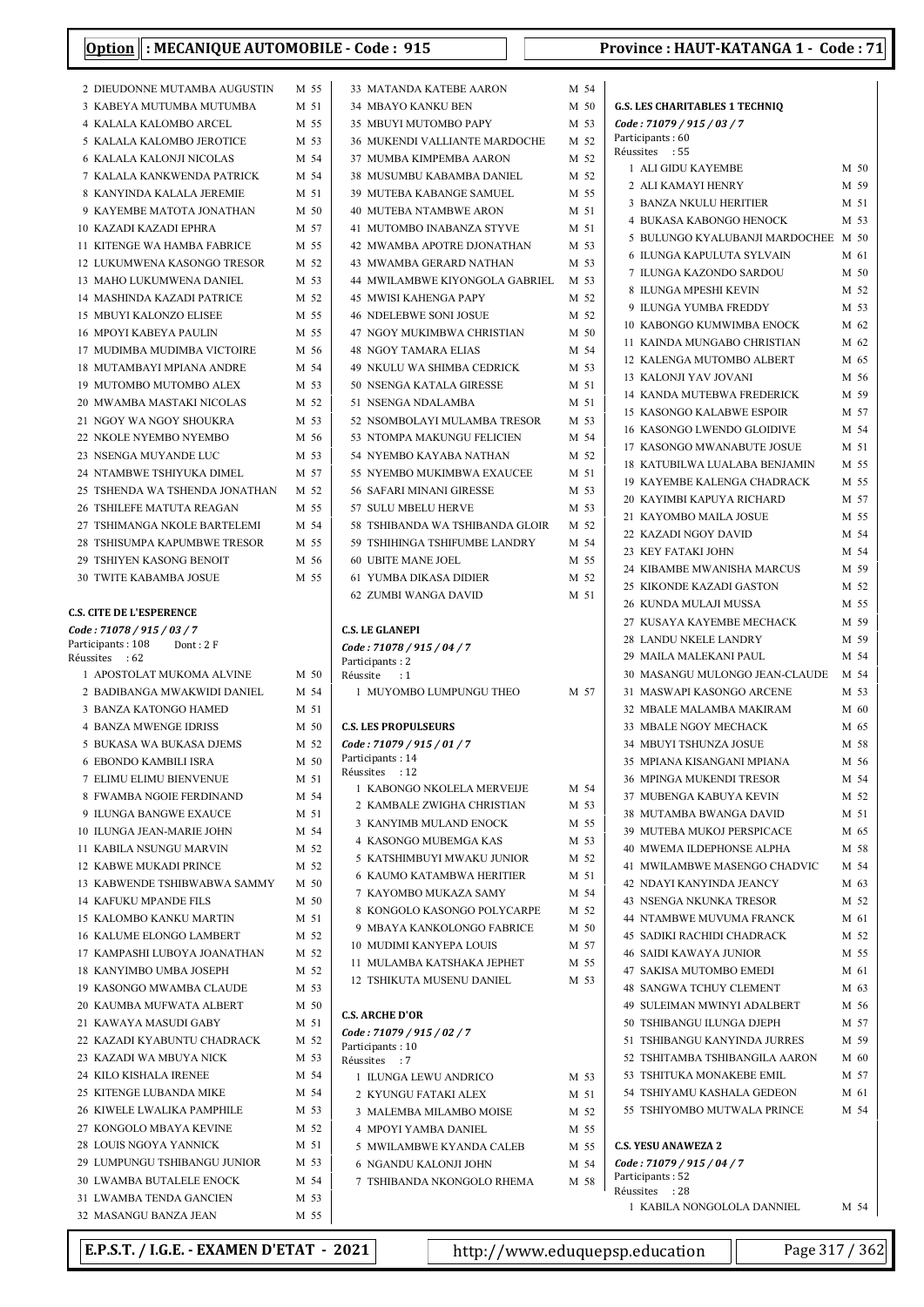| : MECANIQUE AUTOMOBILE - Code : 915<br><b>Option</b> |      |                                      |
|------------------------------------------------------|------|--------------------------------------|
| 2 KAPEND YAV ELIE                                    | M 57 | 3 LWAMBA MU                          |
| 3 KAPINGA MUTAMBAYI GUELORD                          | M 53 | 4 MATIPA NGA                         |
| <b>4 KAPYAMBA KALENGA GUSTAVE</b>                    | M 50 | 5 MITONGA NO                         |
| 5 KAZADI MONGA JEREMIE                               | M 57 | 6 MUYUMBA K                          |
| 6 KAZADI NGANGA ARCENE                               | M 54 | 7 MWAKU MAI                          |
| 7 KITENGE MULAMBA ERICK                              | M 58 | 8 NTAMBWE L                          |
| 8 KYALWE NSENGA MECHCK                               | M 56 |                                      |
| 9 LUKOMA KITENGE PATIENT                             | M 52 | <b>IT AKILI</b>                      |
| 10 LUKONGA WA LUKONGA JOHN                           | M 56 | Code: 71080 / 915                    |
| 11 LUMBALA MUTEBA GAEL                               | M 52 | Participants: 4                      |
| 12 MALWA TSHINABU                                    | M 50 | Réussite<br>: 1                      |
| 13 MASANGU WA KAYUMBA CHARLES                        | M 57 | 1 NGINDU MUT                         |
| 14 MASENGO MAKUMBA NAWEJ                             | M 53 |                                      |
| 15 MBUYU SANGO STANIE                                | M 55 | <b>C.S. DEOGRATIAS</b>               |
| 16 MOMA KITAMBALA NATHAN                             | M 52 | Code: 71080 / 915                    |
| 17 MONJI WILLY PRINCE                                | M 53 | Participants: 2<br>Réussites<br>: 2  |
| <b>18 MUKENDI KABASELE MECHACK</b>                   | M 59 | 1 KISUBA KAP                         |
| 19 MUKENGESHAYI KAZADI SAMY                          | M 55 | 2 NGOY MONG                          |
| 20 MULANG TSHILOMBO OSCAR                            | M 50 |                                      |
| 21 MULEYA NONGALA JOSUE                              | M 50 | <b>C.S. LES OVATIONS</b>             |
| 22 MWEMA MWANSA RAIMONDE                             | M 50 | Code: 71080 / 915                    |
| 23 NGOY MWANA PAUL                                   | M 56 | Participants: 4                      |
| 24 NONDA FUMBWE GLOIRE                               | M 51 | Réussites<br>:4                      |
| 25 PUIS MUNYENGA TRESOR                              | M 55 | 1 KEPANGE LC                         |
| 26 TSHIMBALANGA ILUNGA EMMAN                         | M 53 | 2 MOPIPI BWA                         |
| 27 TSHIVADI NGELEKA HISMAEL                          | M 55 | 3 MUTOMBO K                          |
| 28 YAV KABEY EMMANUEL                                | M 53 | 4 NDARABUR                           |
| C.S. CHERAD SCHOOL                                   |      | <b>C.S. LA TRINITE</b>               |
| Code: 71079 / 915 / 05 / 7                           |      | Code: 71081 / 915                    |
| Participants: 15<br>Réussites : 15                   |      | Participants: 11<br>Réussites<br>: 9 |
| 1 KADIMA TSHITENGE DENOR                             | M 52 | 1 KABASU MU<br>2 KABWE KAP           |
| 2 KALOMBO MBUYAMBA ZEPHYRIN                          | M 53 | 3 KOMBO MBA                          |
| <b>3 KAPENGA KONI FRANCK</b>                         | M 59 | 4 MASELA WA                          |
| 4 KASHITA MUKASA MARDOCHEE                           | M 55 | 5 MPANGO KA                          |
| 5 KATEMBWE KATENDE ETIENNE                           | M 56 | <b>6 MUKENGE TS</b>                  |
| 6 KAYUMBI KAMBUYI PAUL                               | M 54 | 7 PETEMBA NZ                         |
| 7 KAZADI MWAMBA MARC                                 | M 52 | 8 TSHINYAMA                          |
| 8 MASENGO NDALA HERVE                                | M 52 | 9 TSHISHIMBI                         |
| 9 NTAMBWE GAEL GATTUSO                               | M 53 |                                      |
| <b>10 NTANGA BWABWA GAEL</b>                         | M 51 | <b>COLLEGE TECHNIC</b>               |
| <b>11 SHIPAMBA KAYEMBE HARDI</b>                     | M 55 | Code: 71081 / 915                    |
| 12 TSHAPENDA PANDA MICHAELANGE                       | M 54 | Participants: 24                     |
| 13 TSHIBWABWA MBUYI JACQUES                          | M 55 | Réussites<br>: 20                    |
| 14 TSHIBWABWA MUYA DAVID                             | M 60 | 1 BADIBANGA                          |
| <b>15 WAHENGA TSHIFWAKU DANIEL</b>                   | M 59 | 2 ILUNGA BUK                         |
|                                                      |      | 3 ILUNGA TSH                         |
| G.S. LA JUSTICE                                      |      | <b>4 KABWEBWE</b>                    |
| Code: 71079 / 915 / 06 / 7                           |      | 5 KAHOLA NDI                         |
| Participants: 4<br>Réussite<br>$\cdot$ :1            |      | 6 KALONDA W                          |
| 1 WILENGE MUTATWA WILLY                              | M 51 | 7 KAMWENA T                          |
|                                                      |      | 8 KANANGILA                          |
| <b>C.S. TYRANUS</b>                                  |      | 9 KASONGO KA                         |
| Code: 71079 / 915 / 07 / 7                           |      | 10 KASONGO NO                        |
| Participants: 2                                      |      | 11 KAUJOCK MI                        |
| Réussites : 2                                        |      | 12 KITENGE KA                        |
| 1 NTITA KABONGO JOSUE                                | M 54 | 13 KUMWIMBA                          |
| 2 PASA SAMBAY JACQUES                                | M 55 | 14 KYONA POTA                        |
|                                                      |      | 15 LUBOYA MU                         |
| C.S. SOLEIL DE JUSTICE                               |      | <b>16 MPIANA TSH</b>                 |
| Code: 71079 / 915 / 08 / 7                           |      | 17 MUKANYA B                         |
| Participants: 9<br>Réussites<br>$\cdot$ : 8          |      | 18 MUYUMBA N                         |
| 1 ILUNGA KASONGO SYLVAIN                             | M 50 | 19 NGOY MWIL.                        |
| 2 KONGOLO LUBUKU HONORE                              | M 57 | 20 NKASHAMA                          |
|                                                      |      |                                      |

 $\mathbf{I}$ 

| 3 LWAMBA MUYUMBA FRANCOIS                                    | M 51         |
|--------------------------------------------------------------|--------------|
| <b>4 MATIPA NGANDWE ALBERT</b>                               | M 55         |
| 5 MITONGA NGOY GREVY                                         | M 54         |
| 6 MUYUMBA KALUNGA HENOCK                                     | M 50         |
| 7 MWAKU MALUNDU GUSTO                                        | M 52         |
| 8 NTAMBWE LIYA ELIE                                          | M 53         |
| <b>IT AKILI</b>                                              |              |
| Code: 71080 / 915 / 01 / 7                                   |              |
| Participants: 4                                              |              |
| Réussite<br>$\cdot$ :1                                       |              |
| 1 NGINDU MUTEBWA CLEMENT                                     | M 50         |
| <b>C.S. DEOGRATIAS</b>                                       |              |
| Code: 71080 / 915 / 02 / 7                                   |              |
| Participants: 2                                              |              |
| Réussites : 2                                                |              |
| 1 KISUBA KAPUMBA MATTHIEU                                    | M 63         |
| 2 NGOY MONGA FELIX                                           | M 63         |
| <b>C.S. LES OVATIONS</b>                                     |              |
| Code: 71080 / 915 / 03 / 7                                   |              |
| Participants: 4                                              |              |
| Réussites : 4                                                |              |
| 1 KEPANGE LOKOTO KEVIN                                       | M 56         |
| 2 MOPIPI BWAME DIEUDONNE                                     | M 58         |
| 3 MUTOMBO KALENDA FRANCK                                     | M 55         |
| <b>4 NDARABU RAMAZANI RAMS</b>                               | M 56         |
| <b>C.S. LA TRINITE</b>                                       |              |
| Code: 71081 / 915 / 01 / 7                                   |              |
| Participants: 11                                             |              |
| Réussites<br>: 9                                             |              |
| 1 KABASU MUFUISHE DAVID                                      | M 55         |
| 2 KABWE KAPAJIKA WILLIAM<br>3 KOMBO MBAYA MOISE              | M 54<br>M 59 |
| <b>4 MASELA WA MASELA JOHN</b>                               | M 55         |
| 5 MPANGO KANGUNJI GOTHIER                                    | M 51         |
| <b>6 MUKENGE TSHIPATA JONATHAN</b>                           | M 52         |
| <b>7 PETEMBA NZAJI GOLVIE</b>                                | M 54         |
| 8 TSHINYAMA KABEYA CHRIS                                     | M 51         |
| 9 TSHISHIMBI KATWIKI MARC                                    | M 53         |
|                                                              |              |
| <b>COLLEGE TECHNIQUE LAROUSSE</b>                            |              |
| Code: 71081 / 915 / 02 / 7<br>Participants: 24               |              |
| Réussites : 20                                               |              |
| 1 BADIBANGA MUTOMBO CELESTIN                                 | M 57         |
| 2 ILUNGA BUKASA NATHAN                                       | M 56         |
| 3 ILUNGA TSHILOMBO RAPHAEL                                   | M 53         |
| <b>4 KABWEBWE TSHONDO DOMI</b>                               | M 57         |
| <b>5 KAHOLA NDUMBI BASTIN</b>                                | M 59         |
| 6 KALONDA WA KALONDA KAREL<br><b>7 KAMWENA TSHABA TRESOR</b> | M 53         |
| 8 KANANGILA KAZADI AMOS                                      | M 57<br>M 60 |
| 9 KASONGO KASONGO MECHACK                                    | M 57         |
| 10 KASONGO NGOY BISHOP                                       | M 57         |
| KAUJOCK MUNUNGA JACQUES<br>11                                | M 57         |
| <b>12 KITENGE KASUKU PASCAL</b>                              | M 58         |
| 13 KUMWIMBA KUMWIMBA ALAIN                                   | M 57         |
| <b>14 KYONA POTASHI PETER</b>                                | M 54         |
| 15 LUBOYA MUKENDI MARDOCHE                                   | M 55         |
| <b>16 MPIANA TSHIBANGU TRESOR</b>                            | M 51         |
| 17 MUKANYA BANZA CHADRACK                                    | M 54         |
| 18 MUYUMBA MUYUMBA PATRICE                                   | M 54         |
| <b>19 NGOY MWILAMBWE IVES</b>                                | M 51         |
| 20 NKASHAMA KAYEMBE LIGHT                                    | M 61         |

| Province : HAUT-KATANGA 1 -  Code : 71 |  |  |  |  |  |  |  |  |  |  |  |
|----------------------------------------|--|--|--|--|--|--|--|--|--|--|--|
|----------------------------------------|--|--|--|--|--|--|--|--|--|--|--|

 $\overline{\phantom{a}}$ 

|   | <b>C.S. MUSEKA</b>                                   |      |
|---|------------------------------------------------------|------|
|   | Code: 71081 / 915 / 03 / 7                           |      |
|   | Participants: 16                                     |      |
|   | Réussites : 10                                       |      |
|   | 1 CHAKA MUMPUNDU DENIS                               | M 56 |
|   | 2 KALONJI WA KALONJI PAULIN                          | M 50 |
|   | <b>3 KAZADI MAKINA MAKINA</b>                        | M 53 |
|   | <b>4 KISALE KAKUSI CLEMENT</b>                       | M 54 |
|   | 5 MALEMBA KABEYA NICODEM                             | M 60 |
|   | $6\,$ MPUNGWE NKONGOLO BENADIA                       | M 55 |
| ) | 7 MPUTU MPANYA NATHAN                                | M 57 |
|   | 8 MUKAZ YAV RUDOLPH                                  | M 54 |
|   | 9 NTUMBA KABEYA EMMANUEL                             | M 50 |
|   | 10 TSHIBANGU KABAMBA DANIEL                          | M 57 |
|   | <b>C.S. LA PROSPERITE DE LULLET 3</b>                |      |
|   | Code: 71081 / 915 / 04 / 7                           |      |
|   | Participants: 26 Dont: 2 F                           |      |
|   | Réussites : 18<br>Dont : 1 F                         |      |
|   | 1 BANZA MUKALAYI                                     | M 50 |
|   | 2 BELBE TSHITUNYI ERIC                               | M 51 |
|   | <b>3 ILUNGA KAHENGA JEAN</b>                         | M 55 |
|   | <b>4 KABANGU MUKUNA JONATHAN</b>                     | M 57 |
|   | 5 KALAMBAYI KADIMA FREDDY                            | M 50 |
|   | <b>6 KAMBOL MAKWES JELLY</b>                         | M 52 |
|   | 7 KANYINDA MULAMBA MOISE                             | M 51 |
|   | 8 KASONGO MBUYU PATHY                                | M 54 |
|   | 9 KAZADI KAHEMBE RHODE                               | F 53 |
|   | <b>10 KENDA MALEM KELLY</b>                          | M 53 |
|   | 11 LUTULA NONGA TEGRA                                | M 57 |
|   | 12 MWEWA KAYAMBI DIMITRI                             | M 54 |
|   | 13 NGOIE KASONGO MOISE                               | M 50 |
|   | <b>14 NGOY KAHUMBU LOIK</b>                          | M 50 |
|   | 15 OTUMBA ALUMBA CHADRACK                            | M 52 |
|   | <b>16 TSHIFUTSHI MUSA FRANCK</b>                     | M 54 |
|   | 17 TSHITOLO BUKASA NIMROD                            | M 57 |
|   | 18 WARIAMBA NYONGOLO DANIEL                          | M 56 |
|   |                                                      |      |
|   | <b>C.S. MA TENDRESSE</b>                             |      |
|   | Code: 71081 / 915 / 05 / 7                           |      |
|   | Participants: 9<br>Dont: 1F                          |      |
|   | Dont: 1 F<br>Réussites<br>: 8<br>1 MADIL RUBUZ SILOE | M 56 |
|   | 2 MALANGU KAZADI GAUTHIER                            | M 55 |
|   |                                                      |      |
|   | 3 MBAYA LUFULUABO BLES                               | M 52 |
|   | <b>4 MBAYO KALUMBWA NOE</b>                          | M 50 |
|   | <b>5 MEKA KYALWE DIMIRA</b>                          | M 51 |
|   | <b>6 MUKEBA KALUMBU ANDY</b>                         | M 55 |
|   | 7 MUKENDI MAPIANA ARISTOTE                           | F 52 |
|   | 8 NGANDU MUKOKA MARCEL                               | M 56 |
|   |                                                      |      |
|   | <b>COLL LE ROCHER DES AGES</b>                       |      |
| ) | Code: 71081 / 915 / 06 / 7                           |      |
|   | Participants: 14<br>Réussites : 14                   |      |
|   | 1 ILUNGA BODIKA HEBERSON                             | M 61 |
|   | 2 IRUNG TSHIBANG TENDRESSE                           | M 53 |
|   | 3 KABAND MANDANDJ FRANCK                             | M 58 |
|   | <b>4 KABWE MWENA EDEN</b>                            |      |
|   |                                                      | M 56 |
|   | 5 LUVUNDO WA CARLOS CALICE                           | M 52 |
|   | <b>6 LWAMBA TSHITEYA FRANCOIS</b>                    | M 59 |
|   | 7 MAYAMBA ILUNGA SERAPHIN                            | M 52 |
|   | 8 MUKENDI KAWAYA FRANCK                              | M 54 |
|   | 9 MUKENDI ODIA MARDOCHEE                             | M 54 |
|   | <b>10 NSHIMBA TSHIMANGA ELIE</b>                     | M 54 |
|   | 11 NSHIMBI KASONGO PHINEES                           | M 52 |

E.P.S.T. / I.G.E. - EXAMEN D'ETAT - 2021 http://www.eduquepsp.education Page 318 / 362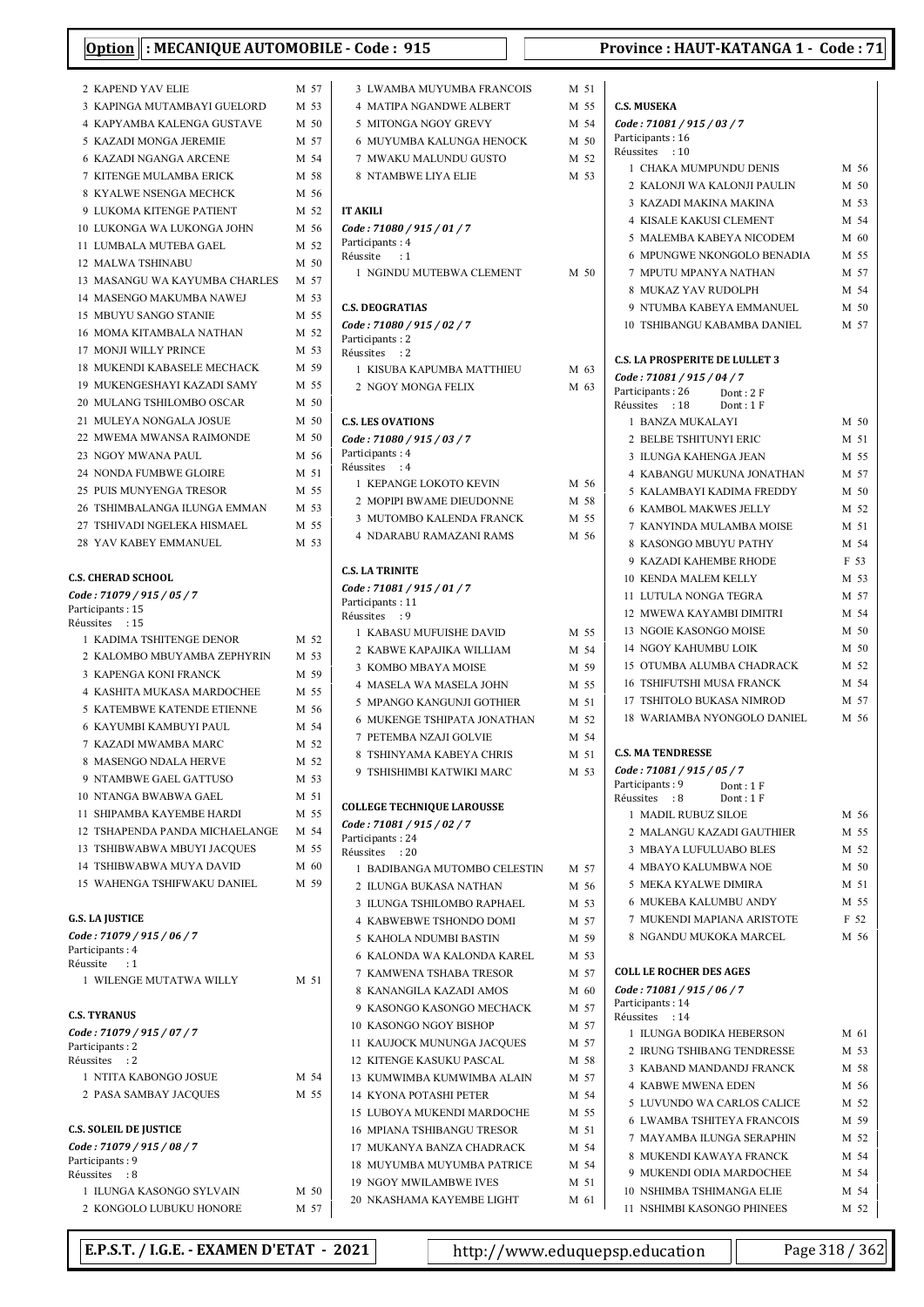| Option : MECANIQUE AUTOMOBILE - Code : 915                |      |                                                |      | <b>Province: HAUT-KATANGA 1 - Code: 71</b>                 |      |
|-----------------------------------------------------------|------|------------------------------------------------|------|------------------------------------------------------------|------|
| 12 SABWA MUTOKA GLOIRE                                    | M 54 | 9 MBAKA KABOBOLA TRESOR                        | M 53 | 3 MBOYO MWANA AARON                                        | M 50 |
| 13 TSHEBWE KANANGA BEN                                    | M 56 | 10 MPANDWE KISALA JEAN LUC                     | M 54 | <b>4 MIJI TSHIKOS DESIRE</b>                               | M 52 |
| 14 WEMBO JEAN BLANCHARD                                   | M 51 | 11 MWEMA LUBABA JEEF                           | M 55 | 5 MUJINGA MULUNDA STEPHANE                                 | M 52 |
|                                                           |      | 12 MWENZE MONGA JEAN MARC                      | M 56 | <b>6 MUJINGA TSHINDAMBA PIERRE</b>                         | M 50 |
| <b>C.S. ARBRE DE VIE</b>                                  |      | 13 NDONGI WA NDONGI SAMY                       | M 51 | 7 MWILAMBWE NGOY ODILON                                    | M 50 |
|                                                           |      | 14 TSHITENGE KONGOLO HORTINS                   | M 56 | 8 YUMBA MUSOYA PATIENT                                     | M 54 |
| Code: 71081 / 915 / 07 / 7<br>Participants: 4<br>Dont: 1F |      |                                                |      |                                                            |      |
| Réussites : 4<br>Dont: 1F                                 |      |                                                |      |                                                            |      |
| 1 MASANGU KAYEMBE SAREINE                                 | F 53 | <b>C.S. JESUS LE CHEMIN 2</b>                  |      | <b>C.S. KAMU 1</b>                                         |      |
| 2 MBUMB NAWEJ MORIS                                       | M 52 | Code: 71083 / 915 / 05 / 7<br>Participants: 48 |      | Code: 71085 / 915 / 04 / 7<br>Participant: 1               |      |
| 3 MPANGA BULUNGI JEANNOT                                  | M 54 | Réussites : 20                                 |      | Réussite : 1                                               |      |
| 4 MUKALAY LUMBA HERMAN                                    | M 56 | 1 BIRADI KASI ALPHA                            | M 50 | 1 KABANGA LUBANZA JACOB                                    | M 56 |
|                                                           |      | 2 DIKEBELA KALOMBA JOHNEL                      | M 50 |                                                            |      |
| <b>C.S. JOLINA</b>                                        |      | 3 ILUNGA MATANDA FABIEN                        | M 50 | <b>COLLEGE AMANI</b>                                       |      |
| Code: 71081 / 915 / 08 / 7                                |      | 4 ILUNGA WA ILUNGA GEORGES                     | M 55 | Code: 71085 / 915 / 05 / 7                                 |      |
| Participants: 2                                           |      | 5 KALENDA NGOY TOUSSAINT                       | M 55 | Participants: 4                                            |      |
| Réussites : 2                                             |      | <b>6 KAMBA MBUYI RICHARD</b>                   | M 53 | Réussites : 4                                              |      |
| 1 MUJINGA MUJINGA ELIE                                    | M 52 | 7 KAMWENA TSHIBANDA MARC                       | M 50 | 1 KAKUMBA MANGA HENOCK                                     | M 53 |
| 2 NZENG KAS EMMANUEL                                      | M 51 |                                                |      | 2 KOMU MUTEBA HERITIER                                     | M 51 |
|                                                           |      | 8 KAZADI NKITA CHADRACK                        | M 57 | 3 NKULU LWABA SHADRACK                                     | M 52 |
| <b>C.S. ARIANE SCHOOL</b>                                 |      | 9 KILUYA KIBWE DANIEL                          | M 51 | 4 TSHILOMBO TSHANGALA AARON                                | M 54 |
| Code: 71081 / 915 / 09 / 7                                |      | <b>10 MBAYO NGOIE MIKE</b>                     | M 54 |                                                            |      |
| Participants: 5                                           |      | 11 MULEBA KAPENDA BILLY                        | M 54 | <b>C.S. LA PROSPERITE DE LULLET 1</b>                      |      |
| Réussites : 3                                             |      | 12 MULEBA MUTOMBO GLOIRE                       | M 55 | Code: 71086 / 915 / 01 / 7                                 |      |
| 1 BANZA MUTOMBO BENONI                                    | M 55 | 13 MUNTETA CALEB EDDY                          | M 51 | Participants: 44<br>Dont: 2F                               |      |
| 2 DJAMBA EMMANSE HANSE                                    | M 54 | 14 MUTAMU BWANA JUNIOR                         | M 54 | Réussites : 32<br>Dont: 2F                                 |      |
| 3 ILUNGA MASABIKE JC                                      | M 50 | 15 MUTOMBO KAPALAY SAMY                        | M 55 | 1 BALAKA TSHAMALA MECHACK                                  | M 51 |
|                                                           |      | 16 MWANDO THANSA KEDDY                         | M 51 | 2 BEYA MUPANGA DANIEL                                      | M 54 |
| <b>C.S. LA SHEKINAH</b>                                   |      | 17 MWANGU PITSHI ENOCK                         | M 53 | 3 DINANGA WA DINANGA RAMAZANI                              | M 53 |
| Code: 71082 / 915 / 01 / 7                                |      | 18 NGOY KALOMBO JACQUES                        | M 55 | 4 DJANDJA BUKASA DAVID                                     | M 51 |
| Participants: 4                                           |      | <b>19 SULU TSHANGA TAYLOR</b>                  | M 50 | 5 KABENGELE NTITA DOMINIQUE                                | M 51 |
| Réussites : 4                                             |      | 20 TSHIKANGU SAM NOE                           | M 54 | <b>6 KABWANGA NTUMBA HERITIER</b>                          | M 53 |
| 1 BANZA MULUME JEAN                                       | M 55 |                                                |      | 7 KALOMBO NGOY HORNES                                      | F 56 |
| 2 BWENGWE NDJUIBA MARTIN                                  | M 52 | <b>C.S. DE LA VICTOIRE HOSEA 2</b>             |      | <b>8 KALURI MBULA STEVE</b>                                | M 55 |
| 3 KASONGO LUKELEKA HENOCK                                 | M 58 | Code: 71083 / 915 / 06 / 7                     |      | 9 KANDA MBIKAYI MANASSE                                    | M 52 |
| 4 KASONGO MULEMBA RUBIN                                   | M 54 | Participants: 22                               |      | 10 KANTENG KAYAKEZ GUELLORD                                | M 57 |
|                                                           |      | Réussites : 4                                  |      | 11 KAPINGA KALOMBA JOSEPHINE                               | F 53 |
| <b>C.S. BAKULU BESU</b>                                   |      | 1 BATULI IKUKU RUDI                            | M 50 | 12 KASONGO KASONGO PAUL                                    | M 52 |
| Code: 71083 / 915 / 01 / 7                                |      | 2 KABAMBA KABANGU TEGRA                        | M 50 | <b>13 KATEND KABEY KEVINE</b>                              | M 55 |
| Participants : 27                                         |      | 3 KALEKA LUKUSA JONATHAN                       | M 52 |                                                            |      |
| Réussites : 7                                             |      | 4 KASONGO YAV CHRISTIAN                        | M 51 | 14 KAYOMBO MUYAYA MARCEL                                   | M 50 |
| 1 BANZA WA NGONGO JULES                                   | M 51 |                                                |      | 15 KISIMBA NGALALA LEONARD                                 | M 55 |
| 2 KASONGO MWEMA PATRICK                                   | M 51 | <b>C.S. CH-TEAU BRILLANT</b>                   |      | <b>16 KOT CIEND ANICET</b>                                 | M 52 |
| 3 MULILA WA MULILA RODDY                                  | M 50 | Code: 71084 / 915 / 01 / 7                     |      | 17 KYUNGU MULONGO FABIEN                                   | M 56 |
| 4 MUYUMBA MUNDALA EDDY                                    | M 51 | Participants: 10<br>Dont: $1 F$                |      | 18 LUFUKA SWANA MICHEE                                     | M 53 |
| 5 MWAMBA BADIDIKE RAPHAEL                                 | M 51 | Réussites : 10<br>Dont: 1F                     |      | 19 MANDA MUKENDI REMY                                      | M 50 |
| <b>6 NGOY JEAN JACKSON</b>                                | M 50 | 1 BUKASA SHIMATU HERITIER                      | M 54 | 20 MAVUNDA MUNYANI TEGRA                                   | M 54 |
| 7 NKULU BWANA PATRICK                                     | M 50 | 2 KABONGO MBAYO RODRICK                        | M 53 | 21 MBUYI LOBO REAGAN                                       | M 54 |
|                                                           |      | 3 KALAMBAYI NGOYI AUGUSTIN                     | M 51 | 22 MUFUTA TSHAMALA EVA                                     | M 51 |
| <b>C.S. DUNIA ZIVE</b>                                    |      | 4 MBAYA BAKAJIKA TRESOR                        | M 51 | 23 MUKUANGA MPOYO GLOIRE                                   | M 56 |
| Code: 71083 / 915 / 02 / 7                                |      | 5 MBUYANGA MBAYA HENOCK                        | M 55 | 24 MUKULU MUTEBA DELPHIN                                   | M 53 |
| Participants: 28                                          |      | 6 MUFAUME KATEMO CHADRACK                      | M 55 | 25 MUSAMBAYI MUSAMBAYI HENOCK                              | M 50 |
| Réussites : 3                                             |      | 7 MULENDA LUBANDA DANNY                        | M 51 | 26 MUSAS KAZAD FIDELE                                      | M 59 |
| 1 ASSANY BINENE GAEL                                      | M 54 | 8 NKULU LUSAMBO GLOIRE                         | M 53 | 27 MUSUNGAYI MPUMBWA CHRINOS                               | M 55 |
| 2 ILUNGA MBAYO PRINCE                                     | M 52 | 9 SALUMU BIN SALUMU MECHAK                     | M 58 | 28 NGOIE MITSHABU DADY                                     | M 51 |
| 3 KAZADI KALENGA FRANCK                                   | M 51 | 10 TSHIBUYI KASONGO KECIA                      | F 51 | 29 NKONGOLO NZENGU GLOIRE                                  | M 53 |
|                                                           |      |                                                |      | 30 TSHANGALA TSHANGALA PATRICE                             | M 54 |
| <b>C.S. LE BERGER</b>                                     |      | <b>COLLEGE LE JUPITER</b>                      |      | 31 TSHIBAMBA NTUMBA GEORGE                                 | M 52 |
| Code: 71083 / 915 / 03 / 7<br>Participants: 17            |      | Code: 71085 / 915 / 02 / 1<br>Participants: 8  |      | 32 YAMBULA KALONDA DAVID                                   | M 51 |
| Réussites : 14                                            |      | Réussite<br>$\cdot$ :1                         |      | <b>C.S. TERRY NOURS</b>                                    |      |
| 1 BUTUMBI NTAMBWE DEV                                     | M 55 | 1 KAMONA MBUTA MACKSAINT                       | M 52 |                                                            |      |
| 2 KABUNDI BATENA IDRISS                                   | M 56 |                                                |      | Code: 71086 / 915 / 02 / 7<br>Participants: 23<br>Dont: 1F |      |
| 3 KALENGA MWADIANVITA DANIEL                              | M 53 | <b>C.S. STELLA MATUTINA 1</b>                  |      | Réussites : 15<br>Dont: 1F                                 |      |
| 4 KASONGO TSHIKA CHADRACK                                 | M 54 | Code: 71085 / 915 / 03 / 7                     |      | 1 EJIBA NGOIE LODRICK                                      | M 51 |
| 5 KATAYI KAYEMBE TAYLOR                                   | M 53 | Participants: 21<br>Dont: 2F                   |      | 2 KANYINDA BNDELA EPHRASIE                                 | F 51 |
| <b>6 KAZADI NSAKA FISTON</b>                              | M 51 | Réussites : 8                                  |      | 3 KASONGO MPOYO JOHN                                       | M 52 |
| 7 KIBAMBO KAPATA ERNEST                                   | M 56 | 1 EKESA BAOGWERE DAVID                         | M 51 | 4 KAYEMBE ILUNGA TONNERE                                   | M 56 |
| 8 MAKONGA LUKINGAMA LAMBERT                               | M 56 | 2 LUMAMI KAMULETE MAURICE                      | M 51 |                                                            |      |

E.P.S.T. / I.G.E. - EXAMEN D'ETAT - 2021 http://www.eduquepsp.education Page 319 / 362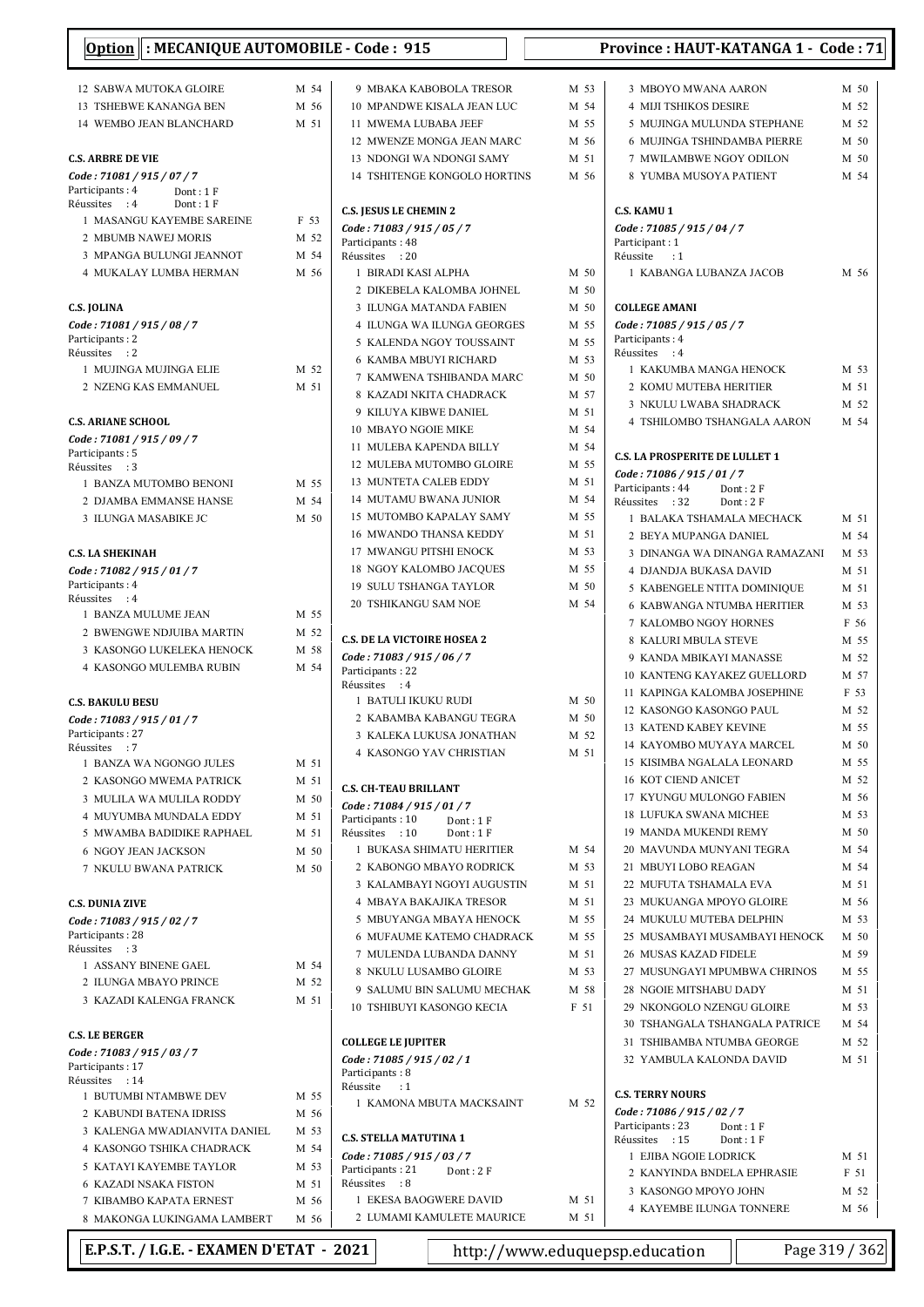| Option : MECANIQUE AUTOMOBILE - Code : 915          |              |                                                         |              | Province: HAUT-KATANGA 1 - Code: 71                       |              |
|-----------------------------------------------------|--------------|---------------------------------------------------------|--------------|-----------------------------------------------------------|--------------|
| 5 LUBEMBO SHIMBA DIEUDONNE                          | M 50         | <b>4 KABONDO MUKADI FRANCK</b>                          | M 59         | 1 MUTOMBO KABEYA CEDRIC                                   | M 53         |
| 6 MPOYO METELA LUC                                  | M 56         | 5 KALALA TSHIMANGA TEGRA                                | M 56         |                                                           |              |
| 7 MUKUNA MUKUNA MOHAMED                             | M 53         | 6 KANYIMB KAYAY MESCHAK                                 | M 55         | <b>C.S. SERGIO 2</b>                                      |              |
| 8 MUTEBA BARUANI FRANCOIS                           | M 54         | 7 KUMWIMBA PETRO BUKI                                   | M 53         | Code: 71086 / 915 / 10 / 7                                |              |
| 9 MUZAILA KONG MOISE                                | M 50         | 8 KYULU YUMBA PASCAL                                    | M 56         | Participants: 10                                          |              |
| 10 MWIPA MWIPA HENOCK                               | M 52         | 9 KYUNGU ILUNGA GOD WIN                                 | M 53         | Réussites : 10                                            |              |
| 11 NGALAMULUME MBINGA HERITIER                      | M 52         | 10 MBUYI MUSUMBA PRINCE                                 | M 54         | 1 KABUFUMU KAYEMBE CHRISTIAN                              | M 52         |
| 12 NGOIE KAHINGA CHADRACK                           | M 52         | 11 MPOYI TSHIZANGA JONATHAN                             | M 56         | 2 KASONGO ILUNGA DAVID                                    | M 55         |
| <b>13 NGOIE KAYEMBE HERVE</b>                       | M 51         | 12 MULANGU KATOMBE BARACK                               | M 55         | 3 KATOLO KALUMBA GRACIA                                   | M 51<br>M 57 |
| 14 TSHIBWABWA KANYNGELE JIRESSE                     | M 53         | <b>13 NGOY KILUME ERICK</b>                             | M 56         | 4 MAMBWE ILUNGA JULES<br>5 MANDE KAZADI JACQUES           | M 52         |
| <b>15 TSHOMBA TSHIMALI JUNIOR</b>                   | M 52         | 14 NGOY WA MONGA                                        | M 53         | <b>6 MBAY A MBAY GLOIRE</b>                               | M 52         |
|                                                     |              | 15 NYEMBO USENI HARDI                                   | M 59         | 7 MUKUNA KANYINDA TRESOR                                  | M 52         |
| <b>C.S. SAINT MIKE YUMBA</b>                        |              | <b>16 SHATAMBA TEMBELE KEVINE</b>                       | M 54         | 8 NGOIE TSHIMBALANGA JEAN PIERRE                          | M 52         |
| Code : 71086 / 915 / 03 / 7                         |              | 17 SUBAYI KABUNDJI ENOCK                                | M 56         | 9 NTAMBWE MWIMBI NATHAN                                   | M 55         |
| Participants: 2<br>Réussites : 2                    |              | 18 TSHAL A KAJ DJUMA                                    | M 59         | 10 SOMBOLAYI TSHAMANGA JUNIOR                             | M 52         |
| 1 KUMWIMBA KONGOLO BIENVENU                         | M 50         | 19 TSHIBANGU MWENAKABALA JEREMI                         | M 57         |                                                           |              |
| 2 MWAMBU MASAKU JONATHAN                            | M 54         | 20 TSHIMWANGA KAYEMBE JENOVIC                           | M 59         | <b>C.S. BEL GRAS</b>                                      |              |
|                                                     |              |                                                         |              | Code: 71086 / 915 / 12 / 7                                |              |
| <b>C.S. NAMWILA 2</b>                               |              | <b>C.S. LE CHANDELIER</b>                               |              | Participants: 2                                           |              |
| Code: 71086 / 915 / 04 / 7                          |              | Code: 71086 / 915 / 08 / 7<br>Participants: 50          |              | Réussites : 2                                             |              |
| Participants: 15                                    |              | Réussites : 39                                          |              | 1 MPIANA TSHISHIKU MARDOCHE                               | M 58         |
| Réussites : 12                                      |              | 1 BANZA KAYUMBA BERNICE                                 | M 51         | 2 NGOIE WA NGOIE JOSUE                                    | M 54         |
| 1 BUNDA WA BUNDA ELISEE                             | M 57         | 2 BWANA ZOLA GLADIS                                     | M 50         |                                                           |              |
| 2 KALENGA WA UMBANGO ARCEL                          | M 54         | 3 ILUNGA BAMIS AKIM                                     | M 52         | <b>C.S. CHRIONI 1</b>                                     |              |
| 3 MBUYI PIERRE PIERRE                               | M 52<br>M 54 | 4 KABAMBA KALALA ABEL                                   | M 53         | Code: 71086 / 915 / 13 / 7<br>Participants: 3<br>Dont: 1F |              |
| 4 MULAJI KABAMBA DORIS<br>5 MULAMBA TSHIKUMBI VOLDY | M 52         | 5 KABENJ MUKADI MOISE                                   | M 51         | Réussites : 2<br>Dont: 1F                                 |              |
| 6 NGANDI KAMOTO YANNICK                             | M 52         | 6 KABWIKA KALUMBA DAVID                                 | M 53         | 1 MBOMBOMBO KAPALA PATRICK                                | M 51         |
| 7 NGONGO NYEMBO GLOIRE                              | M 52         | 7 KAKEZ MUTOMB MATTIAS                                  | M 53         | 2 MUSWAMBA SAMBI ANGE                                     | F 50         |
| 8 NSENGA WA SHIMBA MITERANT                         | M 56         | 8 KALALA MUKAYA JONATHAN                                | M 53         |                                                           |              |
| 9 NTAMBWE KAZADI KAZADI                             | M 54         | 9 KALENGA MBUYU BERNARD                                 | M 53         | <b>C.S. LA PERCEE</b>                                     |              |
| <b>10 NTENDE HONORE HERITIER</b>                    | M 56         | 10 KANDA TSHIBWABWA NORLY                               | M 52         | Code: 71086 / 915 / 15 / 7                                |              |
| <b>11 TSHIBANGU KABWE NATHAN</b>                    | M 54         | 11 KANIKI KABENGELE LUC                                 | M 53         | Participants: 13<br>Réussites : 2                         |              |
| 12 TSHILUMBA BANZA GLOIRE                           | M 57         | <b>12 KAPINI KILUMBI VALENTIN</b>                       | M 53         | 1 MUTOMBO MWEMA JEAN                                      | M 51         |
|                                                     |              | <b>13 KATAMBWE BEYA IBRAHIM</b>                         | M 52         | 2 TSHIMANGA KAZADI ANGE                                   | M 51         |
| <b>C.S. SAINT MICHEL NZAM 2</b>                     |              | 14 KATAMBWE NGONGO MARCUS                               | M 51         |                                                           |              |
| Code: 71086 / 915 / 05 / 7                          |              | <b>15 KISULA NGOY GAUTHIER</b>                          | M 54         | <b>COLLEGE BONNE SEMENCE</b>                              |              |
| Participants : 15                                   |              | <b>16 KITENGE MUMBA CALEB</b>                           | M 51         | Code: 71088 / 915 / 01 / 7                                |              |
| Réussites : 12                                      |              | 17 KONANDJI KASAM MICHEL<br>18 LUFULWABO BANZA MESCHACK | M 53<br>M 51 | Participants: 23                                          |              |
| 1 AARON MASANKA MECHACK                             | M 51<br>M 52 | 19 MAELEZO MULUMBA HERNAND                              | M 52         | Réussites : 14                                            |              |
| 2 ILUNGA KAHENGA PATRICK<br>3 KABEY IRUNG HENRY     | M 50         | 20 MBAYA MBAYA JEAN                                     | M 51         | 1 ILUNGA KASONGO JONATHAN                                 | M 55         |
| 4 KISENGA ILUNGA JEAN PIERRE                        | M 51         | 21 MBIKAYI KESHI MARTIN                                 | M 51         | 2 KALALA LUAMBANYA DAVID                                  | M 50<br>M 51 |
| 5 LUVUNGU MUNGAZA HERITIER                          | M 52         | 22 MONGA KALENGA DANIEL                                 | M 51         | 3 KASAMBA KASONGO DAN<br>4 LUMBALA KABEYA KABEYA          | M 51         |
| 6 MANDE MUTANGALA JEPH                              | M 51         | 23 MONGA MPYANA JEAN-LUC                                | M 52         | 5 MAFINGE WA NZEMBA ELISEE                                | M 53         |
| 7 MBUJI MAYI MUKENDI RANDAL                         | M 53         | 24 MUBENGA LUKUSA SEDRICK                               | M 50         | 6 MAHAMBA KAPENDA HENOCK                                  | M 53         |
| 8 MUTEU ILUNGA AARON                                | M 51         | 25 MUDINGA TSHIKOLA SCHADRACK                           | M 52         | 7 MASALA KABEYA ROBERT                                    | M 51         |
| 9 NAWEJ MUSHID LUCIEN                               | M 53         | 26 MUGAMBIBWA KAPEND MALKIEL                            | M 50         | 8 MBUMBA MATEYA DIEU - DONNE                              | M 53         |
| 10 NDAYA KABANGA BILLY                              | M 52         | 27 MUKEKE KABONGO PASCAL                                | M 51         | 9 MBUYI KALOMBO BERTIN                                    | M 52         |
| 11 NGOY OSEE SERGE                                  | M 55         | 28 MUKONKOLE NGOIE EMMANUEL                             | M 51         | 10 MPANGA NGOIE ELYSEE                                    | M 53         |
| 12 NGOY SENSELWA SEGUIN                             | M 50         | 29 MULEBA LOLE YANNICK                                  | M 51         | 11 MUTAFU MAYEMBA NATHAN                                  | M 54         |
|                                                     |              | 30 MULOWAYI TSHIMANGA PATRICK                           | M 50         | 12 MWEBEJAYI KABONGO MIKE                                 | M 54         |
| <b>C.S. ALLIANCE D'ABRAHAM</b>                      |              | 31 MULUMBA TSHITAMBA JONATHAN                           | M 52         | 13 TSHIMANGA ILUNGA LUMIERE                               | M 51         |
| Code: 71086 / 915 / 06 / 7                          |              | 32 MUTOMBO MAKOBO GLOIRE                                | M 54         | 14 TSHITE TSHITENGE JOHN                                  | M 53         |
| Participants: 8                                     |              | 33 NGOY KALUMBA TEGRA                                   | M 50         |                                                           |              |
| Réussites : 3                                       |              | 34 NGOY MUTONO PLAMEDI                                  | M 50         | <b>C.S. TUPENDANE</b>                                     |              |
| 1 KABINGA WA KABINGA ELISEE                         | M 51         | 35 NTUMBA MUKOSA JOSE                                   | M 53         | Code: 71088 / 915 / 02 / 7                                |              |
| 2 KATABWA WA KATABWA PATRICK                        | M 51<br>M 52 | 36 TSHABWILA MUKENDI FABRICE                            | M 53         | Participants: 16                                          |              |
| 3 NKUTA MBENGA FAUSTIN                              |              | 37 TSHIBALA KAYOMBO PHILIPP                             | M 53         | Réussites : 14                                            |              |
| <b>C.S. TANTINE MARTHE</b>                          |              | 38 TSHIBIND KABAMB ISSA                                 | M 54         | 1 JOACHIM LWISI JACQUES                                   | M 51         |
| Code: 71086 / 915 / 07 / 7                          |              | 39 TSHIKOMBA TSHIKOMBA GASTON                           | M 52         | 2 KITENGE MWANDWE BEN                                     | M 60         |
| Participants: 20                                    |              |                                                         |              | 3 KYAKA PIERRE PATIENT                                    | M 58         |
| Réussites : 20                                      |              | <b>INSTITUT MWETSHENU</b>                               |              | 4 MBUYA KAYOLA ALFRED                                     | M 53<br>M 56 |
| 1 ILUNGA KABAMBA DJO                                | M 52         | Code : 71086 / 915 / 09 / 5                             |              | 5 MUJINGA KANGONGO FRANCK<br>6 MUKENDI KENA JENOVIC       | M 51         |
| 2 ILUNGA KAVUL HERITIER                             | M 56         | Participants: 4<br>Réussite<br>$\cdot$ :1               |              | 7 MUTEBA TSHIBUMBU DONATIEN                               | M 56         |
| 3 KABANGA MPOYI ELIE                                | M 57         |                                                         |              |                                                           |              |

| E.P.S.T. / I.G.E. - EXAMEN D'ETAT - 2021 |      |                                 | http://www.eduquepsp.education                           |  |
|------------------------------------------|------|---------------------------------|----------------------------------------------------------|--|
| 3 KABANGA MPOYI ELIE                     | M 57 |                                 |                                                          |  |
| 2 ILUNGA KAVUL HERITIER                  | M 56 | Participants: 4<br>Réussite : 1 | <b>7 MUTEBA TSHIBUMBU I</b>                              |  |
| 1 ILUNGA KABAMBA DJO                     | M 52 | Code: 71086 / 915 / 09 / 5      | <b>J</b> MUJINUA NARUUNUU<br><b>6 MUKENDI KENA JENOV</b> |  |

| Page 320 / 362 |  |  |
|----------------|--|--|
|                |  |  |

| FRANCK             | M 59         | 1 MUTOMBO KABEYA CEDRIC                                   | M 53         |
|--------------------|--------------|-----------------------------------------------------------|--------------|
| A TEGRA            | M 56         |                                                           |              |
| ESCHAK             | M 55         | <b>C.S. SERGIO 2</b>                                      |              |
| 3UKI               | M 53         | Code: 71086 / 915 / 10 / 7                                |              |
| CAL                | M 56         | Participants: 10<br>Réussites<br>:10                      |              |
| )D WIN             | M 53         | 1 KABUFUMU KAYEMBE CHRISTIAN                              | M 52         |
| RINCE              | M 54         | 2 KASONGO ILUNGA DAVID                                    | M 55         |
| ONATHAN            | M 56         | 3 KATOLO KALUMBA GRACIA                                   | M 51         |
| E BARACK           | M 55         | <b>4 MAMBWE ILUNGA JULES</b>                              | M 57         |
| ζ                  | M 56         | 5 MANDE KAZADI JACQUES                                    | M 52         |
|                    | M 53         | <b>6 MBAY A MBAY GLOIRE</b>                               | M 52         |
| .DI                | M 59         | 7 MUKUNA KANYINDA TRESOR                                  | M 52         |
| E KEVINE           | M 54         | 8 NGOIE TSHIMBALANGA JEAN PIERRE                          | M 52         |
| NOCK               | M 56         | 9 NTAMBWE MWIMBI NATHAN                                   | M 55         |
|                    | M 59         | 10 SOMBOLAYI TSHAMANGA JUNIOR                             | M 52         |
| KABALA JEREMI      | M 57         |                                                           |              |
| MBE JENOVIC:       | M 59         | <b>C.S. BEL GRAS</b>                                      |              |
|                    |              | Code: 71086 / 915 / 12 / 7                                |              |
|                    |              | Participants: 2                                           |              |
|                    |              | Réussites<br>$\cdot$ : 2<br>1 MPIANA TSHISHIKU MARDOCHE   | M 58         |
|                    |              | 2 NGOIE WA NGOIE JOSUE                                    | M 54         |
| ERNICE             | M 51         |                                                           |              |
| ΙS                 | M 50         | <b>C.S. CHRIONI 1</b>                                     |              |
| 1                  | M 52         | Code: 71086 / 915 / 13 / 7                                |              |
| ABEL               | M 53         | Participants: 3<br>Dont: 1 F                              |              |
| )ISE               | M 51         | Réussites<br>$\cdot$ : 2<br>Dont: 1F                      |              |
| DAVID ،            | M 53         | 1 MBOMBOMBO KAPALA PATRICK                                | M 51         |
| <b>TTIAS</b>       | M 53         | 2 MUSWAMBA SAMBI ANGE                                     | F 50         |
| )NATHAN            | M 53         |                                                           |              |
| ERNARD             | M 53         | <b>C.S. LA PERCEE</b>                                     |              |
| A NORLY            | M 52         | Code: 71086 / 915 / 15 / 7                                |              |
| LUC                | M 53         | Participants: 13<br>Réussites<br>$\cdot$ 2                |              |
| LENTIN             | M 53         | 1 MUTOMBO MWEMA JEAN                                      | M 51         |
| 3RAHIM             | M 52         | 2 TSHIMANGA KAZADI ANGE                                   | M 51         |
| O MARCUS<br>HIER   | M 51<br>M 54 |                                                           |              |
| <b>\LEB</b>        | M 51         | <b>COLLEGE BONNE SEMENCE</b>                              |              |
| IICHEL             | M 53         | Code: 71088 / 915 / 01 / 7                                |              |
| <b>MESCHACK</b>    | M 51         | Participants: 23                                          |              |
| A HERNAND          | M 52         | Réussites<br>$\therefore$ 14<br>1 ILUNGA KASONGO JONATHAN | M 55         |
| Ń                  | M 51         | 2 KALALA LUAMBANYA DAVID                                  | M 50         |
| <b>TIN</b>         | M 51         | 3 KASAMBA KASONGO DAN                                     | M 51         |
| ANIEL              | M 51         | <b>4 LUMBALA KABEYA KABEYA</b>                            | M 51         |
| AN-LUC             | M 52         | 5 MAFINGE WA NZEMBA ELISEE                                | M 53         |
| SEDRICK            | M 50         | <b>6 MAHAMBA KAPENDA HENOCK</b>                           | M 53         |
| <b>SCHADRACK</b>   | M 52         | 7 MASALA KABEYA ROBERT                                    | M 51         |
| <b>END MALKIEL</b> | M 50         | 8 MBUMBA MATEYA DIEU - DONNE                              | M 53         |
| PASCAL             | M 51         | 9 MBUYI KALOMBO BERTIN                                    | M 52         |
| <b>EMMANUEL</b>    | M 51         | 10 MPANGA NGOIE ELYSEE                                    | M 53         |
| ЛCK                | M 51         | 11 MUTAFU MAYEMBA NATHAN                                  | M 54         |
| NGA PATRICK        | M 50         | 12 MWEBEJAYI KABONGO MIKE                                 | M 54         |
| <b>BA JONATHAN</b> | M 52         | 13 TSHIMANGA ILUNGA LUMIERE                               | M 51         |
| <b>GLOIRE</b>      | M 54         | <b>14 TSHITE TSHITENGE JOHN</b>                           | M 53         |
| GRA                | M 50         |                                                           |              |
| MEDI               | M 50         | <b>C.S. TUPENDANE</b>                                     |              |
| OSE                | M 53         | Code: 71088 / 915 / 02 / 7                                |              |
| DI FABRICE         | M 53         | Participants: 16                                          |              |
| ) PHILIPP          | M 53         | Réussites<br>$\therefore 14$                              |              |
| SSA                | M 54         | 1 JOACHIM LWISI JACQUES                                   | M 51         |
| <b>MBA GASTON</b>  | M 52         | 2 KITENGE MWANDWE BEN                                     | M 60<br>M 58 |
|                    |              | 3 KYAKA PIERRE PATIENT<br><b>4 MBUYA KAYOLA ALFRED</b>    | M 53         |
|                    |              | 5 MUJINGA KANGONGO FRANCK                                 | M 56         |
|                    |              | 6 MUKENDI KENA JENOVIC                                    | M 51         |
|                    |              | 7 MUTEBA TSHIBUMBU DONATIEN                               | M 56         |
|                    |              |                                                           |              |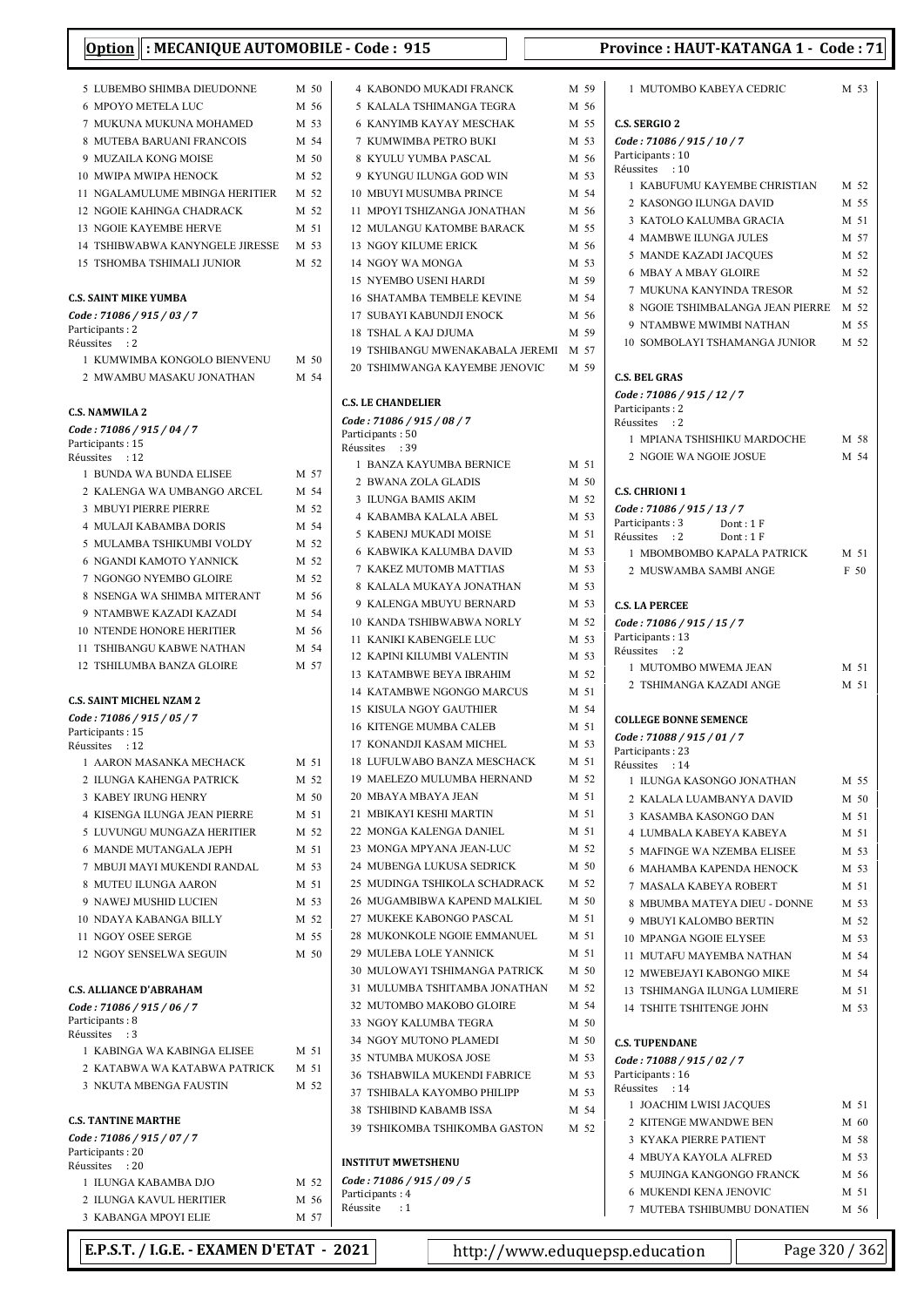#### 8 MUTOMBO LUKUNKU MIKA M 58 9 MUTOMBO TSHIBANGU PATRICE M 59 10 MWANDO KAIKE SCHADRACK M 52 11 MWANZA JOSE MWANZA M 58 12 NGOIE MWEPU VICTOR M 57 13 SANGUNGI DIOGO JONATHAN M 56 14 TUNGUNGA NTAMBWE FRANCK M 59 C.S. PERFECT Code : 71088 / 915 / 03 / 7 Participants: 7 Réussites : 5 1 KABAMBA KABAMBA FREDDY M 54 2 KONGOLO MWAMBA PATRICK M 53 3 MUSEPI KYELA ALPHONSE M 54 4 MUSONDA MWILA SCHADRACK M 52 5 ZAWADI MUKALAYI PASCAL M 56 C.S. TRESILE Code : 71088 / 915 / 04 / 7 Participants: 5 Réussites : 5 1 KIBOKO KALENDA ROSEE M 56 2 MUKADI MUTOMBO HONORE M 60 3 MUKUNA MAMBA FRANCK M 55 4 NTAMBWE KADIMA ISAAC M 57 5 TSHUNZA KADIMA JUNIANCE M 58 C.S. LA VICTOIRE Code : 71088 / 915 / 05 / 7 Particinants : 9 Réussites : 7 1 ILUNGA MATANDIKO YVES M 53 2 KARIATA WAMU RIATA CELE M 51 3 MASHATA MAMOVE FABRICE M 57 4 MUHANENU KATUNGA JOSUE M 53 5 MULUMBA SAMBA CHRIS M 51 6 MUTOMBO KATONGO JACQUES M 60 7 NUMBI KISENGE HENOCK M 54 COLLEGE EVANNY Code : 71088 / 915 / 06 / 7 Participants: 18 Réussites : 13 1 ANADUWE MASOLA JEAN M 55 2 KABONGO FUNI JURESS M 56 3 KADIATA MUKOLE HENOCK M 52 4 KALALA LUBANGA JEAN M 53 5 KAMBANGA KALUBI WILLY M 53 6 M 54 KILOLO NGOIE SILVAIN 7 LUMU LWIMPE JONATHAN M 60

- 8 MONGA SIMON JONATHAN M 51 9 MPANDA WA MPANDA JULES M 58 10 NGOIE KASONGO DANIEL M 52 11 NYEMBO BIN MWEHU FISTON M 54 12 TSHIMWANGA MASOLA HARMONIE M 58 13 TSHISWAKA MAZOMBO ELISEE M 58 C.S. SOURCE DE PAIX Code : 71089 / 915 / 01 / 7 Participants: 37 Dont: 1 F<br>Réussites : 28 Dont: 1 F Réussites : 28 1 BANZA MUTAMBAYI ELIE M 51
	- 2 BANZA NGOY MARDOCHEE M 53 3 DIANDA WA MWENZE JONATHAN M 59 4 ITUMB TSHILOMBO PAUL. M 55 5 III.A MWANTA FRACOIS M 52 6 M 53 KABANGU NGOIE CHRISTOME

7 KABEYA JACOUES JONATHAN M 56 8 KALALA MULUMBA JEAN M 53 9 KISIMBA KISELA PIERRE M 55 10 MARINDA BERTIN LUC M 57 11 MATENDA MPUNGWE FREDDY M 56 12 MIKOMBE NGOY JOSE M 55 13 MUJINGA KABALADI WILLY M 54 14 MUKUNI NDAY SIMON M 50 15 MUSAYA KAMBA DANIEL M 50 16 MUTALA NSENGA SYLVAIN M 52 17 MUTATSHI FRANCOIS CHIRAC M 51 18 MWAMBA NDAYI CRIS M 53 19 NGOIE LUMAMI HERMAN M 51 20 NYEMBO MALENGA ADOLPHE M 56 21 PEPENGWE ALBERT ALBERT M 51 22 SUMBU NTAMBWE EZECHIEL M 57 23 TANGA KAZADI ETIENNE M 57 24 TSHIBANGU MUTONJI FRANK M 50 25 TSHIKUTA KAHINDA PLAMEDIE F 54 26 YAMBA DIANDA MECHACK M 53 27 YUMBA WA ILUNGA HERITIER M 51 28 ZEU TAU HUBERT M 58 C.S. LES VAINQUEURS Code : 71089 / 915 / 02 / 7 Participants: 5 Réussites : 5 1 KABWAYI LUBAMBA JOSUE M 55 2 KALEND KABAMBA JOEL M 51 3 KATOLO KABANZA EVARISTE M 56 4 KAZADI NDAYA JOSUE M 58 5 KYAYO KALENGA OLIVIER M 66 C.S. PIGEON BLANC Code : 71089 / 915 / 03 / 7 Participants: 6 Réussites : 3 1 KISALA MABO PASCAL M 50 2 KULIVA DAVID PAULIN M 53 3 MAKONZO MAKONZO JOHN M 56 C.S. DON DE DIEU Code : 71089 / 915 / 04 / 7 Participants: 49 Réussites : 27 1 BUKASA KAYEMBE DANIEL M 58 2 KABAMBA MUKENDI SAPHNATH M 52 3 KADIMA TSHIMANGA MARCELLO M 51 4 KAMUNGA NYAMABO GLOVIS M 59 5 KAPEND YAV FINEE M 51 6 MADIMBA NYEMBO ONESIME M 53 7 MBUYI TSHAVUMA DANIO M 51 8 MIKOMBE LUKAUSHI ARSENE M 50 9 MPIANA TSHIBANGU YANNICK M 55 10 MUDIA KABUNDA TONTON M 55 11 MUJINGA NGOY MECHACK M 57 12 MUMBA KAZADI CHADRACK M 57 13 MUSHID MUTEB TERRESAN M 55 14 MUTAMBA NGOY ENOCK M 53 15 MUTAMBAYI KAZADI JONATHAN M 56 16 MUZIA MAMBWE CHADRACK M 54 17 MWAMBA BAKAZA DANIEL M 54 18 MWAMBA MUKENDI MARC M 55 19 MWAPE MAMBWE NATHAN M 51

| 23 NGUZ DENIS JOSUE                                    | M 51 |
|--------------------------------------------------------|------|
| 24 NTSHILA KADIEBWE ENOCK                              | M 50 |
| 25 SERUGENDO VEDASTE SERGE                             | M 55 |
| 26 TSHIMANGA WA BATUBENGA MOHA M 55                    |      |
| 27 TSHINGURUNG MBAY LEON                               | M 55 |
|                                                        |      |
| <b>C.S. SAINT FRANCOIS</b>                             |      |
| Code: 71090 / 915 / 01 / 7                             |      |
| Participants: 12                                       |      |
| Réussites : 8                                          |      |
| 1 ILUNGA WA LOMBE KEVINE                               | M 55 |
| 2 KAPOLO KAPELEMBE VICTOR                              | M 60 |
| <b>3 KAYOMBO FOTA FRANCOIS</b>                         | M 54 |
| <b>4 KISOFI KITABALA BONHEUR</b>                       | M 52 |
| 5 MANGANGU TSHIKOMBA ALAIN                             | M 51 |
| <b>6 MBULUNGU MIKE GLOIRE</b>                          | M 55 |
| 7 MUSASA MUTONJI IDRIS                                 | M 56 |
| 8 UMBA ILUNGA DANIEL                                   | M 51 |
| <b>C.S. LES PETITS MARTYRS</b>                         |      |
| Code: 71091 / 915 / 01 / 7                             |      |
| Participants: 3<br>Dont : 1 F                          |      |
| Réussites : 2<br>Dont: 1F                              |      |
| 1 ILUNGA KALENGA NAOMIE                                | F 50 |
| 2 MUTSHAILA KAPEND GLOIRE                              | M 53 |
| <b>INSTITUT KALUNDA</b>                                |      |
| Code: 71091 / 915 / 02 / 7                             |      |
| Participants: 26 Dont: 2F                              |      |
| Réussites : 13<br>Dont: 2F                             |      |
| 1 BANZA NGOY HERITIER                                  | M 50 |
| 2 ILUNGA NGOIE OBED                                    | M 53 |
| 3 ILUNGA NGOSA PATIENT                                 | M 57 |
| 4 KABENGI KASONGO DJERRI                               | M 52 |
| 5 KALALA MBULALUKASU DOMINIQUE                         | M 51 |
| <b>6 KAYAMBE KAYEMBE ALAIN</b>                         | M 53 |
| <b>7 LEANDRINE BESA KERENE</b>                         | F 51 |
| 8 MAKONGA KABILA MARC                                  | M 53 |
| 9 OMANGA MUSONDA EXAUCE                                | F 50 |
| 10 PANGA STEPHANE MUTUNTUKA                            | M 51 |
| 11 RUKANG MUTOMB JUMMY                                 | M 51 |
| 12 TSHIKUNGA DISMANS AARON                             | M 51 |
| 13 TSHIMANGA KABONGO ARCEL                             | M 51 |
|                                                        |      |
| <b>INST TECH MAPENDO</b><br>Code: 71091 / 915 / 03 / 7 |      |
| Participants: 59<br>Dont: 2F                           |      |
| Réussites : 53<br>Dont: 2F                             |      |
| 1 FUDI EMEDI HONORE                                    | M 50 |
|                                                        |      |
| 2 ILUNGA LONJI JONATHAN                                | M 51 |
| <b>3 ILUNGA NTAMBWE RABBI</b>                          | M 66 |
| 4  KABEYA NJILAYI EMMANUEL                             | M 53 |
| 5 KABUNDA SHIMANGE ELIE                                | M 54 |
| <b>6 KABWENDE KAPEPULA THARCISSE</b>                   | M 61 |
| 7 KALALA ILUNGA ROUSEL                                 | M 52 |
| 8 KALAMBAYI KABONGO JEAN - LUC                         | M 52 |
| 9 KALENGA KATUMBA VITAL                                | M 60 |
| 10 KALENGA MASANGA CLEMENT                             | M 60 |
| 11 KALONJI KALOMBO CHRISTIAN                           | M 53 |
| <b>12 KANDALA TSHIWAF KEVIN</b>                        | M 65 |
| 13 KAPYA MWEWA IGNACE                                  | M 54 |
| <b>14 KASHALA KAMBAJA WILLY</b>                        | M 59 |
| 15 KASONGO LAISHI CHRISTIAN                            | M 56 |
| 16 KASONGO MUTOMBO BERGER                              | M 53 |
| 17 KAVULTSHONI RUFI                                    | M 50 |
| <b>18 KAYEKA PIERRE IDRISS</b>                         | M 55 |

**E.P.S.T. / I.G.E. - EXAMEN D'ETAT - 2021** http://www.eduquepsp.education  $\vert$  Page 321 / 362

20 NAMALEJ KAMALATA RAPHAEL M 53 21 NDONDJI KAINDA HERITIER M 54 22 NGOY KUMWIMBA DANIO M 52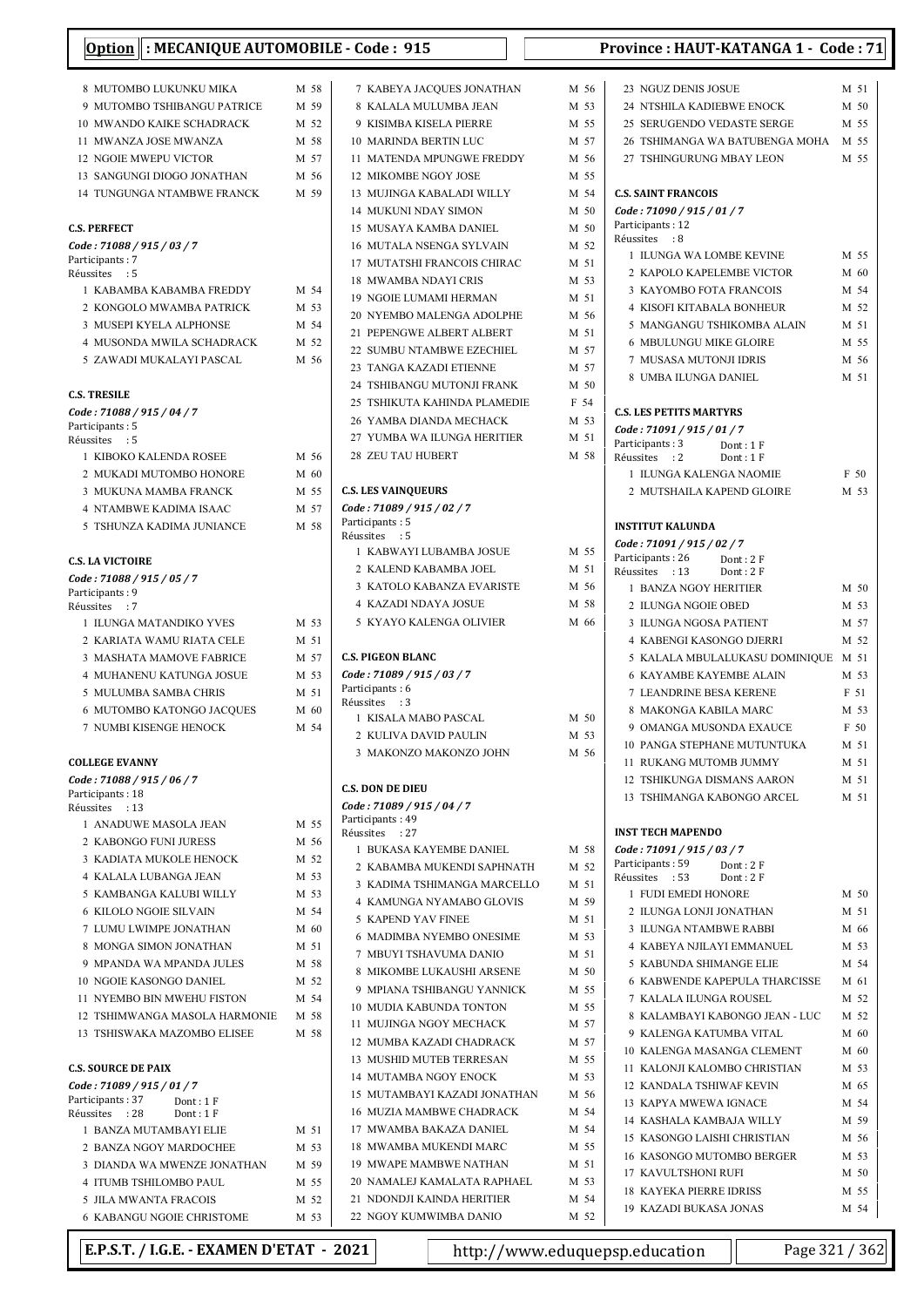| Option : MECANIQUE AUTOMOBILE - Code : 915            |                 |                                                       | P            |
|-------------------------------------------------------|-----------------|-------------------------------------------------------|--------------|
| 20 KAZADI KAYOKA JUNIOR                               | M 53            |                                                       |              |
| 21 KITENGE TITE JEANCY                                | M 54            | <b>C.S. LA VISION</b>                                 |              |
| 22 LUKUMWENA MULUMBA JENOVIC                          | M 51            | Code: 71094 / 915 / 02 / 7                            |              |
| 23 LUPAPA KALENDA ALADIN                              | M 60            | Participants: 8<br>Réussites : 7                      |              |
| 24 MAJITA WELU GILBERT                                | M 53            | 1 KABEYA MUKENDI ERICK                                | M 51         |
| 25 MALONDA JEAN - PAUL DEBABA                         | M 52<br>M 51    | 2 MATANDA MWAPE ENOCK                                 | M 51         |
| 26 MANYONGA SAMBA HUGIEN<br>27 MATANGA BENONI BENONI  | M 57            | 3 MULUMBA KABANGU MECHACK                             | M 54         |
| 28 MBAYA MAKENGO NINHO                                | M 53            | 4 NTAMBWE MAYOMBO EDDY                                | M 52         |
| 29 MBAYA TSHUNZA THEODOR                              | M 55            | 5 NTUMBA KALOMBO JEAN                                 | M 55         |
| 30 MBIKAYI KABEYA JONATHAN                            | M 59            | 6 NYEMBO NKOMBO MAURICE                               | M 54         |
| 31 MBUYAMBA KATALAYI SHEKINAH                         | M 51            | 7 TSHIBUKETI KANKWENDA CHADRAC                        | M 56         |
| 32 MUBAMBE SALIMA ARMELLE                             | F 53            | <b>C.S. LE CORRIDOR</b>                               |              |
| 33 MUKADI MATENGO FRANCK                              | M 57            | Code: 71096 / 915 / 01 / 7                            |              |
| 34 MULUMBA TSHINTANI JEAN                             | M 58            | Participants: 6                                       |              |
| 35 MUSAMPWA WA NGILA GABI                             | M 60            | Réussite<br>$\cdot$ :1                                |              |
| <b>36 MUSANIGARE THERESE THETHE</b>                   | F 56            | 1 KYAMA MUBILI DAVID                                  | M 50         |
| 37 MUSONDA BESA BEDIA<br>38 MUTOMBO TSHINYAMA GLOIRE  | M 52<br>M 55    | C.S. LA VIE 1                                         |              |
| 39 MWAMBA FURAHA JOSEPH                               | M 52            | Code: 71096 / 915 / 05 / 7                            |              |
| <b>40 MWAMBA KABULO SOLEIL</b>                        | M 53            | Participants: 10                                      |              |
| 41 MWISHA DEMARKI MECHACK                             | M 58            | Réussites : 4                                         |              |
| <b>42 NGOIE KASHAL ELIE</b>                           | M 51            | 1 KALONJI MUBABINGE NARCISSE                          | M 54         |
| 43 NGOIE KITA LUCRENCIA                               | M 55            | 2 LUBANZA MWANZA ENOCK                                | M 54         |
| <b>44 NGOIE NSEYA DIEUDONNE</b>                       | M 52            | 3 NGOIE MUKINBI FLORI                                 | M 52         |
| 45 NGONGO MUKEBA ELISEE                               | M 58            | 4 NTUMBA MUTOMBO                                      | M 53         |
| 46 NTALASHA NAMAGENI JONATHAN                         | M 52            | CS UMOJA PLUS                                         |              |
| 47 NTANDA KABANGE OBED                                | M 56            | Code: 71098 / 915 / 01 / 7                            |              |
| <b>48 NTITA KADIMA GLOIRE</b>                         | M 52            | Participants: 2                                       |              |
| 49 NTUMBA BUSHA COSTATIN                              | M 52            | Réussites : 2                                         |              |
| 50 NZEU MASENGO HUBERT<br>51 OLONDO KALILWA ROGER     | M 58<br>M 54    | 1 BANZA KIMPUKI GARIN                                 | M 62         |
| 52 TSHIPAND KAFUTSHI VINCENT                          | M <sub>50</sub> | 2 SADALA KABWE CHRINOVIC                              | M 60         |
| 53 ZAKEO LUTANDA DANIEL                               | M 57            | <b>C.S. EPIPHANIE 2</b>                               |              |
|                                                       |                 | Code: 71099 / 915 / 01 / 7                            |              |
| <b>INSTITUT BWAFWANO</b>                              |                 | Participants: 4                                       |              |
| Code: 71092 / 915 / 01 / 6                            |                 | Réussites : 4                                         |              |
| Participants : 11<br>Réussites : 9                    |                 | 1 ILUNGA KITANGALA GUYSTAVE<br>2 MBUYU KASONGO BENOIT | M 54<br>M 58 |
| 1 AMISI NGUBA JACQUES                                 | M 53            | 3 MWENGE KASUNKI JOSELIN                              | M 60         |
| 2 KALASA SAMPEMB ALOIS                                | M 53            | 4 SIMBA SERAPHIN                                      | M 54         |
| 3 KALUBI MPUNGA GLOIRE                                | M 54            |                                                       |              |
| <b>4 KUNDA MOFYA ALAIN</b>                            | M 56            | <b>C.S. LA LUSHOISE 1</b>                             |              |
| 5 MIJI KAWAYA SANDRA                                  | M 51            | Code: 71101 / 915 / 01 / 7                            |              |
| 6 MWANSA WINNI JUNIOR                                 | M 58            | Participants: 26<br>Réussites<br>$\cdot$ 21           |              |
| 7 PELEBI MWEPU JACOUES                                | M 52            | 1 BUSHIRI MUSTAFA                                     | M 54         |
| 8 TAMBWE KASONGO CHRISTIAN                            | M 56            | 2 KABANGA MAMBWE AKIM                                 | M 54         |
| 9 TSHIMWISHI MUTEB PATIENT                            | M 53            | 3 KAJA MBIYA BRUNO                                    | M 50         |
| <b>C.S. LA FRATERNITE</b>                             |                 | <b>4 KALEMBWE MPONDELA AMEDE</b>                      | M 58         |
| Code: 71092 / 915 / 02 / 7                            |                 | 5 KALIMBA WA KALIMBA RICHARD                          | M 55         |
| Participants: 4                                       |                 | 6 KALINDE TSHANDA JEAN                                | M 59         |
| Réussites : 3                                         |                 | 7 KAMBA KABONGO MECHACK                               | M 52         |
| 1 KABAMBA ILUNGA BENJAMIN                             | M 54            | 8 KASONGO MATANDA SAMY                                | M 52         |
| 2 KILUFYA MWITWA DELVER<br>3 NDALA KABONGO SADAM      | M 50<br>M 53    | 9 KASONGO ZEKEU MERYOL                                | M 53         |
|                                                       |                 | 10 KAUMBA YAVA GUYLAIN                                | M 59         |
| <b>C.S. PROMEDE</b>                                   |                 | 11 KIKUMBI NGOIE JOEL<br>12 LINDO MATAYABO OLIVIER    | M 58<br>M 54 |
| Code: 71092 / 915 / 03 / 7                            |                 | 13 LWAMBA WA LWAMBA DAVID                             | M 52         |
| Participants: 3                                       |                 | 14 MBAL MUTOMB KEN                                    | M 51         |
| Réussites : 2                                         |                 | <b>15 MBAYA TSHINEMA ERICK</b>                        | M 55         |
| 1 NYEMBO MALUTSHI TOYOTA<br>2 TSHIBAHU SHAMBUYI COSTA | M 51<br>M 50    | <b>16 MBAYO MUKABE JOSUE</b>                          | M 54         |
|                                                       |                 | 17 MUSOSA KIWELE OLIVIER                              | M 53         |
|                                                       |                 | 18 MUTOMBO KALENGA MAURICE                            | M 56         |

| <b>C.S. LA VISION</b>                              |      |              |
|----------------------------------------------------|------|--------------|
| Code: 71094 / 915 / 02 / 7<br>Participants: 8      |      |              |
| Réussites : 7                                      |      |              |
| 1 KABEYA MUKENDI ERICK                             |      | M 51         |
| 2 MATANDA MWAPE ENOCK                              |      | M 51         |
| 3 MULUMBA KABANGU MECHACK                          |      | M 54         |
| <b>4 NTAMBWE MAYOMBO EDDY</b>                      |      | M 52         |
| <b>5 NTUMBA KALOMBO JEAN</b>                       |      | M 55         |
| <b>6 NYEMBO NKOMBO MAURICE</b>                     |      | M 54         |
| 7 TSHIBUKETI KANKWENDA CHADRAC M 56                |      |              |
| <b>C.S. LE CORRIDOR</b>                            |      |              |
| Code: 71096 / 915 / 01 / 7<br>Participants: 6      |      |              |
| Réussite : 1                                       |      |              |
| 1 KYAMA MUBILI DAVID                               |      | M 50         |
| C.S. LA VIE 1                                      |      |              |
| Code: 71096 / 915 / 05 / 7                         |      |              |
| Participants: 10                                   |      |              |
| Réussites : 4<br>1 KALONJI MUBABINGE NARCISSE      | M 54 |              |
| 2 LUBANZA MWANZA ENOCK                             |      | M 54         |
| <b>3 NGOIE MUKINBI FLORI</b>                       |      | M 52         |
| <b>4 NTUMBA MUTOMBO</b>                            |      | M 53         |
|                                                    |      |              |
| <b>CS UMOJA PLUS</b><br>Code: 71098 / 915 / 01 / 7 |      |              |
| Participants: 2                                    |      |              |
| Réussites : 2                                      |      |              |
| 1 BANZA KIMPUKI GARIN                              |      | M 62         |
| 2 SADALA KABWE CHRINOVIC                           |      | M 60         |
| <b>C.S. EPIPHANIE 2</b>                            |      |              |
| Code: 71099 / 915 / 01 / 7                         |      |              |
| Participants: 4<br>Réussites : 4                   |      |              |
| 1 ILUNGA KITANGALA GUYSTAVE                        |      | M 54         |
| 2 MBUYU KASONGO BENOIT                             |      | M 58         |
| <b>3 MWENGE KASUNKI JOSELIN</b>                    |      | M 60         |
| <b>4 SIMBA SERAPHIN</b>                            |      | M 54         |
| <b>C.S. LA LUSHOISE 1</b>                          |      |              |
| Code: 71101 / 915 / 01 / 7                         |      |              |
| Participants: 26                                   |      |              |
| Réussites : 21                                     |      |              |
| 1 BUSHIRI MUSTAFA                                  |      | M 54         |
| 2 KABANGA MAMBWE AKIM<br>3 KAJA MBIYA BRUNO        |      | M 54<br>M 50 |
| <b>4 KALEMBWE MPONDELA AMEDE</b>                   |      | M 58         |
| 5 KALIMBA WA KALIMBA RICHARD                       |      | M 55         |
| <b>6 KALINDE TSHANDA JEAN</b>                      |      | M 59         |
| 7 KAMBA KABONGO MECHACK                            |      | M 52         |
| 8 KASONGO MATANDA SAMY                             |      | M 52         |
| 9 KASONGO ZEKEU MERYOL                             |      | M 53         |
| 10 KAUMBA YAVA GUYLAIN                             |      | M 59         |
| 11 KIKUMBI NGOIE JOEL                              |      | M 58         |
| 12 LINDO MATAYABO OLIVIER                          |      | M 54         |
| 13 LWAMBA WA LWAMBA DAVID                          |      | M 52         |
| <b>14 MBAL MUTOMB KEN</b>                          |      | M 51         |
| <b>15 MBAYA TSHINEMA ERICK</b>                     |      | M 55         |
| <b>16 MBAYO MUKABE JOSUE</b>                       |      | M 54         |
| 17 MUSOSA KIWELE OLIVIER                           |      | M 53         |
| 18 MUTOMBO KALENGA MAURICE                         |      | M 56         |
| 19 MWAPE KAZADI JENOVIC                            |      | M 58         |
| 20 NYANGWILA PINGOYABO JUSTIN                      |      | M 57         |
|                                                    |      |              |

| Province : HAUT-KATANGA 1 - Code : 71 |
|---------------------------------------|
|---------------------------------------|

|              | 21 TSHITEYA MUKENDI CHRIS                          | M 58         |
|--------------|----------------------------------------------------|--------------|
|              | <b>INSTITUT LES QUATRE ELS</b>                     |              |
|              | Code: 71101 / 915 / 02 / 7                         |              |
|              | Participants: 38                                   |              |
| M 51         | Réussites<br>$\cdot$ 30                            |              |
| M 51         | 1 ASUMANI MUBINGI PROSPER                          | M 51         |
| M 54         | 2 BANZE NGOY DENIS                                 | M 56         |
| M 52         | 3 ILUNGA MULEMBA OLIVIER                           | M 54         |
| M 55         | <b>4 KAFUKU MATUKA ELYSEE</b>                      | M 51         |
| M 54         | 5 KAFWETA MWEPU HUGOR                              | M 55         |
| M 56         | <b>6 KALAU HEINZ SYLVA</b>                         | M 56         |
|              | 7  KALOMBO EVARISTE JONATHAN                       | M 53<br>M 56 |
|              | 8 KAPENDA KAKULE STEPHANE<br>9 KAPENDA KUSULANGANA | M 58         |
|              | 10 KAPIAMBA JILAMULE EMMANUEL                      | M 59         |
|              | 11 KIBWE CHABU NARCISSE                            | M 52         |
| M 50         | 12 KIMOTO KITENGE CEDRICK                          | M 56         |
|              | <b>13 KITENGE NSENGA VICTOIRE</b>                  | M 56         |
|              | 14 KITOBANYA BALONGO DAN                           | M 53         |
|              | 15 KYUNGU WA BANZA MIKE                            | M 50         |
|              | 16 MASENGO MAFUTA KENKE FRANCK                     | M 53         |
| M 54         | 17 MBAYO KAHOZI MIKE                               | M 54         |
| M 54         | 18 MBUYI JEAN – MARIE JEAN                         | M 54         |
| M 52         | 19 MONGA ILUNGA MICHAEL                            | M 56         |
| M 53         | 20 MPOYO MWAMBA RAPHAEL                            | M 52         |
|              | 21 MUKAZ NAWEJ ROLPHE                              | M 51         |
|              | 22 MUSONDA KAYEMBE HALLY                           | M 58         |
|              | 23 MUSONDA YAV NATHAN                              | M 50         |
|              | 24 MUTEBA TSHIPUTA TAYLOR                          | M 56         |
| M 62         | 25 MUTONDO KABEYA SAGE                             | M 57         |
| M 60         | 26 MWAMBA LUMBALA JOYCE                            | M 59         |
|              | 27 MWENDA MASTAKI BILL                             | M 56         |
|              | 28 NDALA KAYEMBE JUDE<br>29 NGOY KABOLE DEO        | M 62         |
|              |                                                    | M 60         |
|              |                                                    |              |
|              | <b>30 TSHIBAKA KALAMBAY ALPHA</b>                  | M 56         |
| M 54         | <b>INSTITUT USAFI</b>                              |              |
| M 58         | Code : 71101 / 915 / 03 / 7                        |              |
| M 60         | Participants: 34<br>Dont : 1 F                     |              |
| M 54         | Réussites<br>: 27<br>Dont: 1 F                     |              |
|              | 1 BUKOLA TSHABOLA JEANCY                           | M 55         |
|              | 2 ILUNGA MUTANE DIMITRY<br>3 KABEYA BANZA HENOCK   | M 54<br>M 54 |
|              | 4 KABULO KAPYA JEREMIE                             | M 55         |
|              | 5  KAKUDI WA MBUYA VAINQUEUR                       | M 56         |
| M 54         | 6 KAPENGA BIN KILESHE GLOIRE                       | M 59         |
| M 54         | 7 KASONGO MARTIN MARTIN                            | M 57         |
| M 50         | 8 KASONGO MWANABUTE NATHAN                         | M 53         |
| M 58         | 9 KAUMB DIUR JULES                                 | M 51         |
| M 55         | 10 KAYEMBE KALALA TEGRA                            | M 51         |
| M 59         | 11 KYONI KALENGA EBEN EZER                         | M 56         |
| M 52         | 12 LONGWA KITWA ELISEE                             | M 54         |
| M 52         | 13 LUMAMI SOMWE GABRIEL                            | M 54         |
| M 53         | 14 MALOBA MUKELE OLIVIER                           | M 54         |
| M 59         | 15 MUTAMBA KALONDA JOSUE                           | M 55         |
| M 58         | 16 MUTATSHI MWINGAMB CHADRACK                      | M 55         |
| M 54         | 17 MUTEBWA KASHIMOTO FRANCK                        | M 52         |
| M 52         | 18 MUYULENU KANYUNGULU LUMIERE M 54                |              |
| M 51         | 19 MUZUKA GABRIEL GABY<br>20 NGOIE LULENDA RUTH    | M 56<br>F 58 |
| M 55         | 21 NKULU MWALABA JEAN – LUC                        | M 55         |
| M 54<br>M 53 | 22 NUMBI MUYOMBO DELPHIN                           | M 59         |
| M 56         | 23 OMBA MUJINGA CHRISTIAN                          | M 55         |
| M 58         | 24 OWELO GEORGES JULES                             | M 53         |

E.P.S.T. / I.G.E. - EXAMEN D'ETAT - 2021 http://www.eduquepsp.education Page 322 / 362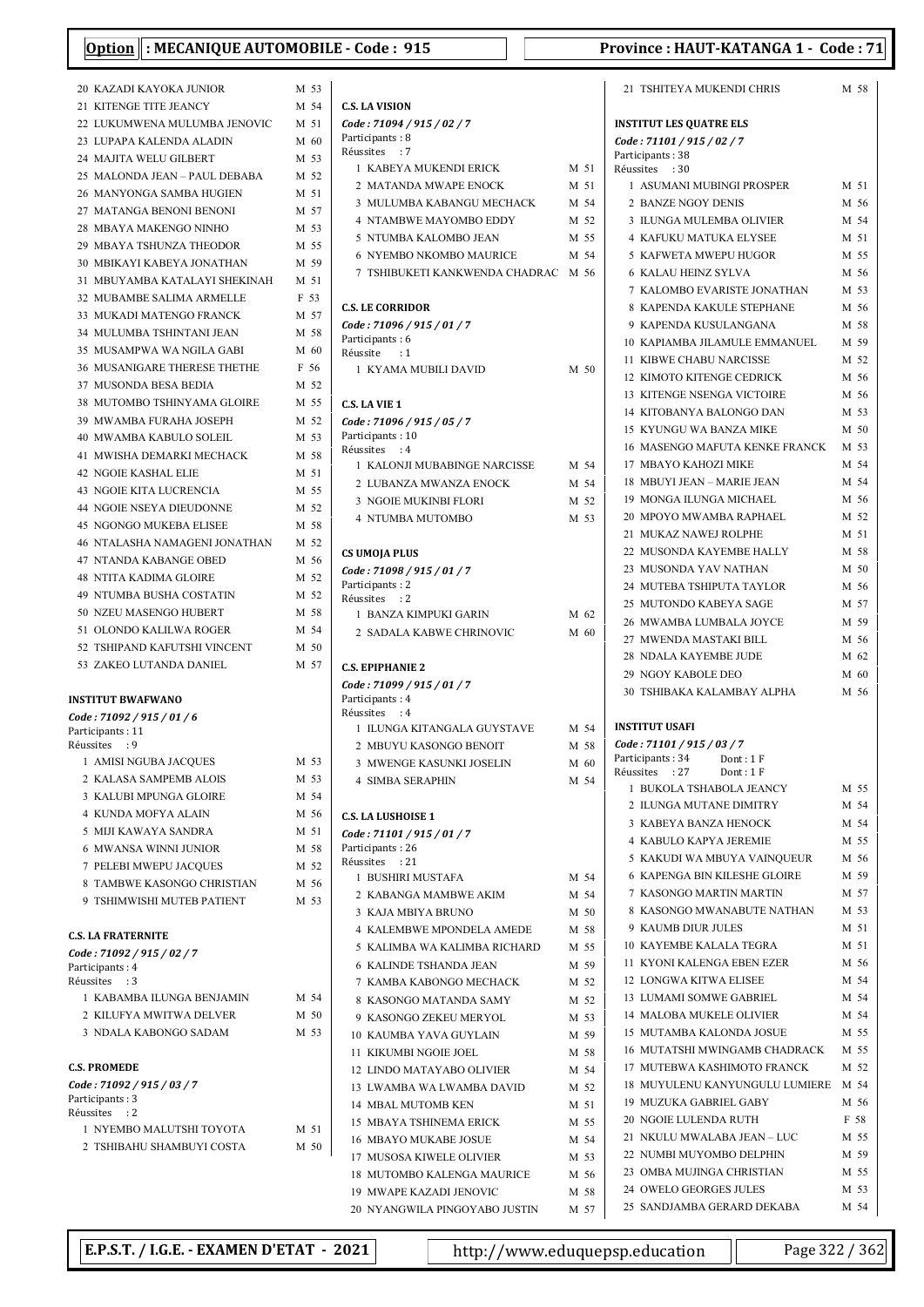| Option : MECANIQUE AUTOMOBILE - Code : 915                   |      |                                                           |      | Province: HAUT-KATANGA 1 - Code: 71 |      |
|--------------------------------------------------------------|------|-----------------------------------------------------------|------|-------------------------------------|------|
| 26 TSHIBI KASONGO ANAX                                       | M 52 | 12 MUTUND MASAKU LEON                                     | M 53 | 20 MUKASA JOSEPH CHRISTIAN          | M 63 |
| 27 TSHISWAKA LUKANDA MARDOCHEE M 60                          |      | 13 MWIMBI KAYUMBA YMARUS                                  | M 53 | 21 MUTAMBALA BAHATI SERGE           | M 59 |
|                                                              |      | 14 SOKOMAYI DIANDA JUDE                                   | M 53 | 22 MWENZ A MUTOMB ARSENE            | M 53 |
| <b>C.S. LES SEPT ETOILES</b>                                 |      | 15 TSHILOMBO TSHIBANDA ELDAD                              | M 57 | 23 NGOY KILUBA DAN                  | M 54 |
| Code: 71102 / 915 / 01 / 7                                   |      | 16 TWITE MAWAZO GUERSCHOM                                 | M 63 | 24 NGOY KYENGE NATHAN               | M 56 |
| Participants: 14                                             |      | 17 YAV NAWEJ JACOB                                        | M 54 | 25 NTUMBA NGOIE DAN                 | M 57 |
| Réussites : 9                                                |      |                                                           |      | 26 TANKU MUSABUKA DAN               | M 58 |
| 1 KABALOMBA MALOBEKA ELYSEE                                  | M 59 | <b>C.S. LA LUMIERE</b>                                    |      | 27 TSHIBANGU KABAMBA HENOCK         | M 55 |
| 2 MPANGA NESTOR NESTOR                                       | M 62 | Code: 71107 / 915 / 02 / 7                                |      | 28 TSHINDALO LOUIS MESHACK          | M 56 |
| 3 MUJINGA KUMWIMBA SAMY                                      | M 53 | Participants: 27                                          |      | 29 TSHINYAM MWANGAL JOSUE           | M 56 |
| 4 NGEKA WA NGEKA DIDIER                                      | M 62 | Réussite<br>$\cdot$ :1                                    |      | 30 YUMA LUMBULUMBU GLOIRE           | M 62 |
| 5 SALUMU MBAYO BIENFAIT                                      | M 54 | 1 NKULU KASEKONI NATHAN                                   | M 51 |                                     |      |
| <b>6 TSHALA KAZADI JEAN</b>                                  | M 57 |                                                           |      | <b>INSTITUT MYAMBA</b>              |      |
| 7 TSHISHIKA FURIELA DIGA                                     | M 54 | <b>C.S. MONT DES OLIVIERS</b>                             |      | Code: 71109 / 915 / 01 / 7          |      |
| 8 UMBA BABA REMY                                             | M 53 | Code: 71107 / 915 / 03 / 7                                |      | Participants: 60<br>Dont: 3 F       |      |
| 9 YANKO KITENGE SERGE                                        | M 53 | Participants: 14<br>Dont: 1F<br>Réussites : 9<br>Dont: 1F |      | Réussites : 41<br>Dont: 1F          |      |
|                                                              |      | 1 ILUNGA KAJIBA MERVEILLE                                 | M 54 | 1 ABEL MUKOSHA                      | M 50 |
| <b>C.S. LES ELOGES</b>                                       |      | 2 KAJILA MWENDA DIEUDONNE                                 | M 54 | 2 BUKASA NDALONGOLO ABRAHAM         | M 51 |
| Code: 71105 / 915 / 01 / 7                                   |      | 3 KALUME WA BANZA DEWAR                                   | M 57 | 3 ILUNGA DIABUPEMBA                 | M 51 |
| Participants: 34<br>Dont: 1 F<br>Réussites : 30<br>Dont: 1 F |      | 4 KAPIT KABAMBA JOHN                                      | M 53 | <b>4 ILUNGA RENE RENE</b>           | M 54 |
| 1 BEA KALAMBA RODRICK                                        | M 55 | 5 KATOTO DAVID DAVID                                      | M 51 | 5 JERRY DAN KAMANDA                 | M 53 |
| 2 BUKASA KALALA HENOCK                                       | M 57 | 6 MUKAZ MUTSHAILA BONHEUR                                 | M 56 | <b>6 KABONGO MAKASA VICTOIRE</b>    | M 51 |
| 3 ELISE KABAMBA ELISE                                        | M 58 | 7 MWILA MBAYO MBAYO                                       | M 51 | 7 KAPENDA FIDELE PATRICE            | M 50 |
| 4 HITSHIKA SAM GAD                                           | M 60 | 8 NGOY WIFENE ANASTA                                      | F 58 | 8 KASANGULA KAPYA ELIE              | M 52 |
| 5 HOMER MONDELA GRACIA                                       | M 55 | 9 NSENGA MWENZE DIEUMERCI                                 | M 57 | 9 KASONGO BILOTANO MOISE            | M 52 |
| <b>6 ILUNGA KABEMBA CHRISTIAN</b>                            | M 59 |                                                           |      | 10 KASONGO ILUNGA JOSUE             | M 52 |
| 7 KABULO WA NKULU DANNY                                      | M 56 | <b>C.S. CARITAS 4</b>                                     |      | 11 KATAY MUSHIKA CHADRACK           | M 52 |
| 8 KALUNDU LUPASA GAD                                         | M 57 | Code: 71108 / 915 / 01 / 7                                |      | 12 KATENDE MAHAKO MICHEL            | M 53 |
| 9 KAODI MECHACK ARCHIMEDE                                    | M 53 | Participants: 4                                           |      | 13 KAVULA MUTATSHI GRACE            | M 51 |
| 10 KASEMBA NTAMBWESUKU GUILLAU                               | M 55 | Réussites : 4                                             |      | 14 KISEMBELE MANDA CHADRACK         | M 52 |
| 11 KASONGO KITENGE LUMIERE                                   | M 51 | 1 DANIEL KITSHINDJA DANNY                                 | M 54 | 15 KIVULA WA YUMBA ELI              | M 52 |
| 12 KATAMBO ILUNGA JAPHET                                     | M 57 | 2 ILUNGA MUJINGA CEDRICK                                  | M 54 | 16 MBUYAMBA MPOLESHA THEODOR        | M 52 |
| 13 KISIMBA REHEMA SAMY                                       | M 57 | 3 MUSEBA KIBIKA HANDY                                     | M 56 | 17 MULEMB MASEKA BAVON              | M 50 |
| 14 KITAYI WA KITAYI GLOIRE                                   | M 57 | 4 MUTUNDA KANYIMBU MARDOCHEE                              | M 55 | 18 MULEMBA KABWIT JONATHAN          | M 50 |
| <b>15 KITOBO LENGE YVES</b>                                  | M 55 |                                                           |      | 19 MUTAMBA KASONGO BREM             | M 51 |
| <b>16 KUMWIMBA NDALA ARTHUR</b>                              | M 55 | <b>C.S. KANU LA CHARITE</b>                               |      | 20 MUTETA LUYEMBA MARC              | M 52 |
| 17 MABWE KASONGO GUSTAV                                      | M 55 | Code: 71108 / 915 / 02 / 7                                |      | 21 MUTOMBO KILA                     | M 52 |
| 18 MASENGO JEROME JEROME                                     | M 53 | Participants: 13<br>Réussites : 4                         |      | 22 MUTUMBE LWAMBA CHRISTOPHE        | M 53 |
| 19 MBAKA MWAHIMBA JEAN                                       | M 52 | 1 KYEMBE MASSAMBA JUNIOR                                  | M 51 | 23 MWEPU NSUNGU JUSTIN              | M 50 |
| 20 MBWITA SEVERIN GLADY                                      | M 57 | 2 MBAMBU MULONGO MECHACK                                  | M 50 | 24 NAWEJI MUTATSHI GENIAL           | M 55 |
| 21 MULAJA KABAMBA MECHACK                                    | M 53 | 3 NGOIE KODI EMMANUEL                                     | M 50 | 25 NDALA NGOIE DAN                  | M 53 |
| 22 MULEKA TSHINGAMBO LAETITIA                                | F 58 | 4 TSHIBUMBU NTSHUMBA LUCK                                 | M 54 | 26 NDALA WA MBAYO GLOIRE            | M 51 |
| 23 MUPIL KAPEND KORAF                                        | M 52 |                                                           |      | 27 NGOIE SHIMBI SARAH               | F 55 |
| 24 MUTOMBO KATUNG VALERIEN                                   | M 57 | <b>I.T.I. SAINT FRANCOIS 2</b>                            |      | 28 NGOY KYUMA JOHH                  | M 53 |
| 25 MWAMBA KALALA TITI                                        | M 56 | Code: 71108 / 915 / 03 / 7                                |      | 29 NGOY MULONGO ALAIN               | M 53 |
| 26 NAWEZI MUTOMBO NALVA                                      | M 59 | Participants: 31                                          |      | 30 NKONGOLO MADI JORDI              | M 52 |
| 27 NSOMP KAMBAJ EMMANUEL                                     | M 60 | Réussites : 30                                            |      | 31 NKULU SHIMBA BANNIERE            | M 54 |
| 28 NTWADI MWENZE GRACE                                       | M 56 | 1 ANTOINE NZONGOLA GRACIA                                 | M 53 | 32 NSENGA MUKOSE DIJONI             | M 51 |
| 29 TSHISWAKA BUKASA TSHITSHI                                 | M 58 | 2 BEYA KALUSHIBU DANY                                     | M 61 | 33 NTAMBWE MULEMBA CHADRACK         | M 51 |
| 30 TSHITENGA WA TSHITENGA DAN                                | M 58 | 3 FAT MWIPU NATHAN                                        | M 53 | 34 NUMBI KARLOS YANNICK             | M 51 |
|                                                              |      | 4 ILUNGA NGOIE EMMANUEL                                   | M 51 | 35 OKITO AHOKA PIERRE               | M 52 |
| <b>C.S. MALAIKA</b>                                          |      | 5 KABOLE MANA ELYSEE                                      | M 53 | 36 ONASHONGO LOKADI LUCK            | M 53 |
| Code: 71107 / 915 / 01 / 7                                   |      | <b>6 KABONGO KITENDWE KALEB</b>                           | M 57 | 37 TSHATSHI TSHISOLA BUVINCE        | M 51 |
| Participants: 21                                             |      | 7 KAPALU TSHITUWENU NICOLAS                               | M 54 | 38 TSHIBEMA TUNGA VAINQUEUR         | M 52 |
| Réussites : 17                                               |      | 8 KASONGO KAFULA DARCK                                    | M 54 | 39 TSHITUNDU MBUYI MICHEE           | M 50 |
| 1 BANZA BUSOSO BABU                                          | M 54 | 9 KITENGE MUTWALE MAGLOIRE                                | M 54 | 40 TSHIVUNGILA MUKAND STEVE         | M 53 |
| 2 IZAMBA IWINO SAMY                                          | M 53 | 10 KONGOLO TSHIMANGA JACOB                                | M 57 | 41 YAV HOLESA GAD                   | M 51 |
| 3 KALENGA MATANDA DIMITRY                                    | M 55 | <b>11 KYANDABIKE SALA FRANCK</b>                          | M 53 |                                     |      |
| 4 KALENGA MPOYI SMITH                                        | M 56 | 12 LUPASHA LUKISA ELISEE                                  | M 57 | <b>C.S. LUMIERE DU CHRIST</b>       |      |
| 5 KALIMA MULIMBI MERVEIL                                     | M 58 | 13 MAKONGA WA MAKONGA MELETIOS                            | M 57 | Code: 71109 / 915 / 04 / 7          |      |
| 6 KAPUNGILA KITWA NATHAN                                     | M 58 | 14 MASENGO GREGOIRE                                       | M 55 | Participants: 12<br>Réussites : 6   |      |
| 7 KYOMA CHRISTOPHE LUMIERE                                   | M 56 | 15 MASSAMBA AMANI JETHRO                                  | M 56 | 1 DJIHAD KASONGO                    | M 52 |
| 8 LWAMBA MUKADI ARNOLD                                       | M 58 | 16 MAYANGA CHENDESA NATHAN                                | M 58 | 2 KANYINDA MUDINGAY JACQUES         | M 51 |
| 9 MORISHO YUMA CONSHITH                                      | M 52 | 17 MBAYO NGONGO TEMDI                                     | M 59 | 3 KATENG TSHIYAZ DAVID              | M 53 |
| 10 MPANDE KAHUNDU DIKERS                                     | M 57 | <b>18 MELEKA KASANS JONATHAN</b>                          | M 53 | 4 NGALULA BUKOLE ANDY               | M 54 |
| 11 MUKENGELA KABWE JULES                                     | M 53 | 19 MUJINGA MANITU AARON                                   | M 63 |                                     |      |

E.P.S.T. / I.G.E. - EXAMEN D'ETAT - 2021 http://www.eduquepsp.education Page 323 / 362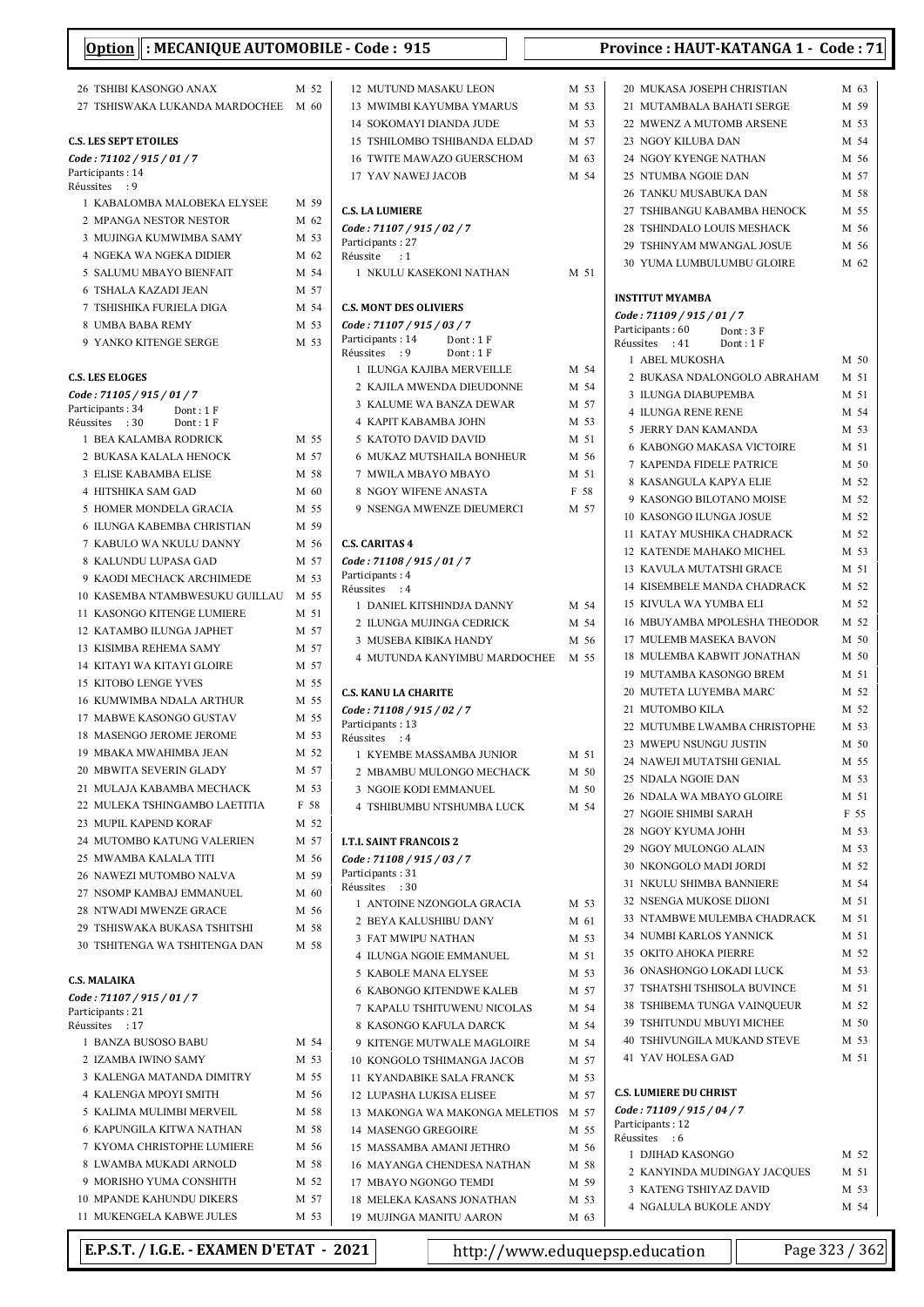| 5 NGOIE MUSHID JEREME                                          | M 54         | 2 KABAMBA KABITANGA JONAS                                        | M 52         | 47 MUSALE                           |
|----------------------------------------------------------------|--------------|------------------------------------------------------------------|--------------|-------------------------------------|
| 6 N'SHIMBA WA ILUNGA JEAN-LUC                                  | M 54         | 3 KABOBOLE MUNYATWA DAN                                          | M 51         | 48 MUSHIB                           |
|                                                                |              | <b>4 KAILI KILUNGU MICHEL</b>                                    | M 57         | 49 MUTOM                            |
| <b>INSTITUT MASANGA</b>                                        |              | 5 KAKOMA KAYOMBO MECHACK                                         | M 51         | 50 MWAMB                            |
| Code: 71110 / 915 / 01 / 7                                     |              | <b>6 KANEKA DITU EMMA</b>                                        | M 55         | 51 MWENZI                           |
| Participants: 18<br>Réussites : 15                             |              | 7 KAPENDA ILUNGA MOISE                                           | M 57         | 52 MWIBA I                          |
| 1 IKUMBA AULOLA EMMANUEL                                       | M 52         | 8 KASONGO YASENDWE ELIE                                          | M 52         | 53 MWIKA                            |
| 2 KABALA MWAMBA TRESOR                                         | M 52         | 9 MBAYO KASONGO DAN                                              | M 51         | 54 MWILAN                           |
| 3 KALUWE MALUPANDE NATHAN                                      | M 62         | 10 MUKEYA MUSHENTO IDRIS                                         | M 52         | 55 NAWEJ 7                          |
| 4 KASHIKATA MUNUNGA EMMANUEL                                   | M 52         | 11 MUMBA KYEMBE JHON<br>12 MWAMBA NGOY OLIVIER                   | M 52<br>M 55 | 56 NDALA I<br>57 NGOY W             |
| 5 KAVULA MUKOMENA SAMUEL                                       | M 57         | 13 NGOIE MWENGE MICHAEL                                          | M 51         | 58 NSENGA                           |
| 6 KAYUMBA MWANSA CHRISTIAN                                     | M 53         | <b>14 OKITO AHOKA PIERRE</b>                                     | M 51         | 59 NSENGA                           |
| 7 KITENGE MWANA NGOY GRACE                                     | M 53         | 15 SABWA KANYANGA ADOLPHE                                        | M 53         | 60 NTAMBA                           |
| 8 KYALA MANGIDI FABRICE                                        | M 51         | <b>16 TSHANGALA NGOIE ALAIN</b>                                  | M 56         | 61 NUMBI F                          |
| 9 KYENDA NKOMBA JOHN                                           | M 54         |                                                                  |              | 62 NUMBI V                          |
| <b>10 MALABA KATEMBWE GUELORD</b>                              | M 52         | <b>I.T.I. &amp; P UFUNDI</b>                                     |              | 63 SHINGOI                          |
| 11 MPANGA OSCAR OSCAR                                          | M 57         | Code: 71111 / 915 / 03 / 1                                       |              | 64 TANGA I                          |
| 12 MULONGO MAZINGE CHRISTIAN                                   | M 57<br>M 54 | Participants: 85<br>Dont: $1 F$                                  |              | 65 TSHANG                           |
| 13 MUTOMBO MISENGA KEVINE<br><b>14 MWELWA LOTI IDRISS</b>      | M 57         | Réussites : 71<br>Dont: 1F<br>1 ASANI SAIDO GENTIL               | M 52         | <b>66 TSHIKON</b>                   |
| 15 NTUMBA BUKASA MESCHACK                                      | M 52         | 2 BANZA MUNGA PADOUE                                             | M 53         | 67 WALINK                           |
|                                                                |              | 3 BISANSO WA ILUNGA SAMMY                                        | M 51         | 68 YAV KO                           |
| <b>C.S. LA SOUMISSION</b>                                      |              | 4 DIANDA WA DIANDA JEAN                                          | M 52         | 69 YUMBA                            |
| Code: 71110 / 915 / 02 / 7                                     |              | 5 DJAMBA OKITO MICHEL                                            | M 56         | 70 YUMBA                            |
| Participants: 25                                               |              | <b>6 ILENGE WA SAILENGE GUY</b>                                  | M 50         | 71 YUMBA                            |
| Réussites<br>$\therefore 20$                                   |              | 7 ILUNGA NGOLO GLOIRE                                            | M 59         |                                     |
| 1 KABANGU MUKENDI MECHACK                                      | M 52         | 8 ILUNGA WA MBOLELA RAOUL                                        | M 55         | <b>INSTITUT 3 LV</b><br>Code: 71112 |
| 2 KAKUDJI NGOY JUNIOR<br>3 KANYOK TSHAM MITTERAND              | M 50<br>M 52 | 9 JEAN MUKOTA CLOVIS                                             | M 52         | Participants: 3                     |
| 4 KASONGO TENTUSA JOSUE                                        | M 53         | 10 KABILA MFUMWABANA SAMI                                        | M 52         | Réussites<br>$\cdot$ :3             |
| 5 KASWENDE MAKUSUDI HANCE                                      | M 50         | 11 KABONZO MUJANAYI DANIEL                                       | M 54         | 1 KABEYA                            |
| <b>6 KAYEMBE KABONGO HONORE</b>                                | M 55         | 12 KABUYA MULAMBA RODRIGUE                                       | M 53         | 2 MUTAFII                           |
| 7 KIME KOLOMONI JOEL                                           | M 57         | 13 KABWE WA DIBWE RICHARD                                        | M 53         | 3 MUTEB I                           |
| 8 LUBINDA KABAMBA JONATHAN                                     | M 53         | 14 KALENGA MBANGU LAURENT                                        | M 53         |                                     |
| 9 LUKASA MALENGE LUC                                           | M 50         | 15 KALOMBO BETU ELIE                                             | M 53         | <b>INSTITUT UFU</b>                 |
| 10 LUMUMBA MUNGEZA JOHN                                        | M 51         | <b>16 KAMUNA MULEBA STANIS</b><br>17 KAMWENGA KATSHILUMBWA GLOIR | M 52<br>M 52 | Code : 71112 /<br>Participants: 2   |
| 11 MBAYA MBWEBWE SHEKINAH                                      | M 55         | <b>18 KANABWINGI KALASA MODESTE</b>                              | M 52         | Réussites : 2                       |
| 12 MPOYI KALALA MIKE                                           | M 60         | <b>19 KASONGO LEVINS NICOLAS</b>                                 | M 52         | 1 BANZA F                           |
| <b>13 MULANG KALEL EDOUARD</b>                                 | M 56         | 20 KASONGO WA KASONGO ASTRA                                      | M 52         | 2 BANZAN                            |
| 14 MUTEBA SANGO EDOUARD                                        | M 50         | 21 KATEN NANSONG JEREMIE                                         | M 54         | 3 BANZA N                           |
| 15 MWAMBA KALONJI FRANCK                                       | M 52         | 22 KAUMBA SONYARNOLD                                             | M 52         | 4 ILUNGA                            |
| <b>16 NGOIE KABANGA ALPHA</b>                                  | M 52         | 23 KAYEMBE TSHIBAMBA JONATHAN                                    | M 50         | 5 ILUNGA                            |
| 17 NGOY KABALA BIENVE                                          | M 50         | 24 KAYUMBA BIRIKI ELU                                            | M 52         | 6 KABWEE                            |
| <b>18 RAMAZANI KALENGA RAMS</b><br>19 TSHINYEMBA MIJI JONATHAN | M 50<br>M 53 | 25 KAZADI MABILO SIMPLICE                                        | M 54         | 7 KAPAME<br>8 KITEMB.               |
| 20 TSHOMBA KASONGO CHADRACK                                    | M 52         | <b>26 KIBWE LENGE SARDOU</b>                                     | M 50         | 9 MAKOLO                            |
|                                                                |              | 27 KILUBA MPENGE PIERRE PIERRE                                   | M 52         | 10 MASENC                           |
| <b>C.S. GRAND BAOBAB</b>                                       |              | 28 KINGWA MUTEBA JEAN LUC                                        | M 53         | 11 MBAYO                            |
| Code: 71111 / 915 / 01 / 7                                     |              | 29 KYAKENA MOFYA JEAN                                            | M 52         | 12 MBUYU                            |
| Participants: 11                                               |              | 30 KYUNGU NKOMBE CHARLES                                         | M 54         | 13 MUKUBI                           |
| Réussites : 9                                                  |              | 31 LENGE MWANA LENGE JOHN<br>32 MALAMA WA NGOY JEAN LUC          | M 51<br>M 52 | 14 MULONO                           |
| 1 IPUNDU ALOISE ALOISE<br>2 KAJIKA KYEMBE KYEMBE               | M 59<br>M 59 | 33 MBAYO JACQUES KUMWIMBA                                        | M 56         | 15 MULONO                           |
| 3 MBALE MUJINGA MUJINGA                                        | M 55         | 34 MBUYU MUSIPI DEO                                              | M 53         | 16 MUSANG                           |
| 4 MULEKA WA MULEYA JONATHAN                                    | M 54         | 35 MBUYU WA NDALA EDDY                                           | M 54         | 17 MWENZI                           |
| 5 NSUYA TSHILUMBA ABEL                                         | M 57         | 36 MPANGA NSENGA FRANCK                                          | M 54         | 18 NGILAK                           |
| <b>6 RAMAZANI LUBOYA KEVIS</b>                                 | M 53         | 37 MPOY KAPITA DJO                                               | M 50         | 19 NGOMBI                           |
| 7 SEYA MWANABUTE MWANABUTE                                     | M 52         | 38 MUDIONGO NTAMBWE HERITIER                                     | M 52         | 20 NGOY M                           |
| 8 SIMENDA MPUNDU BERNARD                                       | M 53         | 39 MUKADI KASHALA GEDEON                                         | M 58         | 21 NGOY N                           |
| 9 TSHISHIMBI WA TSHISHIMBI MOISE                               | M 52         | 40 MUKANYA NGANDU PATRICK                                        | M 54         | 22 OMBA SI<br>23 TEKENY             |
|                                                                |              | 41 MUKENDI MBUYU JUNIOR                                          | M 56         | 24 TSHANS.                          |
| <b>I.T.I. SNCC</b>                                             |              | 42 MUKENGA KALENGA JEAN                                          | M 54         |                                     |
| Code: 71111 / 915 / 02 / 7                                     |              | 43 MUKONDE MUKAYA BENITHA                                        | F 50         | <b>C.S. LA GRANI</b>                |
| Participants: 17<br>Réussites<br>$\cdot$ 16                    |              | <b>44 MULEJI KIPEMBE ELISEE</b>                                  | M 58         | Code: 71112                         |
| 1 BEBELE BULAMBO VICTOIRE                                      | M 51         | 45 MULONGO KAFUMWE BALADI                                        | M 55         | Participants: 8                     |
|                                                                |              | <b>46 MULUMBA WA TULA TRESOR</b>                                 | M 54         | Réussite : 1                        |

| M 52 | <b>47 MUSALE KIBOMBO DANIEL</b>                  | M 52            |
|------|--------------------------------------------------|-----------------|
| M 51 | <b>48 MUSHIBWE NGOSA LUC</b>                     | M 56            |
| M 57 | 49 MUTOMBO KABONGO RUSSEL                        | M 53            |
| M 51 | 50 MWAMBA KASAMBA ALEXIS                         | M 55            |
| M 55 | 51 MWENZE WA KABANGE MOISE                       | M 51            |
| M 57 | 52 MWIBA MWINE KISAMBA                           | M 54            |
|      |                                                  |                 |
| M 52 | 53 MWIKA WA LONGWA YVES                          | M 55            |
| M 51 | 54 MWILAMBWE NGOY GLOIRE                         | M 52            |
| M 52 | 55 NAWEJ TSHINTAS BOVINCE                        | M 52            |
| M 52 | <b>56 NDALA MWENZE CHADRACK</b>                  | M 53            |
| M 55 | 57 NGOY WA NGOY JEAN                             | M 54            |
| M 51 | 58 NSENGA BANZA ELIE                             | M 52            |
| M 51 | 59 NSENGA MWANABUTE PABLEAU                      | M 53            |
|      |                                                  |                 |
| M 53 | 60 NTAMBA KAHIBELA DANIEL                        | M 51            |
| M 56 | <b>61 NUMBI KABANGE ERICK</b>                    | M 50            |
|      | 62 NUMBI WA NSENGA ARNOLD                        | M 53            |
|      | 63 SHINGONGWE KYEMBE EDDY                        | M 53            |
|      | 64 TANGA ILUNGA JOHN                             | M 51            |
|      | <b>65 TSHANGA KITUNDA JOHN</b>                   | M <sub>50</sub> |
|      | <b>66 TSHIKOMB INNOCENT HENOC</b>                | M 52            |
| M 52 | 67 WALINKE SUMAHILI JEAN                         |                 |
| M 53 |                                                  | M 50            |
| M 51 | <b>68 YAV KON JUSTIN</b>                         | M 51            |
| M 52 | 69 YUMBA MUKENGOMA IDRISS                        | M 52            |
| M 56 | 70 YUMBA MWANABUTE JEANCY                        | M 52            |
|      | 71 YUMBA WA YUMBA GLOIRE                         | M 57            |
| M 50 |                                                  |                 |
| M 59 | <b>INSTITUT 3 LWANGA</b>                         |                 |
| M 55 | Code: 71112 / 915 / 01 / 1                       |                 |
| M 52 | Participants: 3                                  |                 |
| M 52 | Réussites : 3                                    |                 |
| M 54 | 1 KABEYA MPOYO ROSAIRE                           | M 53            |
| M 53 | 2 MUTAFILO KAUME PRESLEY                         | M 55            |
| M 53 | 3 MUTEB NGUMB HENOCK                             | M 56            |
|      |                                                  |                 |
|      |                                                  |                 |
| M 53 |                                                  |                 |
| M 53 | <b>INSTITUT UFUNDI</b>                           |                 |
| M 52 | Code: 71112 / 915 / 02 / 1                       |                 |
| M 52 | Participants: 26                                 |                 |
| M 52 | Réussites : 24                                   |                 |
| M 52 | 1 BANZA KATENGA STYVE                            | M 58            |
| M 52 | 2 BANZA MUKALAY PATRICK                          | M 58            |
|      | 3 BANZA MWANABUTE                                | M 59            |
| M 54 | <b>4 ILUNGA MAKONGA DAVID</b>                    | M 57            |
| M 52 | 5 ILUNGA TWITE LUKENA                            | M 59            |
| M 50 | <b>6 KABWEBWE NTAMBWE FELI</b>                   | M 56            |
| M 52 |                                                  | M 62            |
| M 54 | 7 KAPAMBA MULUNDA DELLY<br>8 KITEMBA EDUARD EDDY | M 54            |
| M 50 |                                                  |                 |
| M 52 | 9 MAKOLO ANTOINE DAN                             | M 55            |
| M 53 | 10 MASENGO MONGA IDRIS                           | M 51            |
| M 52 | 11 MBAYO ILUNGA ELISE                            | M 54            |
| M 54 | 12 MBUYU MULUME LAURENT                          | M 60            |
|      | 13 MUKUBU KAKANDWE GUELORD                       | M 54            |
| M 51 | 14 MULONGO MUWAKA GLOIRE                         | M 58            |
| M 52 | 15 MULONGOY MAWEZA PROSPER                       | M 56            |
| M 56 | 16 MUSANGE LUFUNZA PATRICK                       | M 54            |
| M 53 | 17 MWENZE NKOMBA TRESOR                          | M 56            |
| M 54 |                                                  |                 |
| M 54 | <b>18 NGILA KENANE PASCAL</b>                    | M 58            |
| M 50 | 19 NGOMBE AZABURI LEONARD                        | M 50            |
| M 52 | 20 NGOY MWILAMBWE JACQUES                        | M 54            |
|      | 21 NGOY NSHIMBA SERGE                            | M 59            |
| M 58 | 22 OMBA SHANGO JUNIOR                            | M 58            |
| M 54 | 23 TEKENYA MADIBA BONHEUR                        | M 59            |
| M 56 | 24 TSHANSA MUTOMBO DANIEL                        | M 58            |
| M 54 |                                                  |                 |
| F 50 |                                                  |                 |
| M 58 | <b>C.S. LA GRANDEUR</b>                          |                 |
| M 55 | Code: 71112 / 915 / 04 / 2<br>Participants: 8    |                 |

E.P.S.T. / I.G.E. - EXAMEN D'ETAT - 2021 http://www.eduquepsp.education  $\parallel$  Page 324 / 362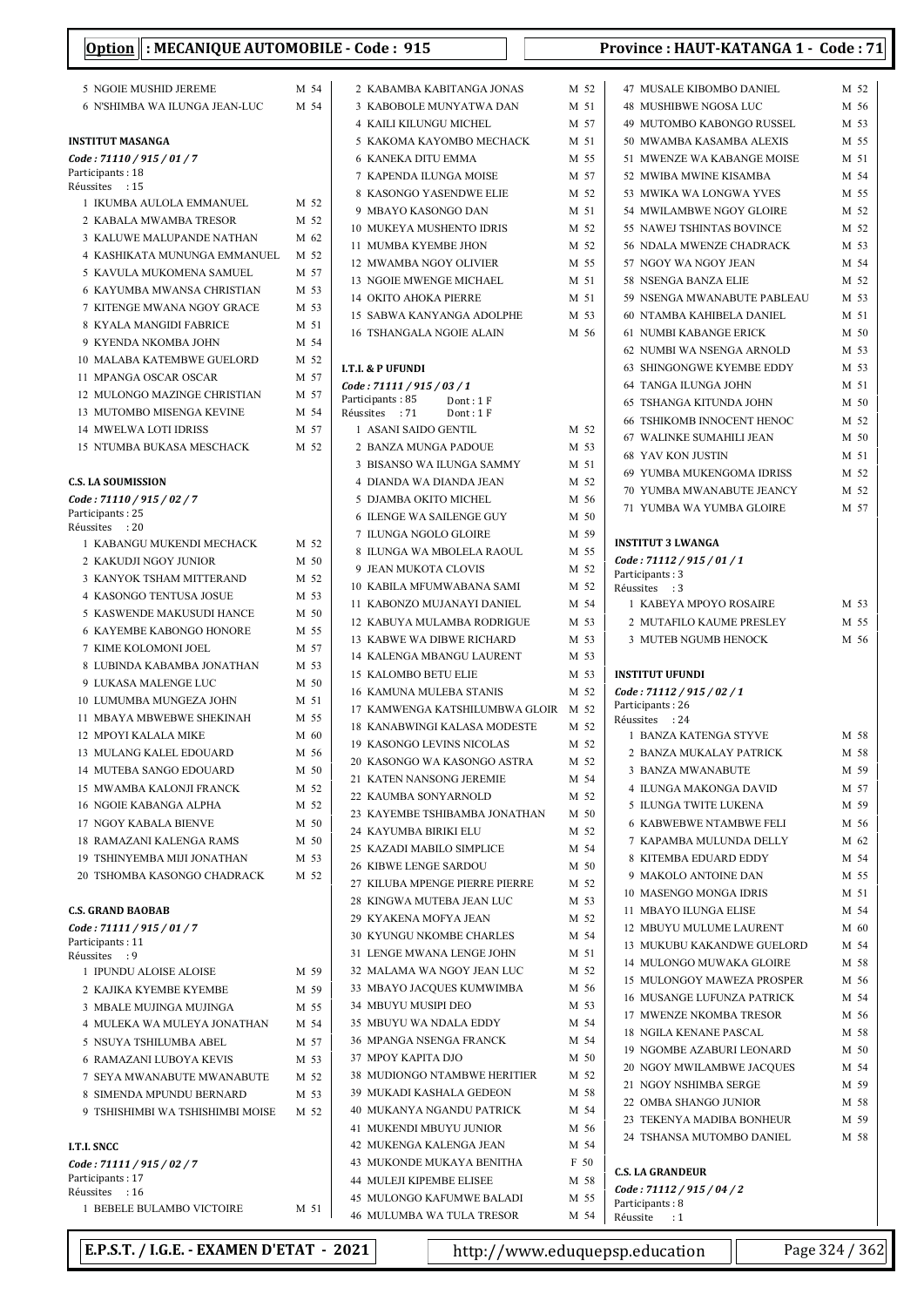| 1 KASONGO LUBELA DJEF                                      |              | M 50         | <b>61 TSHIRINDA NDALA REAGEN</b>                       | M 56         |
|------------------------------------------------------------|--------------|--------------|--------------------------------------------------------|--------------|
| ITI VYOMBO                                                 |              |              | <b>C.S. HERITAGE COLLEGE</b>                           |              |
| Code : 71113 / 915 / 01 / 1                                |              |              | Code: 71113 / 915 / 02 / 7                             |              |
| Participants: 63<br>Réussites : 61                         |              |              | Participants: 12<br>Réussites : 3                      |              |
| 1 BANZE KALOLO KEVIN                                       | M 57         |              | 1 BANZA MUKALAY DAVID                                  | M 51         |
| 2 BANZE NKULU FRANCK                                       | M 56         |              | 2 ILUNGA NKULU CHADRACK                                | M 52         |
| 3 BONDO KINENKINDA FISTON                                  | M 53         |              | 3 KABWIT YAV ZEBEDEE                                   | M 52         |
| 4 DANITANGA KANYOKO ARCEL                                  | M 60         |              |                                                        |              |
| 5 ILAMIKIZA MUHONGO CHEKINAH                               | M 61         |              | <b>INSTITUT KUNDELUNGU</b>                             |              |
| <b>6 ILUNGA MWEPU PRINCE</b>                               | M 52         |              | Code: 71113 / 915 / 03 / 7                             |              |
| 7 ITELA KATUNDA ENNOCK                                     | M 55         |              | Participants: 14                                       |              |
| 8 KABWELA KABAMBE JEAN-CLAUDE                              | M 56         |              | Réussites : 9<br>1 BANZE WA MPANGA LOUANGE             | M 58         |
| 9 KABWITA THEODOR JOHN                                     | M 61         |              | 2 KIBWIKA BULEMBE GORDIEN                              | M 53         |
| <b>10 KADIKELE SUMAHILI GLOIRE</b>                         | M 61         |              | 3 KINYANTA KAPANGA EBEN-EZER                           | M 53         |
| 11 KALUME EBEDI CARLOS                                     | M 58         |              | <b>4 MATEP KAPEND DJONAS</b>                           | M 55         |
| 12 KANFULEME MUJINGA MATHIEU                               | M 53         |              | 5 MAZUMBU LIONEL ANTOINE                               | M 53         |
| <b>13 KANYIMBWE MBUMBA IDRISS</b>                          | M 58         |              | <b>6 MUKONKOLE KITENGE ELNATHAN</b>                    | M 59         |
| <b>14 KAOMA LUMBWE PRINCE</b>                              | M 54         |              | 7 MWENGE WA BUKONDA FRANCK                             | M 51         |
| <b>15 KAPENDA KYAKUVANGA JOSPIN</b>                        | M 52         |              | 8 NGOY SHIMBI DIEUDONNEE                               | M 57         |
| <b>16 KAPYA MUBAMBE BERNOLY</b>                            | M 55         |              | 9 TSHITE ALBERT HERVE                                  | M 50         |
| <b>17 KASELEKA KAFUKU PHINEES</b>                          |              | M 59         |                                                        |              |
| 18 KASONGO ILUNGA GUELORD<br><b>19 KASONGO SEFUKA GAEL</b> | M 57<br>M 57 |              | <b>C.S. LA GLOIRE</b>                                  |              |
| 20 KAWANG MUYAZ CHRISTIAN                                  | M 53         |              | Code: 71113 / 915 / 04 / 7                             |              |
| 21 KAWANGU WA KALUYI CEDRIC                                | M 57         |              | Participants: 2                                        |              |
| 22 KAYA KYASAMBALE GABRIEL                                 | M 54         |              | Réussites : 2<br>1 ANDERSON MUYA JONATHAN              | M 53         |
| 23 KAYEYE NGENDA DORIS                                     | M 59         |              | 2 KALABELA GUSTAVE GUY                                 | M 54         |
| 24 KAYIMBO TSHIMWISHI ELISE                                | M 59         |              |                                                        |              |
| 25 KELLY RASHIDI EMILE                                     | M 62         |              | <b>C.S. LA SOUMISSION 2</b>                            |              |
| 26 KIBWE MBUYU DANIEL                                      | M 61         |              | Code: 71113 / 915 / 05 / 7                             |              |
| 27 KITENGE KABIKA DANIEL                                   | M 52         |              | Participants: 45<br>Dont: 2F                           |              |
| 28 KYEMBE KISHINDE GAD                                     | M 58         |              | Réussites<br>:17                                       |              |
| 29 LUBABA KYAPULUKA OTHNIEL                                | M 58         |              | 1 AMISI KIRIMUNDA MICHAEL                              | M 50         |
| 30 LUBENGA MUFWABULE ANDRICK                               | M 59         |              | 2 KABAMBA WA KABAMBA ELIAMS                            | M 51         |
| 31 LUFUPA TSHISANINO LANDRY                                | M 52         |              | 3 KABEYA TSHIMANGA AMOS                                | M 53         |
| 32 LWAMAHEMBE KABANGO HERITIER                             | M 53         |              | 4 KALENGA KAPEPELA JOSUE                               | M 57         |
| 33  MAKOZO MUJINGA DAN                                     | M 56         |              | 5 KASONGO NYEMBO DIVIN                                 | M 56         |
| 34 MANDE NKOMBA ERICK                                      | M 57         |              | <b>6 KATAMBWE JEROME JEPH</b>                          | M 55<br>M 54 |
| 35 MANYONGA MATSHALO EDDY                                  |              | M 57         | 7 KILANDA MUTOBOLA CHADRACK<br>8 MASOLO KASHALA GUENSS | M 55         |
| <b>36 MASENGO KAT ENOCK</b>                                |              | M 63         | 9 MUKEBA MUKENDI JEAN                                  | M 51         |
| 37 MASUDI SAIDI MASS                                       |              | M 55         | 10 MUYABU NKITABU ENOCK                                | M 58         |
| 38 MATAFALI MITIMITI HERITIER                              |              | M 59         | 11 NGOIE KIZENZELE ARIANE                              | M 58         |
| 39 MPILUKA KAUMBU BEAUX PAUL                               |              | M 58         | 12 NGOY MULENDA FISTON                                 | M 60         |
| <b>40 MPYANA NGOY HERITIER</b>                             |              | M 53         | 13 NGOY MWILAMBWE GAUTHIER                             | M 55         |
| 41 MUBA N'SHIMIKULU JUNIACE                                |              | M 50         | 14 NTAMBWE KASONGO DAVID                               | M 58         |
| 42 MUKEYA NGELEKA NORBERT<br><b>43 MUKOPA YEWE ELIE</b>    |              | M 58         | 15 NTUNGA KYALABA CHARLES                              | M 60         |
| 44 MUTSHAILA MUSHITU HYASEINTH                             |              | M 55<br>M 54 | <b>16 NYEMBWE MWELA SAM</b>                            | M 58         |
| 45 MUTSHAMPA MPANDE DANIEL                                 |              | M 58         | 17 TSHABOLA NGOIE MARC                                 | M 56         |
| 46 MWAMBA WA TEBEKA CHRISTIAN                              | M 57         |              |                                                        |              |
| 47 MWANDAMA MUSAMBUKO ROUSEL                               |              | M 55         | <b>C.S. LE MESSAGER 2</b>                              |              |
| 48 MWANGALAY A TSHIKOND CHADRAC M 60                       |              |              | Code: 71113 / 915 / 06 / 7                             |              |
| 49 NGANDU MWAMBA ONESPHOR                                  |              | M 56         | Participants: 43                                       |              |
| 50 NGOY MULOPWE CHADRACK                                   | M 51         |              | Réussites : 13<br>1 BANZA KAPOYA DIEUMERCI             | M 51         |
| 51 NGOY NYUNDO LAMBERT                                     |              | M 55         | 2 BANZA NDALAMBA JEANCY                                | M 51         |
| 52 NSENGA KALUMBA DIEU-MERCI                               |              | M 58         | 3 BANZA OMER JOSUE                                     | M 58         |
| 53 OKONGO OWANGA BENJAMIN                                  | M 63         |              | <b>4 BANZE HANGA FREDDY</b>                            | M 56         |
| 54 OLINE YAV MOISE                                         |              | M 56         | 5 ILUNGA MULOPWE DIEUMERCI                             | M 57         |
| 55 SAFI KUNGWA KELLY                                       | M 61         |              | 6 KAKE TUNGUNGA GLOIRE                                 | M 62         |
| 56 SAKATIMBA MUVUMA JEMUEL                                 | M 52         |              | 7 KALENGA WA MWANZA HERVE                              | M 58         |
| 57 TSHALWE NORBERT JOHN                                    | M 55         |              | 8 KASOMBO ILUNGA ENOCK                                 | M 56         |
| 58 TSHEJA MBOLELA BIENVENU FILS                            |              | M 58         | 9 KWELE AKULEKA MARTIN                                 | M 61         |
| 59 TSHIBANGU MALENGO NAGUS                                 |              | M 58         | 10 LUBINGA KOMESHA OKOSHA                              | M 56         |
| 60 TSHIMWANGA MBANGA GRÂCE                                 |              | M 54         | 11 MWAKA SANGWA REAGAN                                 | M 53         |

| M 56 | 12 MWANGALA NZIMBI LUC                        | M 53 |
|------|-----------------------------------------------|------|
|      | <b>13 NGOY MUYEJ AARON</b>                    | M 52 |
|      |                                               |      |
|      | <b>INSTITUT MIKUBA</b>                        |      |
|      | Code: 71114 / 915 / 01 / 2                    |      |
|      | Participants : 73<br>Dont: 1 F                |      |
| M 51 | Réussites<br>:50<br>Dont : 1 F                |      |
| M 52 | 1 BARWANI EBEDI CHRIS                         | M 59 |
| M 52 | 2 BULAMBO MUTOMBO ISAAC                       | M 52 |
|      | 3 BWANA NGOY JEROME                           | M 56 |
|      | <b>4 DIBAYA MUDIKONDE JOSPIN</b>              | M 56 |
|      | 5 ILUNGA KABUYA FIDEL                         | M 62 |
|      | 6 ILUNGA KALENGA IDRIS                        | M 55 |
| M 58 | 7 ILUNGA MIANDA JOSEPH                        | M 56 |
| M 53 | 8 ILUNGA SENGA BOURGOIS                       | M 58 |
| M 53 | 9 ILUNGA WA ILUNGA MARCEL                     | M 60 |
| M 55 | <b>10 ILUNGA WA NKULU RAMY</b>                | M 56 |
| M 53 | 11 KABONDOMA SHABANZA PRINCE                  | M 56 |
| M 59 | 12 KABULO MUYEYE PIERRE                       | M 59 |
| M 51 | 13 KALALA KAPINDULA HENOCK                    | M 62 |
| M 57 | 14 KALAU PASCAL VICTOIRE                      | M 58 |
| M 50 | 15 KAPYA MWAMBA LANDRY                        | M 55 |
|      | 16 KASONGO MUNGA CHRISPIN                     | M 58 |
|      | 17 KAZADI MUTOMBO ELISSE                      | M 55 |
|      | <b>18 KILA KAYEMBE DJO</b>                    | M 54 |
|      | 19 KIPANGA KATSHEISHE JEFF                    | M 54 |
|      | 20 KITUNGWA KAHINDA MIRADI                    | M 53 |
| M 53 | 21 KYEMBE WA KALAMBO VICTOIRE                 | M 55 |
| M 54 | 22 LAMBO WA NKULU MOISE                       | M 54 |
|      | 23 LUBOYA TSHINKENKA GUELORD                  | M 51 |
|      | 24 LUNGU BANZE DEO                            | M 51 |
|      | 25 LUSE KAKUKA PATRICK                        | M 52 |
|      | 26 MONGA NGOY MANASSE                         | M 56 |
| M 50 | 27 MUJINGA KITENGE FLORENCE                   | F 52 |
| M 51 | 28 MUKENDI KILOMBOLA BONHEUR                  | M 53 |
| M 53 | 29 MUTOMBO SIMPLICE ELIE                      | M 52 |
| M 57 | 30 MUTWEJILE KATSHONG JOSUE                   | M 51 |
| M 56 | 31 MWABU MANDAL REAGEN                        | M 51 |
| M 55 | 32 MWAMBA ABDALAH HERITIER                    | M 52 |
| M 54 | 33 MWAMBA KALONDO CHARLES                     | M 54 |
| M 55 | 34 MWANDWE MOFIA LODRICK                      | M 55 |
| M 51 | 35 NGAYO NGOY FRANCK                          | M 55 |
| M 58 | <b>36 NGOIE NUMBI CHRIS</b>                   | M 53 |
| M 58 | 37 NGOY MANDE PROSPERE                        | M 52 |
| M 60 | 38 NGOY MULEMBU PRINCE                        | M 57 |
| M 55 | 39 NGOY NDALA SAMY                            | M 51 |
| M 58 | 40 NKULU EMMANUEL EMMANUEL                    | M 52 |
| M 60 | <b>41 NUMBI KIKOMBA ARTHUR</b>                | M 52 |
| M 58 | <b>42 NYEMBO MUBANGA ELIE</b>                 | M 53 |
| M 56 | <b>43 SADIKI WANGA STALLONE</b>               | M 51 |
|      | <b>44 SUMAHILI KONGOLO PATIENT</b>            | M 51 |
|      | 45 TSHANSA BIN MANGWANDA ISSAC                | M 52 |
|      | <b>46 TSHILAY YAV BESTON</b>                  | M 55 |
|      | 47 TSHIMANGA MBUYI ARISTOTE                   | M 50 |
|      | <b>48 TSHOLA SIMEDA L'ORD</b>                 | M 54 |
| M 51 | 49 TWITE NGOY JONAS                           | M 55 |
| M 51 | 50 UMBA WA LOMY JACQUES                       | M 53 |
| M 58 |                                               |      |
| M 56 | <b>C.S. NYELE</b>                             |      |
| M 57 | Code: 71114 / 915 / 02 / 7<br>Participants: 9 |      |
| M 62 | Réussites : 2                                 |      |
| M 58 | 1 MUKALAY UMBA TOURIS                         | M 51 |
| M 56 | 2 NKULU KILUMBA EDDY                          | M 54 |
| M 61 |                                               |      |
| M 56 |                                               |      |

E.P.S.T. / I.G.E. - EXAMEN D'ETAT - 2021 http://www.eduquepsp.education  $\parallel$  Page 325 / 362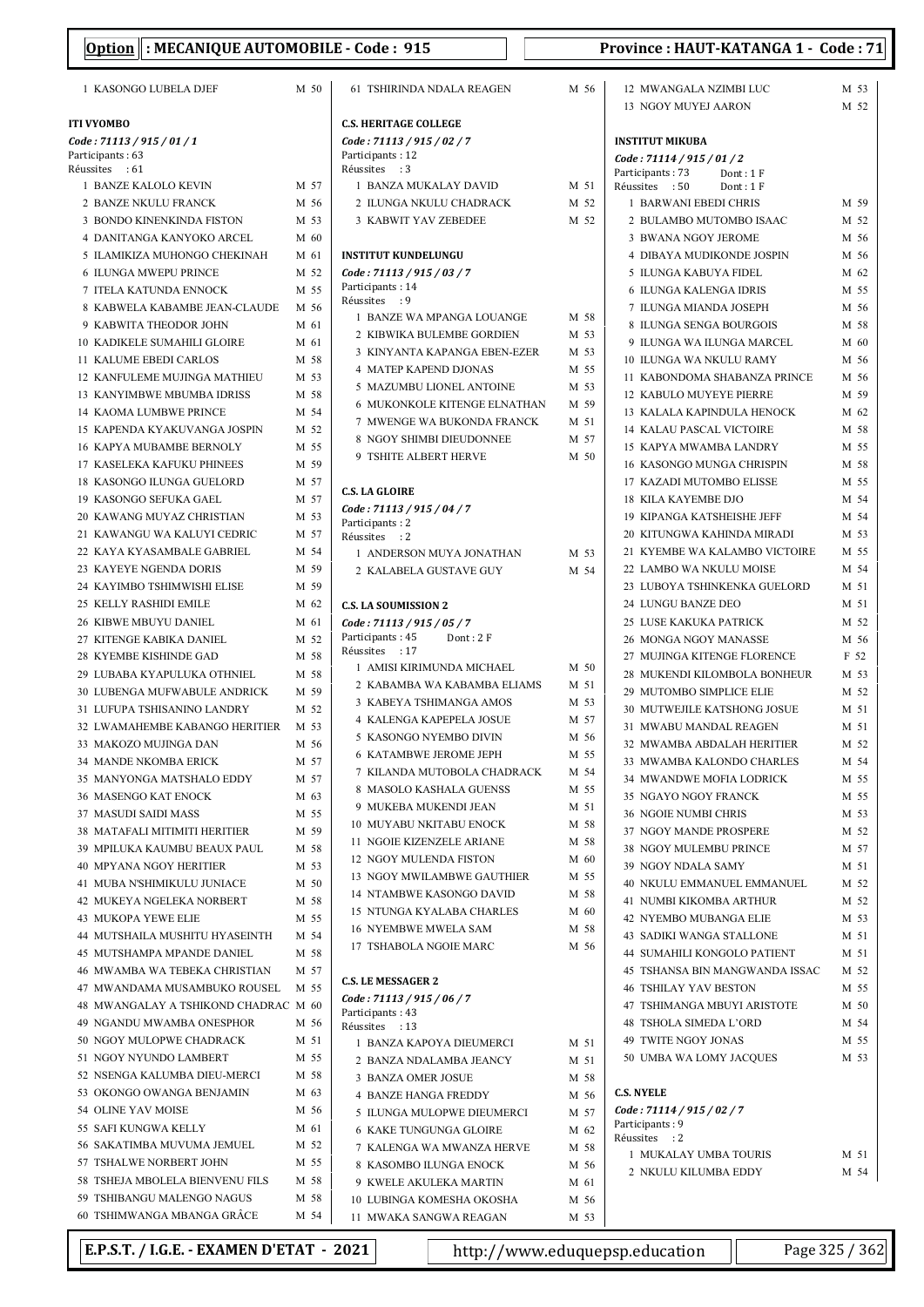| Option : MECANIQUE AUTOMOBILE - Code : 915 |      |                                                              |      | Province: HAUT-KATANGA 1 - Code: 71            |      |
|--------------------------------------------|------|--------------------------------------------------------------|------|------------------------------------------------|------|
|                                            |      | 1 NGOIE KANZA CHRISTIAN                                      | M 57 | 52 SHIDAN TSHIKWAT BLAIS                       | M 64 |
| <b>C.S. LES PACIFIQUES 1</b>               |      | 2 TSHIBANDA BINKAPANDA DON                                   | M 50 | 53 SHIMBA KASHILU MAX                          | M 58 |
| Code: 71114 / 915 / 03 / 7                 |      | 3 TSHIBUMBU KAMBA DAVID                                      | M 55 | 54 SHIMBI NYEMBO PATIENT                       | M 52 |
| Participants: 12                           |      |                                                              |      | 55 TAMBWE MODESTE MODESTE                      | M 53 |
| Réussite<br>$\cdot$ :1                     |      | <b>C.S. LA BLANCHE</b>                                       |      | <b>56 TSHILOMBO NGANDU DONAT</b>               | F 58 |
| 1 UMBA NSENGA PIERRE                       | M 54 | Code: 71114 / 915 / 09 / 7                                   |      | 57 TSHIMWANGA DAVID                            | M 59 |
|                                            |      | Participants: 6                                              |      | 58 TSHINYAMA KASEMUKA MAURICE                  | M 61 |
| <b>C.S. MODERNE</b>                        |      | Réussites : 2                                                |      | 59 TSHISULU MUKADI JOHN                        | M 60 |
| Code: 71114 / 915 / 04 / 7                 |      | 1 KAYEMBE KALASA DALLY                                       | M 50 | 60 ULUNDU BERNARD OSEE                         | M 61 |
| Participants: 2<br>Réussite<br>$\cdot$ :1  |      | 2 KAZADI NSENGA ZADIO                                        | M 53 |                                                |      |
| 1 ILUNGA WA KIBWE DANIEL                   | M 51 |                                                              |      | <b>INSTITUT CARITAS</b>                        |      |
|                                            |      | C.S. AGNEAU DE DIEU                                          |      | Code: 71119 / 915 / 01 / 7                     |      |
| <b>C.S. PUISSANTE MAIN DE L'ETERN</b>      |      | Code: 71114 / 915 / 10 / 7                                   |      | Participants: 6                                |      |
| Code: 71114 / 915 / 05 / 7                 |      | Participants: 89<br>Dont: 2F<br>Réussites<br>Dont: 1F<br>:60 |      | Réussites : 6                                  |      |
| Participants: 20                           |      | 1 BULUNGA MALISAWA GUELORD                                   | M 57 | 1 BENKENI BATENGA                              | M 52 |
| Réussites : 13                             |      | 2 DIUMBA MATANDA GRACIAS                                     | M 51 | 2 KIBIMBI ELEKENA ALAIN                        | M 57 |
| 1 ILUNGA TSHANGALA SAMY                    | M 54 | 3 ILUNGA KABULO GAUTHIER                                     | M 56 | 3 KILOKO JONATHAN                              | M 55 |
| 2 KAZADI KABAMBULA GRACIEN                 | M 57 | 4 ILUNGA KAYUKO DIEUDONNE                                    | M 59 | 4 MPALANGA MUKAZ JEREMIE                       | M 53 |
| 3 KAZADI LAMOSHE MARCEL                    | M 53 | 5 ILUNGA MIJI WILSON                                         | M 56 | 5 MWEMWE KAYOMBO MOISE                         | M 53 |
| 4 KILOLO WA KILOLO JOSLIN                  | M 56 | <b>6 KABANGA TAMBWE MESCHACK</b>                             | M 57 | <b>6 NGEBENI WA NGEBENI ELISEE</b>             | M 55 |
| 5 KYUNGU WA KYUNGU CEDRICK                 | M 53 | 7 KABANGE MBAYO GLOIRE                                       | M 59 |                                                |      |
| <b>6 LWEMBE SHILE FISTON</b>               | M 52 | 8 KABANGE NSENGA EMMANUEL                                    | M 61 | <b>INSTITUT SAINTE THERESE</b>                 |      |
| 7 MBUNGA TUVANGA GLOIRE                    | M 56 |                                                              |      | Code: 71119 / 915 / 02 / 2                     |      |
| 8 MURULA WA MURULA HERITIER                | M 56 | 9 KABILA BANZA STANI                                         | M 63 | Participants: 12                               |      |
| 9 MUTELO ILUNGA JHON                       | M 51 | <b>10 KAHILU MARINDA YVES</b>                                | M 67 | Réussites : 10                                 |      |
| 10 MWANGALA MUTSHAILA PATRICK              | M 56 | 11 KAKENDA JORDAN                                            | M 56 | 1 BANZA NDUBA COSTA                            | M 56 |
| 11 MWIMBI SIMBA ALFRED                     | M 54 | 12 KAKUSA MARCEL LUKWESA                                     | M 57 | 2 BANZA WA BANZA                               | M 51 |
| 12 NGOY ILUNGA ADOLPH                      | M 51 | 13 KALOMBO LWENDELA JEAN                                     | M 53 | 3 KABANGE NGOY CALEB                           | M 53 |
| <b>13 NTITA KAYIBA HONORE</b>              | M 54 | 14 KAPONDO MUPISHI STEVE                                     | M 66 | 4 KYUNGU NGOY JOE                              | M 50 |
|                                            |      | <b>15 KASEYA NGOY EMMANUEL</b>                               | M 58 | 5 MOLENGO ESUNI BIENVENU                       | M 53 |
| <b>INSTITUT MULINZI</b>                    |      | 16 KASONGO MUJINGA EMMANUEL                                  | M 53 | <b>6 MPANGA MAMBWE FRANC</b>                   | M 51 |
| Code: 71114 / 915 / 06 / 2                 |      | 17 KASONGO MWANABUTE PAULIN                                  | M 56 | 7 MULOKO WA BANZA DIEUMERCI                    | M 57 |
| Participants: 4                            |      | <b>18 KASUMBWE MWINESAMBA FISTON</b>                         | M 62 | 8 MUSAMBE MPOYO AGNES                          | M 54 |
| Réussites : 3                              |      | <b>19 KAVUL MUFINO LOUIS</b>                                 | M 58 | 9 MWENENAYI TSHIMBOMBO DAVID                   | M 53 |
| 1 MAMBWE LUKWESA FISTON                    | M 52 | <b>20 KAZADI MALOBA HERITIER</b>                             | M 52 | 10 MWILAMBWE KIBAWA ERICK                      | M 55 |
| 2 MWANZA MUTALIMBA JACQUES                 | M 51 | 21 KITWA MUKESA GLOIRE                                       | M 66 |                                                |      |
| 3 NAWEJ-A-NAWEJ JONATHAN                   | M 51 | 22 KONGOLO KATSHAYA RICHARD                                  | M 58 | <b>INSTITUT WEMA WA BWANA</b>                  |      |
|                                            |      | 23 KUZUMBA KATEMBELE CHRIS                                   | M 59 | Code: 71119 / 915 / 03 / 7                     |      |
| <b>C.S. ARC EN CIEL</b>                    |      | 24 LUMBALA LUBALA PREFERANT                                  | M 56 | Participants: 12<br>Réussites : 9              |      |
| Code: 71114 / 915 / 07 / 7                 |      | 25 LUMBWE NSEBA STEVE                                        | M 58 | 1 BANZA MUYAMBO IDRISS                         | M 55 |
| Participants: 26<br>Réussites : 20         |      | 26 LUNDA WA LUNDA TIKO                                       | M 58 | 2 KABONGO KASHEBELE EMMANUEL                   | M 52 |
| 1 BANZA KASHIBA JONATHAN                   | M 56 | 27 LWAMBA PAUNI JULES                                        | M 60 | 3 KAKUTA NTAMBANTAMBA GABY                     | M 56 |
| 2 BANZA WA KALUNGA TIGANA                  | M 58 | 28 MALENGEZA DOMINIQUE DIEUMERCI M 61                        |      | 4 KALENGA SOMBI DAN                            | M 57 |
| 3 ILUNGA MUKANDI JOWANECE                  | M 50 | 29 MALOBA KABWENYI JOAKIM                                    | M 60 | 5 KALUMBA WA KALUMBA HIKEN                     | M 54 |
| 4 KABEYA WA KABEYA BARIC                   | M 54 | 30 MATUMONA GASTON SAMY                                      | M 59 | <b>6 KAYEMBE NTAMBWE ADOLPHE</b>               | M 51 |
|                                            |      | 31 MBAYO KASONGO ELIE                                        | M 68 | 7 MBUYU KITUMBI POTIPHAR                       | M 52 |
| 5 KASONGO MORIS MANASSE                    | M 55 | 32 MEDI ADAM MBUYI                                           | M 52 | 8 NGOIE MWELA JEAN LOUIS                       | M 51 |
| <b>6 KASONGO MWEMA YVES</b>                | M 56 | 33 MUKALAMUSI KIBINGA LUCIEN                                 | M 53 | 9 SENDWE NGOIE FREDDY                          | M 52 |
| 7 KASONGO WA KASONGO DEGAULE               | M 50 | 34 MUKUBU KASHOBA JONAS                                      | M 51 |                                                |      |
| 8 KYONI MALALE FILS                        | M 53 | 35 MUNUMA KAKESE EVARISTE                                    | M 56 |                                                |      |
| 9 LOMBE MADIMBA DANIEL                     | M 53 | 36 MUSABILA KASONGO ANDRE                                    | M 51 | <b>LYCEE ROYAL</b>                             |      |
| 10 MIJI FANA MIKE                          | M 59 | 37 MUSEHENU SALENU GRACE                                     | M 53 | Code: 71121 / 915 / 01 / 7<br>Participants: 12 |      |
| 11 MONGA KILUMBA REAGEN                    | M 51 | 38 MUSUMBA KASONGO GABRIEL                                   | M 66 | Réussites : 6                                  |      |
| 12 MUKENDI MUKADI MARDOCHE                 | M 54 | 39 MUTOMBO MBAV                                              | M 56 | 1 ABDULAZIZ MICHAEL ABDUL                      | M 59 |
| 13 NGOIE KABILA ISMAEL                     | M 51 | 40 NGOY HEMBE TIMOTHEE                                       | M 54 | 2 BIAYA KABEYA GEDEON                          | M 52 |
| 14 NGOMBE MUKALAYI HENOCK                  | M 60 | 41 NGOY KALANGWA CELESTIN                                    | M 50 | 3 KABANGA BALUNTU CALEB                        | M 54 |
| 15 NGONGO MULAMBA KEVINE                   | M 51 | 42 NGOY KAMWANGA BERNARD                                     | M 53 | 4 KALEND NZAM SIMON                            | M 56 |
| <b>16 NGOY MWILAMBWE HANSE</b>             | M 50 | 43 NGOY LWAMBO PASCAL                                        | M 58 | 5 KASELA NGOIE JONATHAN                        | M 54 |
| 17 NTUMBA YAMBA PAUL                       | M 51 | 44 NGOY MWILAMBWE ELIE                                       | M 58 | 6 MUSASA NZAMBWE CORNEILLE                     | M 52 |
| <b>18 SAFARI TSHIMONA TONNER</b>           | M 58 | 45 NGOY SADI JACOB                                           | M 58 |                                                |      |
| <b>19 TSHIKUDI NGOY OLIVIER</b>            | M 57 | 46 NSENGA ROGER                                              | M 58 | <b>C.S. UTUSAMEHE</b>                          |      |
| 20 TSHITALU TSHAYZ VICTOIRE                | M 58 | 47 NTUMBA KASONGO REAGEN                                     | M 55 | Code: 71121 / 915 / 02 / 7                     |      |
|                                            |      | 48 NUMBI NUMBI CLOVICE                                       | M 58 | Participants: 82<br>Dont: 3F                   |      |
| <b>C.S. UFURAIVU</b>                       |      | 49 RAMAZANI MUNONENA MESCHACK                                | M 56 | Réussites : 75<br>Dont: 3F                     |      |
| Code: 71114 / 915 / 08 / 7                 |      | 50 SANGO HONORE LUC                                          | M 57 | 1 AMISI NINGA FRANCK                           | M 55 |
| Participants: 4                            |      | 51 SENSELE WA NGOY SERAPHIN                                  | M 54 | 2 BANZA KASONGO JEAN                           | M 59 |
| Réussites : 3                              |      |                                                              |      | 3 BINENE KABWE ELIE                            | M 51 |

| <b>54 SHIMBI NYEMBO PATIENT</b>                            | M 52         |
|------------------------------------------------------------|--------------|
| 55 TAMBWE MODESTE MODESTE                                  | M 53         |
| 56 TSHILOMBO NGANDU DONAT                                  | F 58         |
| 57 TSHIMWANGA DAVID                                        | M 59         |
| 58 TSHINYAMA KASEMUKA MAURICE                              | M 61         |
| 59 TSHISULU MUKADI JOHN                                    | M 60         |
| 60 ULUNDU BERNARD OSEE                                     | M 61         |
|                                                            |              |
| <b>INSTITUT CARITAS</b>                                    |              |
| Code: 71119 / 915 / 01 / 7                                 |              |
| Participants: 6                                            |              |
| Réussites : 6<br>1 BENKENI BATENGA                         |              |
| 2 KIBIMBI ELEKENA ALAIN                                    | M 52<br>M 57 |
| 3 KILOKO JONATHAN                                          | M 55         |
| <b>4 MPALANGA MUKAZ JEREMIE</b>                            | M 53         |
| 5 MWEMWE KAYOMBO MOISE                                     | M 53         |
| <b>6 NGEBENI WA NGEBENI ELISEE</b>                         | M 55         |
|                                                            |              |
| <b>INSTITUT SAINTE THERESE</b>                             |              |
| Code: 71119 / 915 / 02 / 2                                 |              |
| Participants: 12                                           |              |
| Réussites : 10                                             |              |
| 1 BANZA NDUBA COSTA                                        | M 56         |
| 2 BANZA WA BANZA                                           | M 51         |
| 3 KABANGE NGOY CALEB                                       | M 53         |
| <b>4 KYUNGU NGOY JOE</b>                                   | M 50         |
| 5 MOLENGO ESUNI BIENVENU                                   | M 53         |
| <b>6 MPANGA MAMBWE FRANC</b>                               | M 51         |
| 7 MULOKO WA BANZA DIEUMERCI                                | M 57         |
| 8 MUSAMBE MPOYO AGNES                                      | M 54         |
| 9 MWENENAYI TSHIMBOMBO DAVID                               | M 53         |
|                                                            | M 55         |
| <b>10 MWILAMBWE KIBAWA ERICK</b>                           |              |
|                                                            |              |
| <b>INSTITUT WEMA WA BWANA</b>                              |              |
| Code: 71119 / 915 / 03 / 7                                 |              |
| Participants: 12                                           |              |
| Réussites : 9                                              |              |
| 1 BANZA MUYAMBO IDRISS                                     | M 55         |
| 2 KABONGO KASHEBELE EMMANUEL                               | M 52         |
| 3 KAKUTA NTAMBANTAMBA GABY                                 | M 56         |
| 4 KALENGA SOMBI DAN                                        | M 57         |
| 5 KALUMBA WA KALUMBA HIKEN                                 | M 54         |
| <b>6 KAYEMBE NTAMBWE ADOLPHE</b>                           | M 51         |
| 7 MBUYU KITUMBI POTIPHAR                                   | M 52<br>M 51 |
| 8 NGOIE MWELA JEAN LOUIS                                   | M 52         |
| 9 SENDWE NGOIE FREDDY                                      |              |
| <b>LYCEE ROYAL</b>                                         |              |
| Code: 71121 / 915 / 01 / 7                                 |              |
| Participants: 12                                           |              |
| Réussites : 6                                              |              |
| 1 ABDULAZIZ MICHAEL ABDUL                                  | M 59         |
| 2 BIAYA KABEYA GEDEON                                      | M 52         |
| 3 KABANGA BALUNTU CALEB                                    | M 54         |
| <b>4 KALEND NZAM SIMON</b>                                 | M 56         |
| 5 KASELA NGOIE JONATHAN                                    | M 54         |
| 6 MUSASA NZAMBWE CORNEILLE                                 | M 52         |
|                                                            |              |
| <b>C.S. UTUSAMEHE</b>                                      |              |
| Code: 71121 / 915 / 02 / 7                                 |              |
| Participants: 82<br>Dont: 3F<br>Réussites : 75<br>Dont: 3F |              |
| 1 AMISI NINGA FRANCK                                       | M 55         |

E.P.S.T. / I.G.E. - EXAMEN D'ETAT - 2021 http://www.eduquepsp.education Page 326 / 362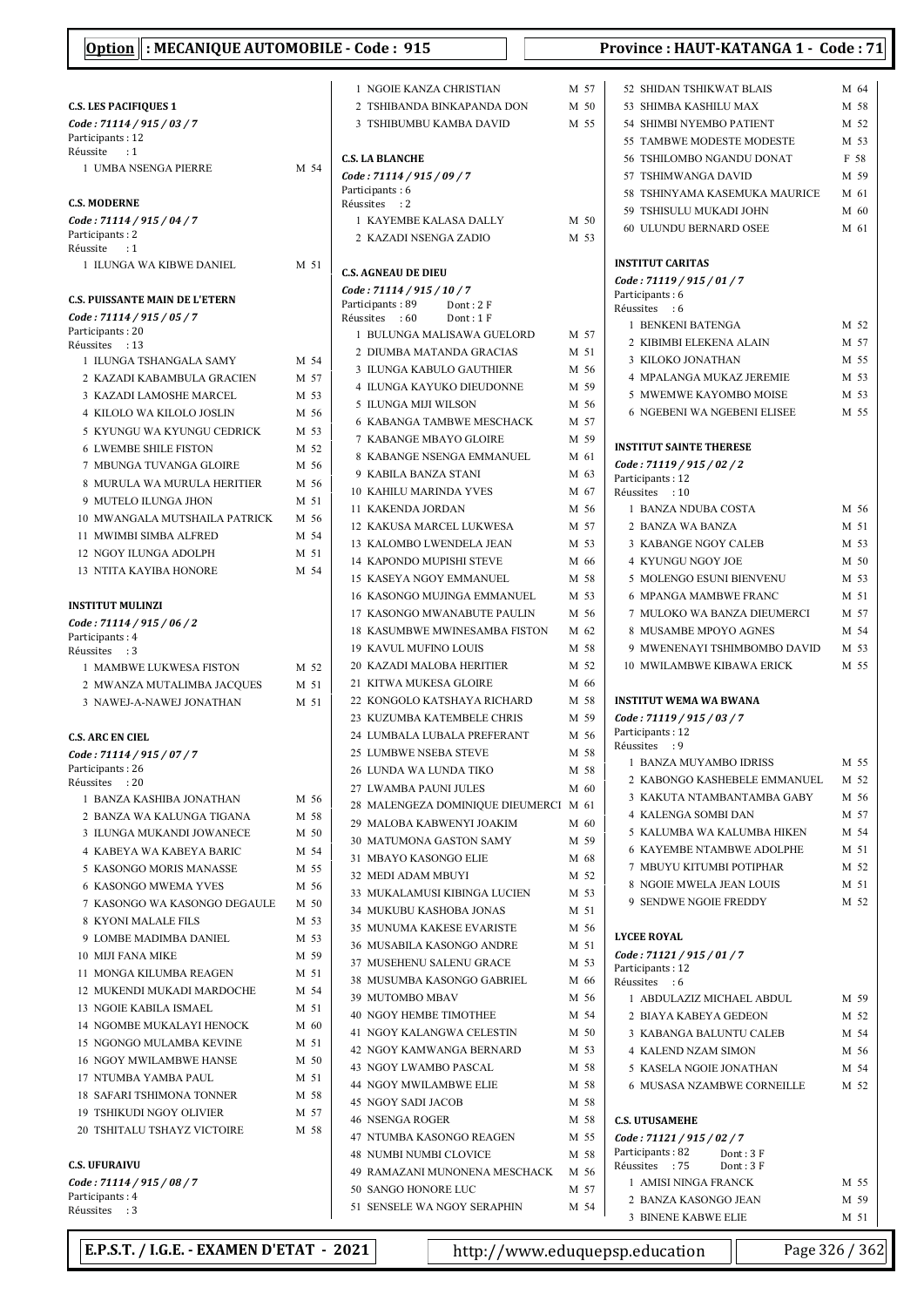| : MECANIQUE AUTOMOBILE - Code: 915<br><b>Option</b>     |              |                                                             |              | Province: HAUT-KATANGA 1 - Code: 71                               |              |  |
|---------------------------------------------------------|--------------|-------------------------------------------------------------|--------------|-------------------------------------------------------------------|--------------|--|
| <b>4 BUKASA SABWE MOISE</b>                             | M 52         | 69 NTUMBA KASAMBA GAEL                                      | M 54         | 33 MPOSHI MBUYA GLOIRE                                            | M 52         |  |
| 5 DIBWE KUMINGA JORDI                                   | M 53         | 70 ODIA NDALA ARIELLE                                       | F 59         | 34 MUFUNTA SHIMPANGA FABRICE                                      | M 58         |  |
| 6 FARIALA BIKUNDA GLOIRE                                | M 57         | <b>71 SAMBAYI MITEU CEDRICK</b>                             | M 54         | 35 MUGANZA WA MUTEBA ERIC                                         | M 51         |  |
| 7 ILUNGA KALAMBAYI ISSAC                                | M 53         | 72 TOKENYO YANGALA HIRITIER                                 | M 59         | <b>36 MUHONA KAPUMBA ANDRE</b>                                    | M 53         |  |
| 8 ILUNGA MUTONKOLE ELIE                                 | M 56         | 73 TSHIFUTSHI KAZAKA JEREMIE                                | M 53         | 37 MULANG ANDRE CHADRACK                                          | M 54         |  |
| 9 ILUNGA NSENGA MICHE                                   | M 53         | 74 TSHILOMBO BILOLO JONATHAN                                | M 55         | 38 MULESHI KIWALA TAYLOR                                          | M 50         |  |
| 10 KABAMBA KALENGA ARDU                                 | M 57         | 75 TSHIMANGA MULEMBI FERNAND                                | M 54         | 39 MUNUNGA MWAPWA GABY                                            | M 51         |  |
| 11 KABANGO KIBWE GLODY                                  | M 51         |                                                             |              | 40 MUTOMB A MUTOMB REVE                                           | M 52         |  |
| 12 KABEYA LUBOYA DONAT                                  | M 52         | <b>C.S. LES AMIS DE JOSEPHINE</b>                           |              | 41 MUTOMBO ILUNGA DORCIN                                          | M 51         |  |
| 13  KABONGO BIAYI CYRILLE                               | M 58         | Code: 71121 / 915 / 03 / 7                                  |              | 42 MUTOMBO MWEPU IDRISS                                           | M 52         |  |
| 14  KABONGO KALONJI DIEUDO                              | M 54         | Participants: 5                                             |              | 43 MUTOMBO TSHIBANGU LANDRY                                       | M 51         |  |
| 15 KABONGO MUKEBA CHADRACK                              | M 53         | Réussites : 3<br>1 MAKITA MWANZA SOLEIL                     | M 50         | 44 MWAMBA MUJINGA EMMANUEL                                        | M 50         |  |
| <b>16 KABUYA KABISA MECHACK</b>                         | M 50         | 2 MONGA KASHAMPOL LANDRY                                    | M 54         | <b>45 MWEWA KIPAMPE EUBENE</b>                                    | M 52         |  |
| 17 KABWANGA WA KABWANGA CHADR M 50                      |              | 3 NGOY KILUNDA PATRICK                                      | M 60         | <b>46 NDUAYA TSHONGO PATRICK</b>                                  | M 53         |  |
| <b>18 KABWE CELE JOE</b>                                | M 51         |                                                             |              | 47 NGOY NTAMBO BLANCHARD                                          | M 50         |  |
| 19 KAFINDO KASUBA BENJAMIN                              | M 54         | <b>C.S. MAPENDO YA MUNGU</b>                                |              | <b>48 NKANDA BATUPENDI JEEF</b>                                   | M 51         |  |
| <b>20 KALALA NGOY ELISEE</b>                            | M 53         | Code: 71122 / 915 / 01 / 7                                  |              | <b>49 NKULU WA NTAMBO RABBIT</b>                                  | M 57         |  |
| 21 KALULO KAWEL ELISEE                                  | F 51         | Participants: 13                                            |              | 50 NUMBI KABOLE EMMANUEL                                          | M 53         |  |
| 22 KAMWANGA WA SOSA ALAIN                               | M 54         | Réussites : 10                                              |              | 51 TSHAMA TSHAMALA JENOVIC                                        | M 51         |  |
| 23 KANDA WA KANDA JUNIOR                                | M 55         | 1 ILUNGA WA ILUNGA JEAN-MARIE                               | M 51         | 52 TSHIBUMBU KAVUL KAVUL                                          | M 51         |  |
| 24 KANSUMPA MALAMA EUSTACHE<br>25 KANYINDA KALONJI JEAN | M 54<br>M 50 | 2 KASONGO KASONGO MARTIN                                    | M 52         | 53 TSHILUMBA WA TSHILUMBA PASCAL<br>54 TSHIVUNGU KABWIKA JOURDAIN | M 50<br>M 52 |  |
| 26 KAPENGA NGOIE GABRIEL                                | M 58         | 3 KAUMBA KAWANGU VAINOUEUR                                  | M 52         |                                                                   |              |  |
| 27 KAPUYA KANDA ANDY                                    | M 52         | <b>4 KAYEMBE KALELA SAMMY</b><br>5 KAZADI MULOMBA YANNICK   | M 53<br>M 52 | <b>INSTITUT NAFSI</b>                                             |              |  |
| 28 KASAKA ILUNGA PRINCE                                 | M 53         | 6 MANYONGA MULOMBA YAN                                      | M 52         | Code: 71122 / 915 / 03 / 7                                        |              |  |
| 29 KASEYA MIANDA BRAYANE                                | M 57         | 7 MASALA KAHOLA MAURICE                                     | M 51         | Participants: 15<br>Dont: 1F                                      |              |  |
| 30 KASONGO MWELWA CHRIS                                 | M 57         | 8 MBIKAYI KASONGO MARCEL                                    | M 50         | Réussites : 15<br>Dont: $1 F$                                     |              |  |
| 31 KASONGO NTOMPA AUGUSTIN                              | M 57         | 9 MUYUMBA LUBANGA ALAIN                                     | M 54         | 1 FEBI MUKUNA PLAMEDI                                             | F 53         |  |
| 32 KAYEMBE KADIMA BONY                                  | M 52         | 10 MWANZA MUKENDI PABLO                                     | M 50         | 2 ILUNGA WA ILUNGA ESAIE                                          | M 55         |  |
| 33 KAYEMBE KATAMBWE JOSUE                               | M 58         |                                                             |              | 3 KABANGE NUMBI DIEU LE VEUT                                      | M 52         |  |
| 34 KAZADI KABONGO PAUL                                  | M 63         | <b>C.S. SAINT MICHEL NZAM</b>                               |              | 4 KAMBULU LUKUSA HERVE                                            | M 51         |  |
| 35 KEPI LUMBWE DANIEL                                   | M 53         | Code: 71122 / 915 / 02 / 7                                  |              | 5 KAMUNGA LUBAMBA EMMA                                            | M 53         |  |
| 36 KYAMBWE WA KASONGO DANIEL                            | M 51         | Participants: 94<br>Dont: $1 F$                             |              | <b>6 KATAMBWE KASONGO NATHAN</b>                                  | M 51         |  |
| 37 KYUNGU LWIMBA JEANNOT                                | M 52         | Réussites : 54<br>Dont: $1 F$                               |              | 7 MATANDA KABEYA ALEXI                                            | M 55<br>M 56 |  |
| 38 LUBINGA LUSANGI EFOMY                                | M 54         | 1 ABEDI M'FUKE IBRAHIM<br>2 BANZA BELEWE DATON              | M 51         | 8 MONGA LEYA MERVEILLE<br>9 MUFRUM MUKAZ APOLLINAIR               | M 54         |  |
| 39 LUKOJI MBAYA BENJAMIN                                | M 50         | 3 BANZA KALOLO TRESOR                                       | M 50<br>M 52 | 10 MUSUL A MUSUL JOSEPH                                           | M 59         |  |
| 40 LUKUSA NGANDU TRESOR                                 | M 50         | <b>4 BANZE NYEMBO PARFAIT</b>                               | M 50         | 11 NGOY KASONGO ALI                                               | M 55         |  |
| 41 MAFUNG KAMWANG MARLENE                               | F 53         | 5 BULENGA TONGO PATIENT                                     | M 50         | 12 NGOY MUSANKATA BIENVENU                                        | M 57         |  |
| 42 MALABA TSHIYAMU JONATHAN                             | M 53         | 6 CHAMA KALABA JOSUE                                        | M 53         | 13 NGOY MUTOMBO DJOBARD                                           | M 56         |  |
| 43 MASHIKA SYMPHORIEN PRINCE                            | M 51         | 7 ILUNGA KABULO NEGA                                        | M 52         | 14 NKONGOLO MUTEBA ELIE                                           | M 51         |  |
| 44 MASIDIKO MBIYA BEN                                   | M 52         | 8 ILUNGA MBUYA MARCEL                                       | M 50         | 15 TSHEYA KABWE JEAN-LUC                                          | M 58         |  |
| 45 MATALATALA LEONARD MANIX                             | M 57         | 9 ILUNGA MIKOMBE ALAIN                                      | M 50         |                                                                   |              |  |
| 46 MATAMBA SAMBAYI ALVINE<br>47 MBAYO BILONDA TRESOR    | M 58         | 10 ILUNGA NSUNGU CALEB                                      | M 50         | <b>C.S. GRACE A L'OUEST</b>                                       |              |  |
| <b>48 MBIYA KALALA KAMY</b>                             | M 51<br>M 55 | 11 JEAN SALUMU JOSE                                         | M 53         | Code: 71122 / 915 / 04 / 7                                        |              |  |
| 49 MBOMBO LUKOJI JEEF                                   | M 58         | 12 KABEY YAV ELIE                                           | M 51         | Participants: 9<br>Dont: 1F<br>Réussites : 4                      |              |  |
| 50 MBUYI MUDIBU JONATHAN                                | M 53         | 13 KABUYA BINENE JEAN                                       | M 51         | Dont: 1F<br>1 KANDENDE NSUNGA PATRICK                             | M 54         |  |
| 51 MBUYI MUKENDI JOSHUWA                                | M 50         | 14 KAKOMA MATANDA ISAAC                                     | M 50         | 2 KAPIAMBA MITEO MARDOCHE                                         | M 51         |  |
| 52 MPANGA MALOBA MIKE                                   | M 54         | 15 KAMWANGA GLAD GLAD                                       | M 54         | 3 KAPINGA KABEYA PATRICIA                                         | F 54         |  |
| 53 MUFISHI WA LUKAFU NOE                                | M 53         | <b>16 KAPANGILA KALO PATRICK</b>                            | M 50         | 4 REP TAKILA JEFTE                                                | M 55         |  |
| 54 MUKADI KASONGO HERITIER                              | M 54         | 17 KAPETA NGOIE ISAAC                                       | M 51         |                                                                   |              |  |
| 55 MUKENDI KASOMBOY PATRICK                             | M 57         | 18 KASEYA MUJINGA DAVID                                     | M 51         | <b>C.S. LES HEROS</b>                                             |              |  |
| 56 MUKENGA TSHIKUNA BONKE                               | M 59         | 19 KASOLE MASANGU MASANGU                                   | M 52         | Code: 71122 / 915 / 05 / 7                                        |              |  |
| 57 MULAMBA BAMBA GRADY                                  | M 53         | 20 KASONGO WA NKULU JEAN                                    | M 53         | Participants: 41                                                  |              |  |
| 58 MULUNDA MADIKA VICTOIRE                              | M 55         | 21 KATENGO TSHALU JUSTE                                     | M 53         | Réussites : 27                                                    |              |  |
| 59 MUTOMBO MBAYABU PRINCE                               | M 54         | 22 KAYUMBA MWANABUTE GEORGES<br>23 KAZADIWA KUNJIKA GEULORD | M 51<br>M 52 | 1 ALIMASI LIKOKO MANIX<br>2 AUGUSTIN MUJINGA AUGUY                | M 50<br>M 50 |  |
| 60 MUTOMBO TSHIKALA AARON                               | M 53         | 24 KITUNGWA ILUNGA BARDOL                                   | M 50         | 3 BANZA MUSEKA ERICK                                              | M 50         |  |
| 61 MWAMBA NKONGOLO JOAKIM                               | M 53         | 25 KOJ KABAMBA CHADRACK                                     | M 50         | 4 KABANGE WA ILUNGA DEZBAIL                                       | M 50         |  |
| 62 MWANZA MWANZA JONATHAN                               | M 57         | 26 KONA KAMONA KERENE                                       | F 51         | 5 KABWELA KAYEMBE ROBERT                                          | M 52         |  |
| 63 MWENZE NKULU BEN                                     | M 58         | 27 KONGOLO BUKASA ISRAEL                                    | M 54         | 6 KALENGA MUKAMA ERICK                                            | M 50         |  |
| 64 NDUWA A KAPAS SHEKINAH                               | M 54         | 28 KONGOLO MWAMBA DANNY                                     | M 53         | 7 KALUME SEFU ABDOUL                                              | M 54         |  |
| 65 NGANDU KABAKANI CHADRACK                             | M 60         | 29 KYALA WA BANZA DIEM                                      | M 55         | 8 KANKOLONGO BAFALUCE MARDOCH M 52                                |              |  |
| 66 NGONGO KAPASHA TEGRA                                 | M 57         | 30 LUKANGA BIN MAKELELE DIEUDONN M 50                       |              | 9 KANKU BEYA CHADRACK                                             | M 53         |  |
| 67 NSEYA MUTOMBO ARCEL<br>68 NSOMPOLA LOKOJI SERGE      | M 55<br>M 51 | 31 LUMWENYE BARUANI JEAN                                    | M 52         | 10 KASONGO KAKUSU CHADRACK                                        | M 55         |  |
|                                                         |              | 32 MATEMBO LUBAMBA MECHACK                                  | M 55         | 11 KASONGO MWEBE HABAKUCK                                         | M 51         |  |

| M 54 | 33 MPOSHI MBUYA GLOIRE                                                | M 52         |
|------|-----------------------------------------------------------------------|--------------|
| F 59 | 34 MUFUNTA SHIMPANGA FABRICE                                          | M 58         |
| M 54 | 35 MUGANZA WA MUTEBA ERIC                                             | M 51         |
| M 59 | <b>36 MUHONA KAPUMBA ANDRE</b>                                        | M 53         |
| M 53 | 37 MULANG ANDRE CHADRACK                                              | M 54         |
| M 55 | 38 MULESHI KIWALA TAYLOR                                              | M 50         |
| M 54 | 39 MUNUNGA MWAPWA GABY                                                | M 51         |
|      | 40 MUTOMB A MUTOMB REVE                                               | M 52         |
|      |                                                                       | M 51         |
|      | 41 MUTOMBO ILUNGA DORCIN                                              |              |
|      | 42 MUTOMBO MWEPU IDRISS                                               | M 52         |
|      | 43 MUTOMBO TSHIBANGU LANDRY                                           | M 51         |
| M 50 | 44 MWAMBA MUJINGA EMMANUEL                                            | M 50         |
| M 54 | <b>45 MWEWA KIPAMPE EUBENE</b>                                        | M 52         |
| M 60 | <b>46 NDUAYA TSHONGO PATRICK</b>                                      | M 53         |
|      | 47 NGOY NTAMBO BLANCHARD                                              | M 50         |
|      | <b>48 NKANDA BATUPENDI JEEF</b>                                       | M 51         |
|      | 49 NKULU WA NTAMBO RABBIT                                             | M 57         |
|      | 50 NUMBI KABOLE EMMANUEL                                              | M 53         |
|      | 51 TSHAMA TSHAMALA JENOVIC                                            | M 51         |
| M 51 | 52 TSHIBUMBU KAVUL KAVUL                                              | M 51         |
| M 52 | 53  TSHILUMBA WA TSHILUMBA PASCAL                                     | M 50         |
| M 52 | 54  TSHIVUNGU KABWIKA JOURDAIN                                        | M 52         |
| M 53 |                                                                       |              |
| M 52 | <b>INSTITUT NAFSI</b>                                                 |              |
| M 52 | Code: 71122 / 915 / 03 / 7                                            |              |
| M 51 | Participants : 15<br>Dont: 1F                                         |              |
| M 50 | Réussites : 15<br>Dont: 1F                                            |              |
| M 54 | 1 FEBI MUKUNA PLAMEDI                                                 | F 53         |
| M 50 | 2 ILUNGA WA ILUNGA ESAIE                                              | M 55<br>M 52 |
|      | 3 KABANGE NUMBI DIEU LE VEUT                                          |              |
|      | <b>4 KAMBULU LUKUSA HERVE</b>                                         | M 51         |
|      | 5 KAMUNGA LUBAMBA EMMA                                                | M 53         |
|      | 6 KATAMBWE KASONGO NATHAN                                             | M 51         |
|      | 7 MATANDA KABEYA ALEXI                                                | M 55         |
| M 51 | 8 MONGA LEYA MERVEILLE                                                | M 56         |
| M 50 | 9 MUFRUM MUKAZ APOLLINAIR                                             | M 54         |
| M 52 | 10 MUSUL A MUSUL JOSEPH                                               | M 59         |
| M 50 | 11 NGOY KASONGO ALI                                                   | M 55         |
| M 50 | 12 NGOY MUSANKATA BIENVENU                                            | M 57         |
| M 53 | 13 NGOY MUTOMBO DJOBARD                                               | M 56         |
| M 52 | 14 NKONGOLO MUTEBA ELIE                                               | M 51         |
| M 50 | 15 TSHEYA KABWE JEAN-LUC                                              | M 58         |
| M 50 |                                                                       |              |
| M 50 | <b>C.S. GRACE A L'OUEST</b>                                           |              |
| M 53 | Code: 71122 / 915 / 04 / 7                                            |              |
| M 51 | Participants : 9<br>Dont: 1 F<br>Réussites<br>$\cdot$ : 4<br>Dont: 1F |              |
| M 51 | 1 KANDENDE NSUNGA PATRICK                                             | M 54         |
| M 50 | 2 KAPIAMBA MITEO MARDOCHE                                             | M 51         |
| M 54 | 3 KAPINGA KABEYA PATRICIA                                             | F 54         |
| M 50 | <b>4 REP TAKILA JEFTE</b>                                             | M 55         |
| M 51 |                                                                       |              |
| M 51 | <b>C.S. LES HEROS</b>                                                 |              |
| M 52 | Code: 71122 / 915 / 05 / 7                                            |              |
| M 53 | Participants: 41                                                      |              |
| M 53 | Réussites : 27                                                        |              |
| M 51 | 1 ALIMASI LIKOKO MANIX                                                | M 50         |
| M 52 | 2 AUGUSTIN MUJINGA AUGUY                                              | M 50         |
| M 50 | 3 BANZA MUSEKA ERICK                                                  | M 50         |
| M 50 | 4 KABANGE WA ILUNGA DEZBAIL                                           | M 50         |
| F 51 | 5 KABWELA KAYEMBE ROBERT                                              | M 52         |
| M 54 | <b>6 KALENGA MUKAMA ERICK</b>                                         | M 50         |
| M 53 | 7 KALUME SEFU ABDOUL                                                  | M 54         |
| M 55 | 8 KANKOLONGO BAFALUCE MARDOCH                                         | M 52         |
| M 50 | 9 KANKU BEYA CHADRACK                                                 | M 53         |
| M 52 | 10 KASONGO KAKUSU CHADRACK                                            | M 55         |
| M 55 | 11 KASONGO MWEBE HABAKUCK                                             | M 51         |

E.P.S.T. / I.G.E. - EXAMEN D'ETAT - 2021 http://www.eduquepsp.education Page 327 / 362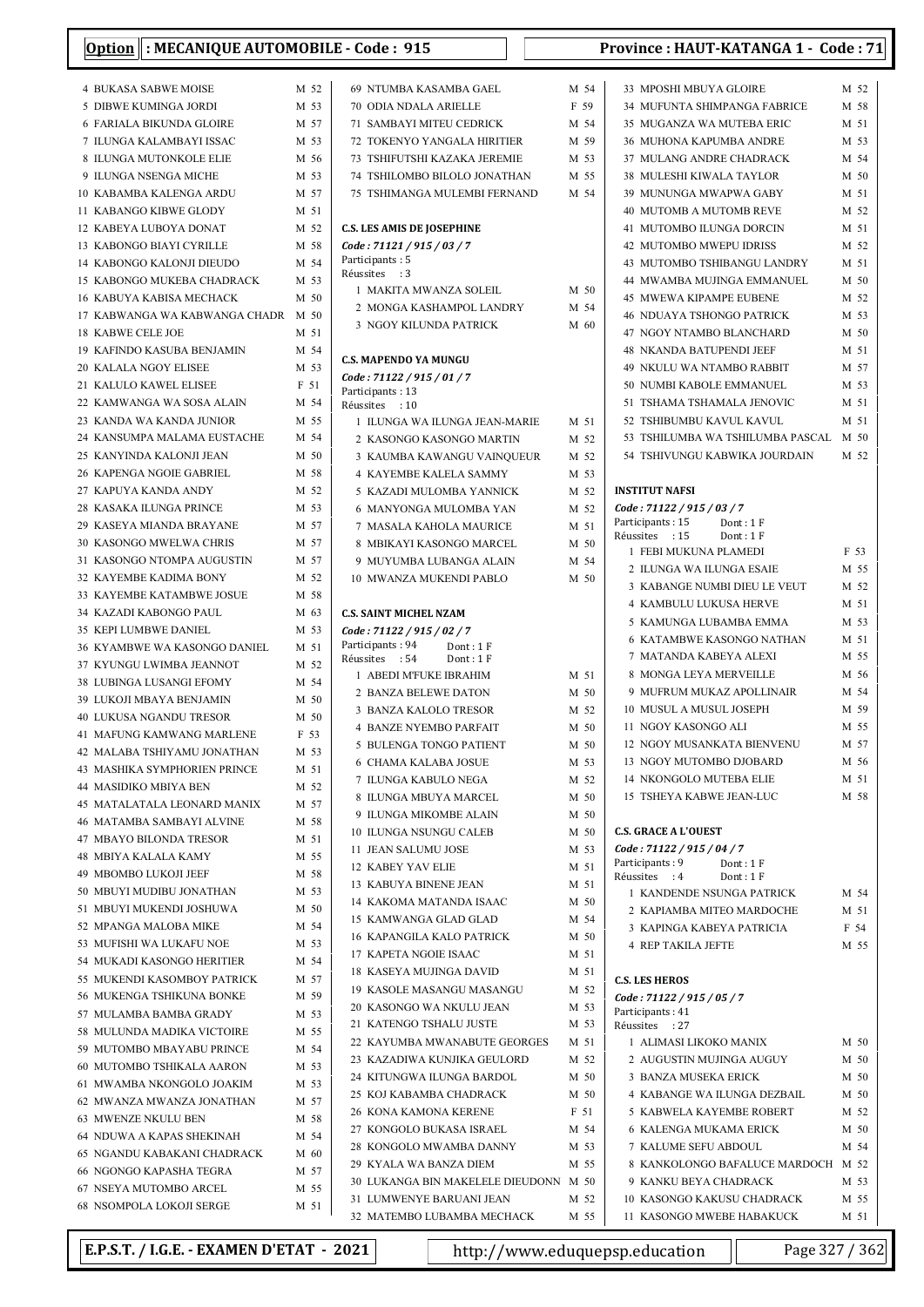| : MECANIQUE AUTOMOBILE - Code: 915<br><b>Option</b>        |              |                                              |      | Provi                              |
|------------------------------------------------------------|--------------|----------------------------------------------|------|------------------------------------|
| 12 KASONGO NDELE TRESOR                                    | M 51         | 26 SPAITA KAZIMOTO CHADRACK                  | M 54 | 16 <sup>1</sup>                    |
| 13 KATSHUNG MUSAS KEVIN                                    | M 51         | 27 TSHIBWIT BINFEL FRANCK                    | M 52 | 17 <sup>1</sup>                    |
| 14 KAZADI DELPHIN DELPHIN                                  | M 51         | 28 TSHIMANGA NSENDA BAVON                    | M 54 | 18 <sup>1</sup>                    |
| 15 KISIMBA BONDO JOHN                                      | M 52         |                                              |      | 19 <sup>1</sup>                    |
| 16 KITUNGWA SANGWA GLOIRE                                  | M 56         | <b>G.S. LA PROMESSE</b>                      |      | 20 <sup>1</sup>                    |
| 17 LUNDA NGANDU EMMA                                       | M 51         | Code: 71126 / 915 / 03 / 7                   |      | 21 <sup>1</sup>                    |
| <b>18 MAKOBO BESHINKA GAUTHIER</b>                         | M 51         | Participants: 6<br>Réussites : 4             |      | 22 <sup>1</sup>                    |
| 19 MALIBU MWANZA HONORE                                    | M 53         | 1 KASONGO MWAMBA SYLVAIN                     | M 50 | 23 <sup>1</sup>                    |
| 20 MBUYI TSHIKANGALA NATHAN                                | M 54         | 2 KASONGO SUMAHILI EMMANUEL                  | M 53 | 24                                 |
| 21 MUKALAYI DAMAS TIRLO                                    | M 50         | 3 KITOKO RAMAZANI IDRISS                     | M 54 | 25 <sup>1</sup>                    |
| 22 MUMUNG MWAMBA FABIEN<br>23 MWAMBA WA LUSANGA GRACIA     | M 52<br>M 53 | 4 KONGOLO KASONGO KING                       | M 53 | 26 <sup>1</sup><br>271             |
| 24 MWEMA ROBERT ROBERT                                     | M 51         |                                              |      | 28                                 |
| 25 NGOY KAFULA FABRICE                                     | M 52         | <b>INSTITUT LA BENEDICTION</b>               |      | $29$ 1                             |
| 26 NSENGA MUKANDA JACKSON                                  | M 51         | Code: 71127 / 915 / 01 / 7                   |      | 30 <sup>1</sup>                    |
| 27 TSHILOMBO JOSLIN JOSLIN                                 | M 53         | Participants: 15<br>Réussites : 11           |      | 31 <sup>1</sup>                    |
|                                                            |              | 1 KABANGE WA LENGE GUFFOLY                   | M 52 | 32 <sup>1</sup>                    |
| <b>C.S. TINA KALOKO</b>                                    |              | 2 KABELA KANONGA MARTIN                      | M 52 | 33 <sup>1</sup>                    |
| Code: 71126 / 915 / 01 / 7                                 |              | 3 KAPANJI AMANI JOB                          | M 57 | 34                                 |
| Participants: 15                                           |              | 4 KASANGULA KALASA IGNANCE                   | M 60 | 35 <sup>1</sup>                    |
| Réussites : 15                                             |              | 5 KASONGO MULAYA GABRIEL                     | M 54 | 36 <sup>1</sup>                    |
| 1 CHANGWE MAKOLEKA OLIVIER                                 | M 61         | <b>6 KIFITA WA KIFITA MARC</b>               | M 50 | 371                                |
| 2 ILUNGA KISIMBA HERITIER                                  | M 56         | 7 KYUNGU WA LENGE GAUTHIER                   | M 50 | 38                                 |
| 3 ILUNGA MPOYO SIMON                                       | M 52         | 8 MWANSA KIPAILA LADISLAS                    | M 50 | 39]                                |
| 4 KABUYA TSHIBANDA MOISE<br>5 KASONGO BANZA GRIOT          | M 50<br>M 53 | 9 NGOY KYAMBELE HONORE                       | M 52 | 40 <sup>1</sup>                    |
| <b>6 KYUNA DJUMA RICHARD</b>                               | M 57         | 10 NKULU WA KABWE PIERRE                     | M 51 | 41:                                |
| 7 LUBOYA MWAMBA FRANCOIS                                   | M 57         | 11 NSENGA MALOBA IDRISSE                     | M 53 | 42                                 |
| 8 MBIYA MBWAYA PATIENT                                     | M 59         |                                              |      | 43                                 |
| 9 MIKOMBE WA MIKOMBE JEAN                                  | M 54         | <b>INSTITUT BLESSING</b>                     |      | 44                                 |
| 10 MUKANYA KABAMBA HERITIER                                | M 53         | Code: 71127 / 915 / 02 / 7                   |      | 45                                 |
| 11 MUMBA MWANSA EVARISTE                                   | M 57         | Participants: 18<br>Réussites : 9            |      |                                    |
| 12 MUYAYA KANKADI LOUIS                                    | M 54         | 1 BEYA KAMBA JEAN                            | M 56 | <b>INSTI</b>                       |
| 13 NDENGE AMISI JOHN                                       | M 51         | 2 ILUNGA KATAPENA DOUGLAS                    | M 51 | Code:<br>Partic                    |
| 14 NGOY RAMAZANI REAGAN                                    | M 54         | 3 ILUNGA WA BANZA                            | M 51 | Réuss                              |
| <b>15 TSHIMANGA NSENDA BENEDI</b>                          | M 61         | 4 KABOYA MALUNDU SYLVAIN                     | M 51 | 1 <sup>1</sup>                     |
|                                                            |              | 5 KALALA WA KALALA ELVIS                     | M 61 |                                    |
| <b>C.S. LA CLEMENCE</b>                                    |              | 6 KALOMBO ILUNGA ELVIS                       | M 56 | C.S. S.                            |
| Code: 71126 / 915 / 02 / 7                                 |              | 7 MPUNGA BIZALA BORDON                       | M 54 | Code                               |
| Participants: 29<br>Dont: 2F<br>Réussites : 28<br>Dont: 2F |              | 8 MUNOKI KASONGO THEO                        | M 59 | Partic<br>Réuss                    |
| 1 DIMINA WA DIMINA RODRIGUE                                | M 51         | 9 NYEMBO MWAKA JEAN-LUC                      | M 51 | $1$ .                              |
| 2 KABAMBA WA MASOMBO DANIEL                                | M 54         |                                              |      | $2$ .                              |
| 3 KABIKA MWANGALA MARDOCHEE                                | M 52         | <b>AUTODIDACTES</b>                          |      | $3$ .                              |
| <b>4 KABILA YASHIMA ELIE</b>                               | M 54         | Code: 71127 / 915 / 03 / 0<br>Participant: 1 |      | 4                                  |
| 5 KABONGO MWAMBA RICHARD                                   | M 53         | Réussite<br>$\cdot$ : 1                      |      | 5 <sup>1</sup>                     |
| <b>6 KAKUNTA KETWA FELICIEN</b>                            | M 51         | 1 KHEBY MUKABE WEN                           | M 52 | 6                                  |
| 7 KALEMBWE LUMBWE JACQUES                                  | M 52         |                                              |      | 7 <sup>1</sup>                     |
| 8 KALOMBO MBALA CELESTIN                                   | M 51         | <b>C.S. LES ELITES 1</b>                     |      | 8                                  |
| 9 KANKONDE KASONGO JOHN                                    | M 55         | Code: 71128 / 915 / 01 / 7                   |      | 9 <sup>1</sup>                     |
| 10 KASONGO MELEKA GLOIRE                                   | M 54         | Participants: 51<br>Réussites : 45           |      | 10 <sup>1</sup>                    |
| 11 KAZADI DIMINA PAPY                                      | M 51         | 1 BANGI BANGI ZAPHE                          | M 55 | 11 <sup>1</sup>                    |
| 12 KIBAMBE LEON KELLY                                      | M 52         | 2 EMMANUEL YENGWE EMMA                       | M 55 | 12 <sup>1</sup>                    |
| 13 KISENGA MUMBA VINCENT                                   | M 51         | 3 IBULA NGONGO EMPIOP EGIDE                  | M 54 | 13 <sup>1</sup>                    |
| 14 KUNDA MPANDA VICTOIRE                                   | M 59         | <b>4 KABINGA MATUMBI STYVE</b>               | M 54 | 14                                 |
| 15 LONGWA WASUL FIDEL                                      | M 53         | 5 KABUNDA KYULU ISRAEL                       | M 54 | 15 <sup>1</sup>                    |
| 16 MAKOLO MUDIANGOMBE JACQUES                              | M 54         | <b>6 KALENGA BUKASA TRESOR</b>               | M 59 | 16 <sup>1</sup>                    |
| 17 MATANGA MUTOMBO HENOCK                                  | M 52         | 7 KALENGA ISIDOR PATIENT                     | M 57 | 17 <sup>1</sup>                    |
| 18 MBAYA KUMBAKUMBA JOSUE<br>19 MPANGA WA NUMBI JACQUELINE | M 54<br>F 57 | 8 KANGA WA BWELA DANNY                       | M 54 | 18 <sup>1</sup><br>19 <sup>1</sup> |
| 20 MUKADI KAZADI JOSEPH                                    | M 53         | 9 KANYANTA WA KASHALA VAN                    | M 61 | 20 <sup>1</sup>                    |
| 21 MUKENDI WA MUKENDI FILS                                 | M 53         | 10 KANYIMBU TSHIKUMU KANY                    | M 54 | 21                                 |
| 22 MWAMBA TSHIMANGA DIDIER                                 | M 53         | 11 KAPENDA NGOY CHADRACK                     | M 55 | 22 <sub>1</sub>                    |
| 23 NGAZA MWANJI LAURENE                                    | F 54         | 12 KAPILA MUTOMBO SYMPHORIEN                 | M 61 | 23 <sup>1</sup>                    |
| 24 NTUMBA MWELA PAPY                                       | M 53         | 13 KAYEMBE KAZADI GLADIS                     | M 50 | 24                                 |
| 25 SHABANI MBAYO JOSUE                                     | M 52         | 14 KAZADI MUKADI MESCHACK                    | M 56 | 25                                 |
|                                                            |              | 15 KIBWEBWE NGOY MESCHACK                    | M 52 |                                    |

### nce : HAUT-KATANGA 1 - Code : 71

| 16 KILUMBA MWILOMBE JEANNOT                                                    | M 56         |
|--------------------------------------------------------------------------------|--------------|
| 17 KITWA KATUTA GLOIRE                                                         | M 51         |
| 18 KUMWIMBA SALATANDA DJO                                                      | M 52         |
| 19 LUFUPA LUDJIMBA VANELY                                                      | M 56         |
|                                                                                |              |
| 20 LUKALA MULIMBI ALPHA                                                        | M 53         |
| 21 LUNDA WA ILUNGA CALEB                                                       | M 53         |
| 22 MAFUTALA KASEYA SAMUEL                                                      | M 55         |
| 23 MAMBWE KANYUMA ISAAC                                                        | M 56         |
| 24 MANDEFU AYOUS GLODY                                                         | M 56         |
| 25 MAYIBWE MUKIMBI ELYSE                                                       | M 55         |
|                                                                                |              |
| 26 MBAYO MUGENDO LOUIS                                                         | M 54         |
| 27 MBUY LUKINGAMA FORTINA                                                      | M 52         |
| <b>28 MUKENGE KIBWE TEGRA</b>                                                  | M 55         |
| 29 MULOBE BAMBILE THARSSICE                                                    | M 56         |
| 30 MUNANGA KALUMBU JOSPIN                                                      | M 61         |
| 31 MUPETA KISINGA AUGUY                                                        | M 53         |
|                                                                                |              |
| 32 MUPINI BONDO JOSUE                                                          | M 58         |
| 33 MUSOLE KABAMBA LOIC                                                         | M 56         |
| 34 MUTEBA NYEMBO JUNIOR                                                        | M 52         |
| 35 MUTIYA PETWE ALAIN                                                          | M 52         |
| <b>36 NGOY BANZA NATHAN</b>                                                    | M 62         |
|                                                                                |              |
| 37 NGOY MOBANZO CHRISTOPHER                                                    | M 62         |
| <b>38 NGOY STEPHANE STEPHANE</b>                                               | M 60         |
| 39 NKULU KASONGO JONATHAN                                                      | M 57         |
| <b>40 NKULU NGOIE JURESSE</b>                                                  | M 56         |
| 41 SAM LWIKA SAM                                                               | M 58         |
| 42 TIPONTI LE0NARD TABWAKE                                                     | M 60         |
|                                                                                |              |
| 43 TWITE WA NGOY DAN                                                           | M 59         |
| 44 UMBA NDOLO BEN                                                              | M 63         |
| 45 YUMBA WA KABULO CHRISTIAN M 56                                              |              |
| Code: 71128 / 915 / 02 / 7                                                     |              |
| Participants: 72<br>Dont: 1F<br>Réussite : 1<br>1 MWAMBA MAHENGA SERAPHIN M 51 |              |
|                                                                                |              |
| <b>C.S. SACRE COEUR</b>                                                        |              |
| Code: 71128 / 915 / 03 / 7                                                     |              |
| Participants : 79                                                              |              |
| $Dont: 1 F$<br>$Dont: 1 F$<br>Réussites :72 Dont : 1 F                         |              |
| 1 AKILIMALI SAHIDO SAHIDO                                                      | M 56         |
| 2 ALY FABRICE RAMA                                                             | M 57         |
| 3 AMISI AMANI JOSUE                                                            | M 63         |
| <b>4 BABONGA KAYADI ISSA</b>                                                   | M 60         |
| 5 BADIBANGA MWAMBA OTHNIEL                                                     | M 62         |
| <b>6 BANZE KIDIATA FARIA</b>                                                   | M 57         |
|                                                                                |              |
| 7 DJENABA NTELA DJENNY                                                         | F 60         |
| 8 DYVANYS MWIMBI JOHVANI                                                       | M 58         |
| 9 ILUNGA DAMAS ELISEE                                                          | M 63         |
| 10 KABANGE NGOY FRANCK                                                         | M 52         |
| 11 KABEMBA TOTO JOSEPH                                                         | M 54         |
| 12 KABEYA JOSEPH PATRICK                                                       | M 52         |
| 13 KABWITA MULAY JONATHAN                                                      | M 55         |
| <b>14 KADILO KYEMBE JUSTIN</b>                                                 | M 60         |
|                                                                                |              |
| 15  KAKUDJI NGOIE CHARLES                                                      | M 60         |
| <b>16 KALALA BANZE YVES</b>                                                    | M 56         |
| 17 KALENGA LUMANU BEN                                                          | M 61         |
| 18 KAMENA INABANZA DIEUMA                                                      | M 52         |
| 19 KANDE MUSUBA JOHN                                                           | M 60         |
| 20 KANGOMA NZUZI PATRICK                                                       | M 53         |
| 21 KANINDA MUKANDILA JOSH                                                      | M 62         |
| 22 KANYIMBU MALISAWA GLOIRE                                                    | M 56         |
|                                                                                |              |
| 23 KAPETA PAUL DJONATHAN                                                       | M 57         |
| 24 KASENGA MWANGALA ABEL<br>25  KASUKU WA KIBOKO ATHANASE                      | M 61<br>M 53 |

E.P.S.T. / I.G.E. - EXAMEN D'ETAT - 2021 http://www.eduquepsp.education Page 328 / 362